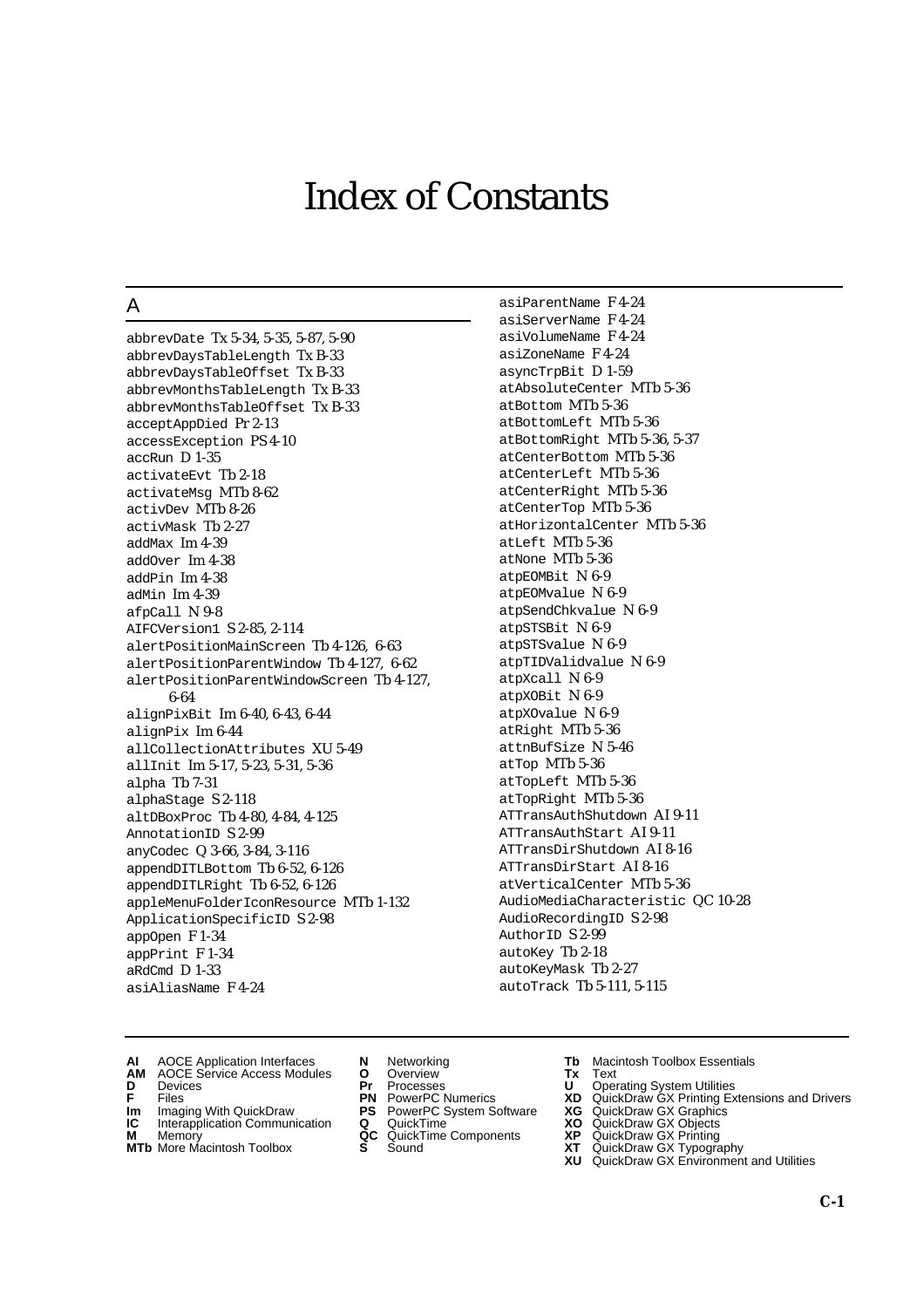$a$ WrCmd  $D$  1-33

#### B

 $h\Delta$ ccessCntl  $F$  2-149 badDelim Tx 6-98 badEnding Tx 6-98 BadZoneHintBit N 2-13 batteryCharging D 6-55 batteryDeadBit D 6-39 batteryDeadMask D 6-39 batteryInstalled D 6-55 batteryLowBit D 6-39 batteryLowMask D 6-39 baud1200 D 7-19 baud14400 D 7-19 baud1800 D 7-19 baud19200 D 7-19 baud2400 D 7-19 baud28800 D 7-20 baud300 D 7-19 baud3600 D 7-19 baud38400 D 7-20 baud4800 D 7-19 baud57600 D 7-20 baud600 D 7-19 baud7200 D 7-19 baud9600 D 7-19 bDraftLoop Im 9-47 bestCompressionCodec Q 3-66 bestFidelityCodec Q 3-66, 3-84, 3-116 bestSpeedCodec Q 3-66, 3-84, 3-116 beta Tb 7-31 betaStage S 2-118 bHasBlankAccessPrivileges F 2-148 bHasBtreeMgr F 2-148 bHasCatSearch F 2-148 bHasCopyFile F 2-149 bHasDesktopMgr F 2-149 bHasExtFSVol F 2-149 bHasFileIDs F 2-148 bHasFolderLock F 2-149 bHasMoveRename F 2-149 bHasOpenDeny F 2-149 bHasPersonalAccessPrivileges F 2-149 bHasShortName F 2-149

bHasUserGroupList F 2-149 blackColor Im 3-123 blend Im 4-38 bLimitFCBs F 2-149 bLocalWList F 2-149 blueColor Im 3-123 bNoBootBlks F 2-149 bNoDeskItems F 2-149 bNoLclSync F 2-149 bNoMiniFndr F 2-149 bNoSwitchTo F 2-149 bNoSysDir F 2-149 bNoVNEdit F 2-149 bold Tx 3-70 breakErr D 7-26 breakEvent D 7-22 bSpoolLoop Im 9-24, 9-47, 9-71 btnCtrl Tb 6-121 bTrshOffLine F 2-149 burstDevice Im 5-17, 5-23, 5-31, 5-36 Button Tb 6-153

## C

calArabicCivil Tx 6-70, B-33 calArabicLunar Tx 6-70, B-33 calcCntlRgn Tb 5-111, 5-112 to 5-113 calcCRgns Tb 5-110, 5-112 to 5-113 calCoptic Tx 6-70, B-33 calcThumbRgn Tb 5-111, 5-112 to 5-113 calendarCode Tx B-33 calGregorian Tx 6-70, B-33 calJapanese Tx 6-70, B-33 calJewish Tx 6-70, B-33 callBackAtInterrupt Q 2-336, 2-341 callBackAtRate Q 2-336, 2-338, 2-340, QC 11-11 callBackAtTime Q 2-336, 2-337, 2-338, 2-340, QC 11-11 callBackAtTimeJump Q 2-336, 2-341, QC 11-11 calPersian Tx 6-70, B-33 canAutoFeed XD 4-41 cancel Tb 6-30 cancelMsg MTb 8-62 canGetBatteryTime D 6-42 canMovieExportFiles QC 9-7 canMovieExportHandles QC 9-7 canMovieImportFiles QC 9-7

- **AI** AOCE Application Interfaces **N** Networking **Tb** Macintosh Toolbox Essentials<br> **AM** AOCE Service Access Modules **O** Overview **Tx** Text<br> **D** Devices **Pr** Processes **U** Operating System Utilities
- **AM** AOCE Service Access Modules **O** Overview **Tx** Text
- 
- 
- **Im** Imaging With QuickDraw **PS** PowerPC System Software **XG IC** Interapplication Communication **Q** QuickTime **COVIC**
- **IC** Interapplication Communication **Q** QuickTime **XO M** Memory **XP C** QuickTime Components **XP**
- **M** Memory **CONSISTENT CONSIDER**<br> **MITE** More Macintosh Toolbox **CONSISTENT S** Sound **CONSISTER MTb** More Macintosh Toolbox **S** Sound **XT** QuickDraw GX Typography
- 
- 
- 
- 
- -
- 
- **D** Devices **Pr** Processes **U** Operating System Utilities
- **FRICAG CONSISTS IN THE PROCESSES CONSISTS AND CONSIST CONSISTENT CONSISTS CONSISTS PROCESSES**<br> **F** Files **PN** PowerPC Numerics **XD** QuickDraw GX Printing Extensions and Drivers<br> **Im** Imaging With QuickDraw **PS** PowerPC Sy
	-
	-
	-
	- **XU** QuickDraw GX Environment and Utilities

**C-2**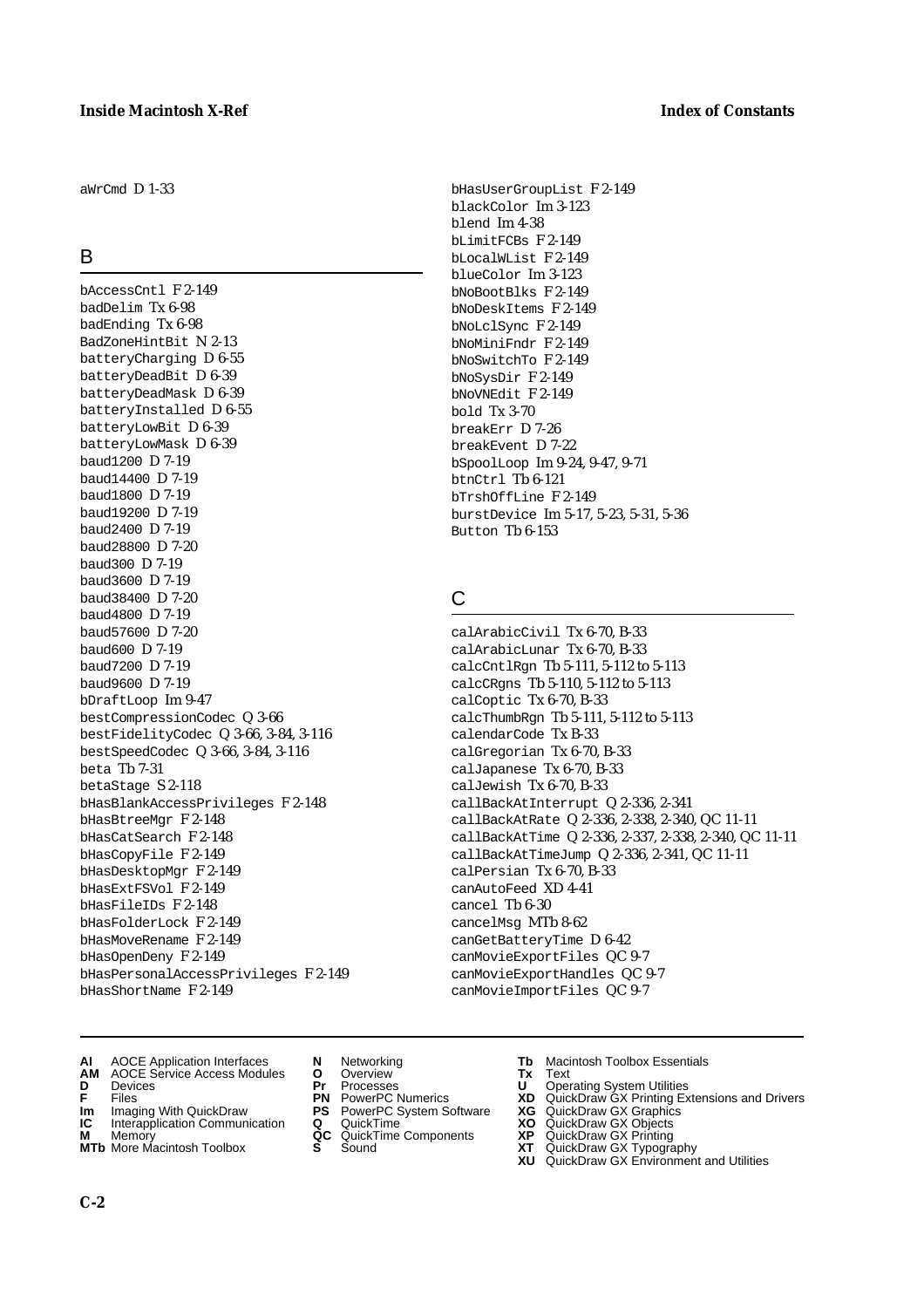canMovieImportHandles QC 9-7 canWakeupOnRing D 6-42 CatBoard D 2-11 CategoryMask AI 8-11 cautionIcon Tb 6-111 cBodyColor Tb 5-78, 6-162 cDepthErr Im 6-40, 6-44 cdevGenErr MTb 8-47 cdevMemErr MTb 8-47 cdevResErr MTb 8-48 cdevStorageValue MTb 8-30 cdevUnset MTb 8-30 centerMainScreen Tb 4-126 centerParentWindow Tb 4-126 centerParentWindowScreen Tb 4-127 CenterParetn Tb 4-127 century Tx B-26 cFrameColor Tb 5-78, 6-162 channelFlagDontOpenResFile U 5-8 channelFlagDontOpenResFile QC 7-15 channelFlagHasDependency QC 7-15 channelPlayAllData QC 5-62, 6-51 channelPlayFast QC 5-62, 6-50 channelPlayHighQuality QC 5-62, 6-51 channelPlayNormal QC 5-62, 6-50 chargeOverFlowBit D 6-38 chargeOverFlowMask D 6-39 chargerConnBit D 6-38 chargerConnected D 6-55 chargerConnMask D 6-39 CharZCycleBit U 4-50 CheckBox Tb 6-153 checkBoxProc Tb 5-14, 5-120 checkMark Tb 3-136 chkCtrl Tb 6-121 clearDev MTb 8-26 ClientLineLayout Im B-42 ClipAID Q 4-6 clipPixBit Im 6-40, 6-43, 6-44 clipPix Im 6-44 clockComponentType QC 11-6 closeAll N 8-14 closeDev MTb 8-26 closeSess N 8-13 clutType Im 5-16 cmpSH S 2-105 cmpWantsRegisterMessage MTb 6-53 codecBandCompress QC 4-53

codecBandDecompress QC 4-53 codecCanAsync QC 4-39 codecCanClipRectangular QC 4-39 codecCanClipVertical QC 4-38 codecCanCopyPrevComp QC 4-39 codecCanCopyPrev QC 4-38 codecCanFastDither QC 4-39 codecCanMakeMask QC 4-39 codecCanMask QC 4-38 codecCanMatte QC 4-38 codecCanRemapColor QC 4-39 codecCanScale QC 4-38 codecCanShift QC 4-39 codecCanSpool QC 4-38 codecCanSrcExtract QC 4-39 codecCanTransferMode QC 4-38 codecCanTransform QC 4-38 codecCDSequenceBusy QC 4-53 codecCompletionDest Q 3-155 codecCompletionSource Q 3-155 codecConditionCodecChangedMask QC 4-42, 4-49 codecConditionFirstBand QC 4-42, 4-48 codecConditionFirstFrame QC 4-48 codecConditionLastBand QC 4-42, 4-48 codecConditionNewAccuracy QC 4-49 codecConditionNewClut QC 4-49 codecConditionNewDepth QC 4-49 codecConditionNewDestination QC 4-49 codecConditionNewMatte QC 4-49 codecConditionNewSrcRect QC 4-49 codecConditionNewTransferMode QC 4-49 codecConditionNewTransform QC 4-49 codecFlagDontOffscreen Q 3-60 codecFlagForceKeyFrame Q 3-47, 3-60 codecFlagLiveGrab Q 3-61, QC 4-43 codecFlagNoScreenUpdate Q 3-60 codecFlagOnlyScreenUpdate Q 3-60 codecFlagUpdatePreviousComp Q 3-32, 3-38, 3-60, QC 4-43 codecFlagUpdatePrevious Q 3-32, 3-38, 3-59, QC 4-42 codecFlagUsedImageBuffer Q 3-61 codecFlagUsedNewImageBuffer Q 3-61 codecFlagUseImageBuffer Q 3-59, 3-115 codecFlagUseScreenBuffer Q 3-59, 3-115 codecFlagWasCompressed Q 3-60, QC 4-43 codecGetCodecInfo QC 4-53 codecGetCompressedImageSize QC 4-53

- **AI** AOCE Application Interfaces **N** Networking **Tb** Macintosh Toolbox Essentials
- **AM** AOCE Service Access Modules **O** Overview **Tx** Text
- 
- 
- **Im** Files<br> **Im** Imaging With QuickDraw **PS** PowerPC System Software **XG**<br> **IC** Interapplication Communication **Q** QuickTime **XO IC** Interapplication Communication **Q** QuickTime **XO M** Memory **XP QC** QuickTime Components **XP**
- **M** Memory **Manufacture Communication**<br> **M** Memory **QC** QuickTime Components **XP**<br> **MTb** More Macintosh Toolbox **S** Sound **XT**
- **MTb** More Macintosh Toolbox **S** Sound **XT** QuickDraw GX Typography
- 
- **D** Devices **Pr** Processes **U** Operating System Utilities
	-
	-
	-
	-
- 
- 
- **F** Files **PN** PowerPC Numerics **XD** QuickDraw GX Printing Extensions and Drivers
	-
	-
	-
	-
	- **XU** QuickDraw GX Environment and Utilities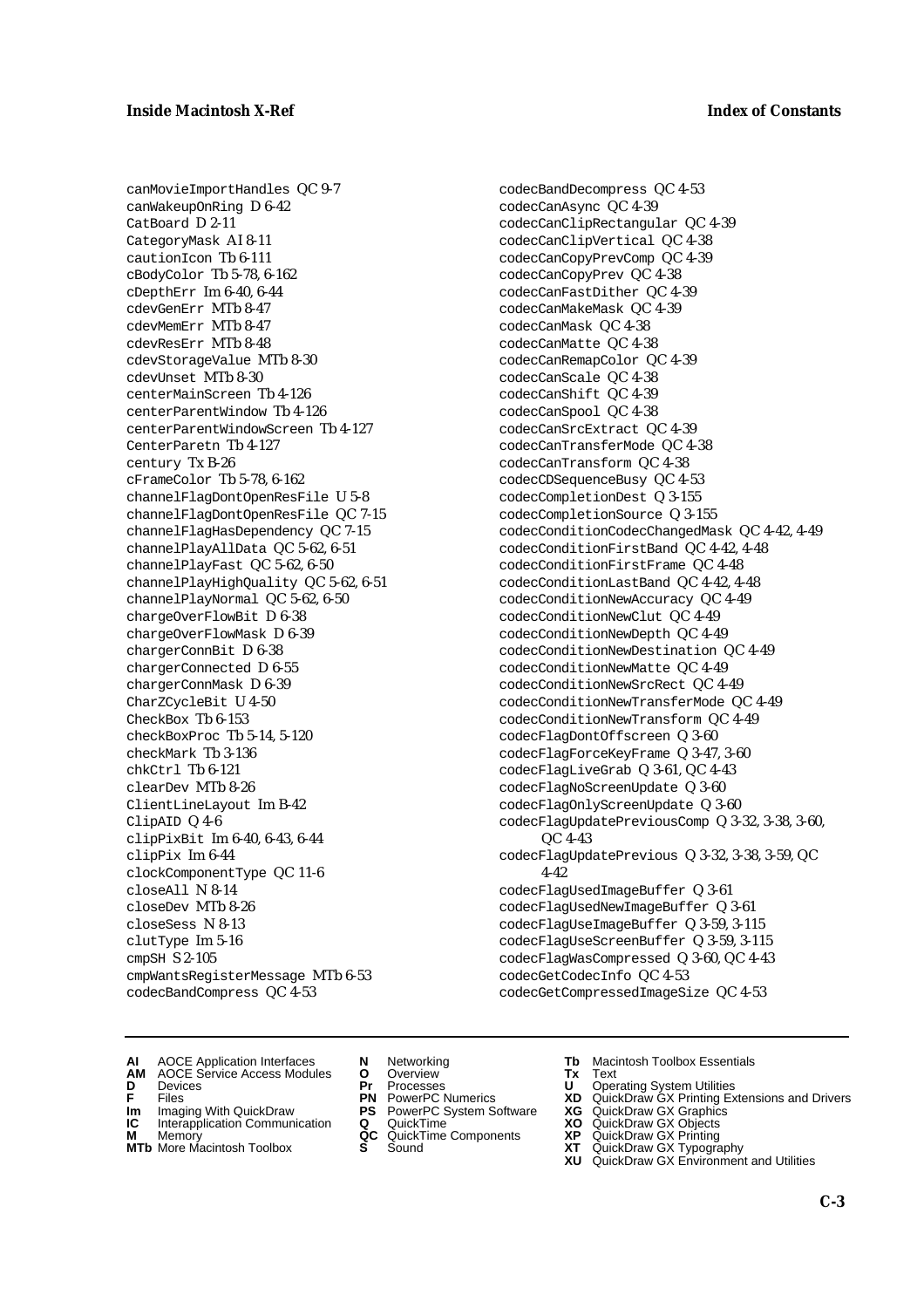codecGetCompressionTime QC 4-53 codecGetMaxCompressionSize QC 4-53 codecGetSimilarity QC 4-53 codecHighQuality Q 3-58 codecInfoDepth16 QC 4-33 codecInfoDepth1 QC 4-33 codecInfoDepth24 QC 4-33 codecInfoDepth2 QC 4-33 codecInfoDepth32 QC 4-33 codecInfoDepth33 QC 4-33 codecInfoDepth34 QC 4-34 codecInfoDepth36 QC 4-34 codecInfoDepth40 QC 4-34 codecInfoDepth4 QC 4-33 codecInfoDepth8 QC 4-33 codecInfoDoes16 QC 4-28 codecInfoDoes1 QC 4-28 codecInfoDoes2 QC 4-28 codecInfoDoes32 QC 4-28 codecInfoDoes4 QC 4-28 codecInfoDoes8 QC 4-28 codecInfoDoesBlend QC 4-31 codecInfoDoesDither QC 4-28 codecInfoDoesDouble QC 4-29 codecInfoDoesHalf QC 4-29 codecInfoDoesHorizFlip QC 4-30 codecInfoDoesLossless QC 4-34 codecInfoDoesMask QC 4-29 codecInfoDoesQuad QC 4-29 codecInfoDoesQuarter QC 4-30 codecInfoDoesRateConstrain Q 3-127, QC 4-31 codecInfoDoesRecompress QC 4-31 codecInfoDoesRotate QC 4-30 codecInfoDoesShrink QC 4-28 codecInfoDoesSkew QC 4-30 codecInfoDoesSpool QC 4-31 codecInfoDoesStretch QC 4-28 codecInfoDoesTemporal QC 4-29 codecInfoDoesVertFlip QC 4-30 codecInfoDoesWarp QC 4-31 codecInfoSequenceSensitive QC 4-34 codecInfoStores QC 4-34 codecLosslessQuality Q 3-58 codecLowQuality Q 3-58 codecMaxQuality Q 3-58 codecMinimumDataSize Q 3-45 codecMinQuality Q 3-58 codecNormalQuality Q 3-58

codecPreCompress QC 4-53 codecPreDecompress QC 4-53 codecProgressClose Q 3-153 codecProgressOpen Q 3-153 codecProgressUpdatePercent Q 3-153 codecTrimImage QC 4-53 collectionReserved0Bit XU 5-51 collectionReserved0Mask XU 5-52 collectionUser0Bit XU 5-50 collectionUser0Mask XU 5-52 colonSymbol Tx B-23 colorBankIs555 Im 7-62 colorBankIsCustom Im 7-62 colorBankIsExactAnd555 Im 7-62 commaSymbol Tx B-23 CommentID S 2-99 CommonID S 2-83, 2-98 compressorComponentType Q 3-48, QC 4-4 condense Tx 3-70 connChangedBit D 6-39 connChangedMask D 6-39 Control Tb 6-154 controlPanelFolderIconResource MTb 1-132 convertClipboardFlag Tb 2-59 converttohex XD 6-83 copyDev MTb 8-26 CopyrightID S 2-99 cProperty IC 3-42, 6-13, 6-27 crash Tx 6-98 createMovieFileDeleteCurFile Q 2-94, 2-97, 2-106, 2-108 createMovieFileDontCreateMovie Q 2-97 createMovieFileDontOpenFile Q 2-97 crossCursor Im 8-8, 8-24 cTextColor Tb 5-78 to 5-79, 5-122, 6-162 ctrlItem Tb 6-121 ctsEvent D 7-22 currLeadingZ Tx B-25 currNegSym Tx B-25 currSymLead Tx B-25 currTrailingZ Tx B-25 curSysEnvVers U 1-33 cutDev MTb 8-26

- **AI** AOCE Application Interfaces **N** Networking **Tb** Macintosh Toolbox Essentials<br> **AM** AOCE Service Access Modules **O** Overview **Tx** Text<br> **D** Devices **Pr** Processes **U** Operating System Utilities
- **AM** AOCE Service Access Modules **O** Overview **Tx** Text
- 
- 
- **Im** Imaging With QuickDraw **PS** PowerPC System Software<br> **IC** Interapplication Communication **Q** QuickTime<br> **M** Memory **GC** QuickTime Components
- 
- **M** Memory **QC** QuickTime COMPONENT **COMPONENTS COMPONENTS COMPONENTS COMPONENTS COMPONENTS COMPONENTS COMPONENTS COMPONENTS COMPONENTS COMPONENTS COMPONENTS COMPONENTS COMPONENTS COMPONENTS COMPONENTS COMPONENTS COMPONENT MTb** More Macintosh Toolbox **S** Sound **XT** QuickDraw GX Typography
- 
- **D** Devices **Pr** Processes **U** Operating System Utilities
	-
- **Im** Imaging With QuickDraw **PS** PowerPC System Software **XG** QuickDraw GX Graphics
	-
	-
- 
- 

cyanColor Im 3-123

- **F** Files **PN** PowerPC Numerics **XD** QuickDraw GX Printing Extensions and Drivers
	-
	-
	-
	-
	- **XU** QuickDraw GX Environment and Utilities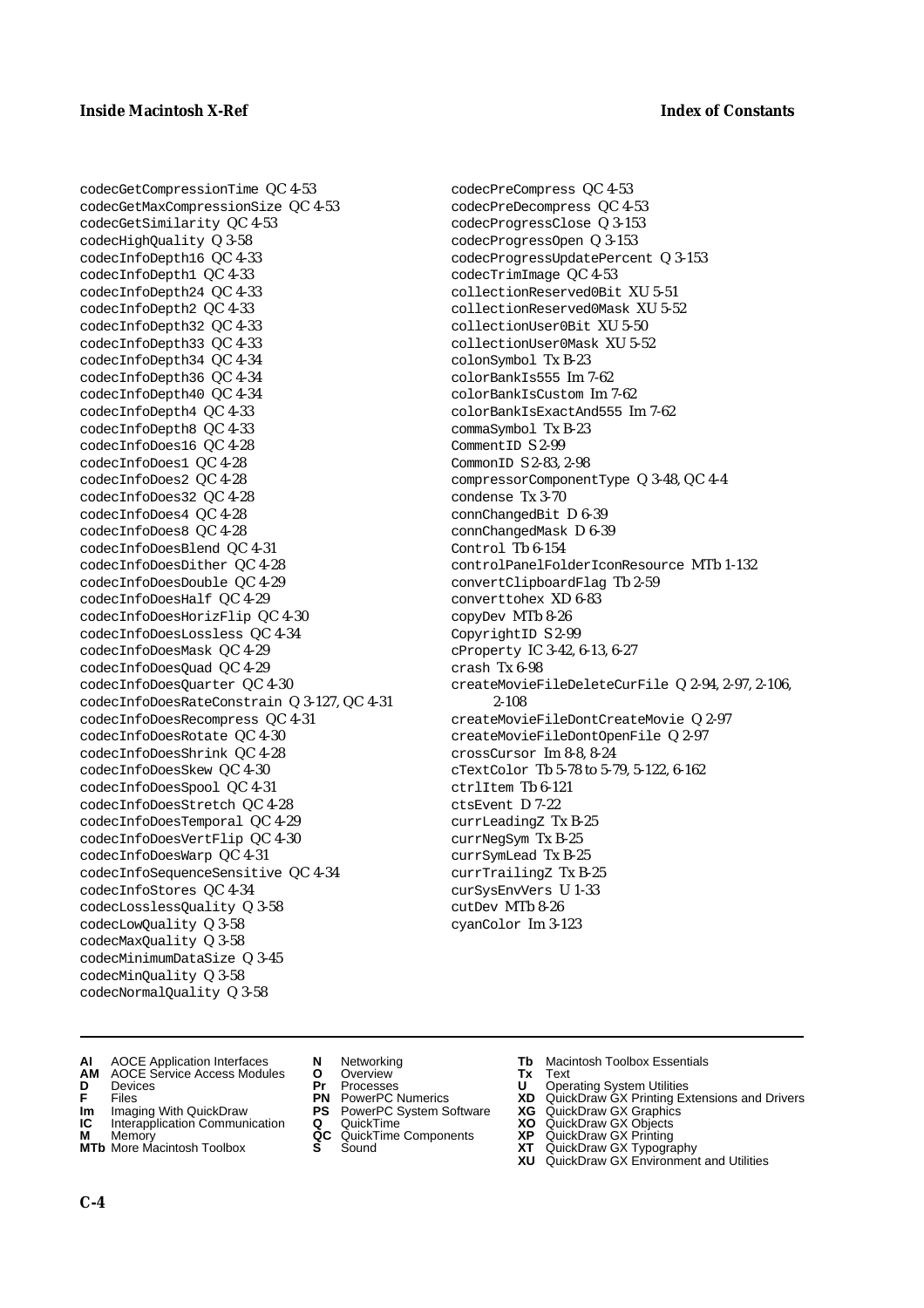#### **Inside Macintosh X-Ref Index of Constants**

#### D

DashedLine Im B-42 DashedStop Im B-42 data5 D 7-20 data6 D 7-20 data7 D 7-20 data8 D 7-20 dataBreakpointException PS 4-11 DataInfoAID Q 4-6 dataOffsetFlag S 2-75 DataRefAID Q 4-6 dateStdMask U 4-32, 4-44 dayLdingZ Tx B-26 dayMask U 4-31, 4-43 dayOfWeekMask U 4-32, 4-44 dayOfYearMask U 4-32, 4-44 dbBufferReady S 2-70, 2-113 dbLastBuffer S 2-70, 2-113 dBoxProc Tb 4-80, 4-83, 4-125, 6-116 deactivateMsg MTb 8-63 deActivDev MTb 8-26 DECIMAL DIG PN A-10 decompressorComponentType QC 4-4 defaultCollectionAttributes XU 5-49 defaultComponentAnyFlags MTb 6-78 defaultComponentAnyManufacturer MTb 6-78 defaultComponentAnySubType MTb 6-78 defaultComponentIdentical MTb 6-78 defaultDither Q 3-91, 3-95, 3-98, 3-101 delimPad Tx 6-58 DENORMALNUM PN A-6 desktopIconResource MTb 1-134 development Tb 7-31 developStage S 2-118 dfClipToTextBox Q 2-294, 2-296 dfDontAutoScale Q 2-294, 2-296 dfDontDisplay Q 2-294, 2-296 dfHorizScroll Q 2-294, 2-296 dfReverseScroll Q 2-294, 2-296 dfScrollIn Q 2-294, 2-296 dfScrollOut Q 2-294, 2-296 dfShrinkTextBoxToFit Q 2-294, 2-296 dialogKind Tb 4-67 diamondMark Tb 3-136 digiInDoesBW QC 8-15 digiInDoesColor QC 8-15 digiInDoesComponent QC 8-15

digiInDoesComposite QC 8-14 digiInDoesGenLock QC 8-14 digiInDoesNTSC QC 8-14 digiInDoesPAL QC 8-14 digiInDoesSECAM QC 8-14 digiInSignalLock QC 8-19 digiInVTR\_Broadcast QC 8-15 digiOutDoes16 QC 8-15 digiOutDoes1 QC 8-15 digiOutDoes2 QC 8-15 digiOutDoes32 QC 8-16 digiOutDoes4 QC 8-15 digiOutDoes8 QC 8-15 digiOutDoesAsyncGrabs QC 8-18 digiOutDoesBlend QC 8-18 digiOutDoesCompress QC 8-18 digiOutDoesCompressOnly QC 8-19 digiOutDoesDither QC 8-16 digiOutDoesDMA QC 8-18 digiOutDoesDouble QC 8-16 digiOutDoesHorizFlip QC 8-17 digiOutDoesHWPlayThru QC 8-18 digiOutDoesILUT QC 8-18 digiOutDoesKeyColor QC 8-18 digiOutDoesMask QC 8-16 digiOutDoesPlayThruDuringCompress QC 8-19 digiOutDoesQuad QC 8-16 digiOutDoesQuarter QC 8-17 digiOutDoesRotate QC 8-17 digiOutDoesShrink QC 8-16 digiOutDoesSixteenth QC 8-17 digiOutDoesSkew QC 8-17 digiOutDoesStretch QC 8-16 digiOutDoesUnreadableScreenBits QC 8-18 digiOutDoesVertFlip QC 8-17 digiOutDoesWarp QC 8-18 digitInDoesSVideo QC 8-15 directoriesIconResource AI 4-97 directoryFolderIconResource AI 4-97 directType Im 5-16 disabled Tb 6-29 diskEvt Tb 2-18 diskMask Tb 2-27 dispCntl Tb 5-111, 5-113 ditherCopy Im 3-10, 4-37 ditherPixBit Im 6-40, 6-44 ditherPix Im 6-44 DIVBYZERO PN A-7

- **AI** AOCE Application Interfaces **N** Networking **Tb** Macintosh Toolbox Essentials
- **AM** AOCE Service Access Modules **O** Overview **Tx** Text
- 
- 
- **Im** Imaging With QuickDraw **PS** PowerPC System Software **XG IC** Interapplication Communication **Q** QuickTime **XO IC** Interapplication Communication **Q** QuickTime **XO M** Memory **XP QC** QuickTime Components **XP**
- **M** Memory **Manufacture Communication**<br> **M** Memory **QC** QuickTime Components **XP**<br> **MTb** More Macintosh Toolbox **S** Sound **XT**
- 
- 
- **D** Devices **Pr** Processes **U** Operating System Utilities
	-
	-
	-
	-
- 
- 
- **F** Files **PN** PowerPC Numerics **XD** QuickDraw GX Printing Extensions and Drivers
	-
	-
	-
- **MTb** More Macintosh Toolbox **S** Sound **XT** QuickDraw GX Typography
	- **XU** QuickDraw GX Environment and Utilities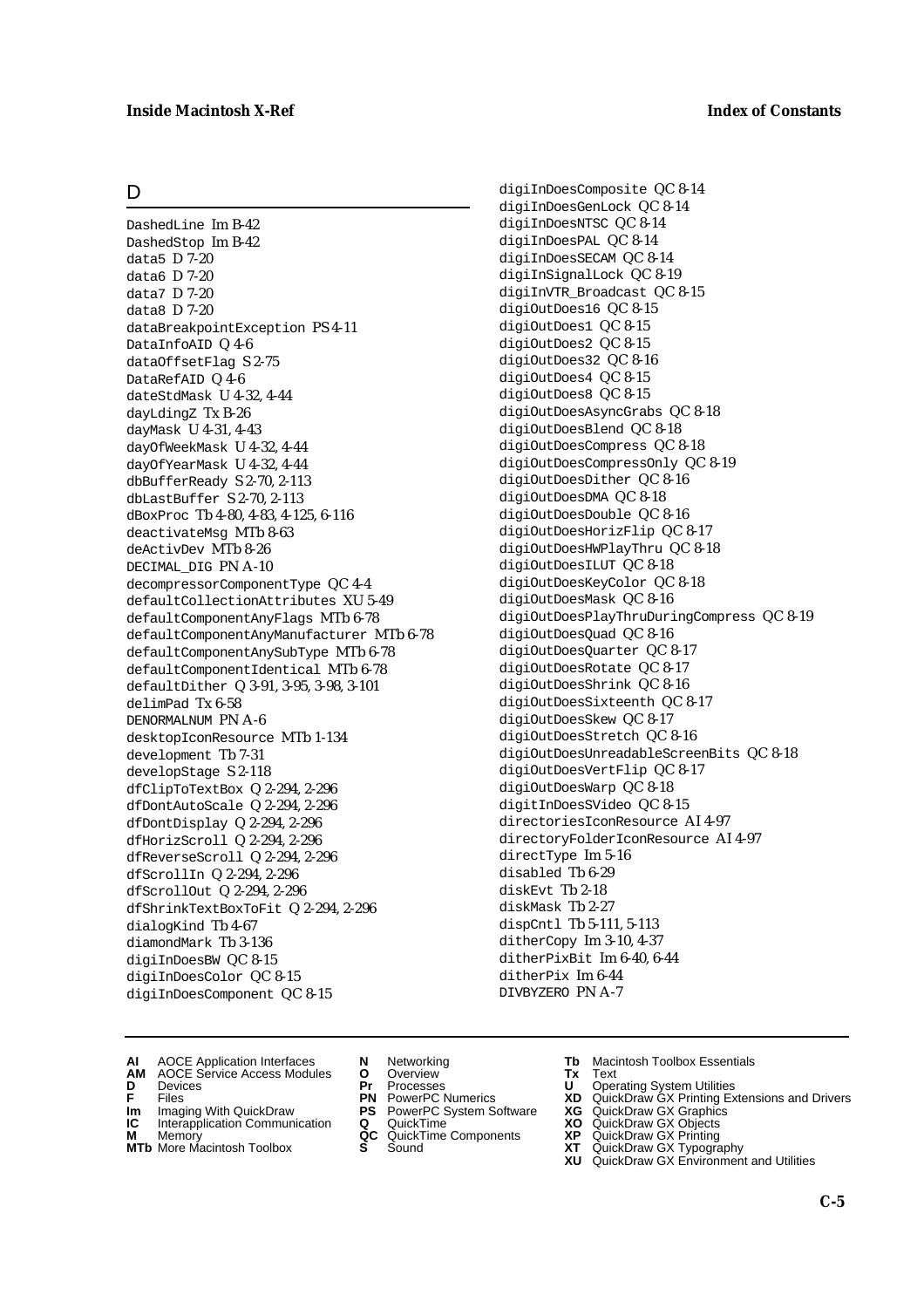dmaDepth16 QC 8-65 dmaDepth1 QC 8-65 dmaDepth2 QC 8-65 dmaDepth2Gray QC 8-65 dmaDepth32 QC 8-65 dmaDepth4 QC 8-65 dmaDepth4Gray QC 8-65 dmaDepth8 QC 8-65 dmaDepth8Gray QC 8-65 dmy Tx B-25 documentProc Tb 4-80, 4-83, 4-125 dollarsignSymbol Tx B-23 domCannot MTb 7-41 domNative MTb 7-41 domTranslateFirst MTb 7-41 domWildcard MTb 7-41 donothing XD 6-83 dontAutoFileMovieImport QC 9-7 dontWantAttributes XU 5-49 dontWantData XU 5-49 dontWantId XU 5-49 dontWantIndex XU 5-49 dontWantSize XU 5-49 dontWantTag XU 5-49 dOpenedMask D 1-57 DOWNWARD PN A-7 draftBitsOp Im 9-52, 9-55 dragCntl Tb 5-111, 5-114 to 5-115 dRAMBasedMask D 1-57 drawCntl Tb 5-110, 5-111 to 5-112 DrHWBoard D 2-11 dropFolderIconResource MTb 1-131 DrSWBoard D 2-11 drvQType U 6-7 drvrActiveMask D 1-57 dsamData parameter AM 3-38 dspAttention N 5-41 dspCLDeny N 5-41, 5-67 dspCLInit N 5-41 dspCLListen N 5-41 dspClose N 5-41 dspCLRemove N 5-41 dspInit N 5-41 dspNewCID N 5-41 dspOpen N 5-41 dspOptions N 5-47 dspRead N 5-41 dspRemove N 5-41

- **AI** AOCE Application Interfaces **N** Networking **Tb** Macintosh Toolbox Essentials
- **AM** AOCE Service Access Modules **O** Overview **Tx** Text
- 
- 
- **Im** Imaging With QuickDraw **PS** PowerPC System Software<br> **IC** Interapplication Communication **Q** QuickTime<br> **M** Memory **GC** QuickTime Components
- 
- **M** Memory **COMPONENTS COMPONENTS COMPONENTS COMPONENTS <b>XP** QC QuickT<br> **MTb** More Macintosh Toolbox **S** Sound **MTb** More Macintosh Toolbox **S** Sound **XT** QuickDraw GX Typography
- 
- 
- 
- **Im** Imaging With QuickDraw **PS** PowerPC System Software **XG** QuickDraw GX Graphics
	-
	-
- 
- **D** Devices **Pr** Processes **U** Operating System Utilities
- **F** Files **PN** PowerPC Numerics **XD** QuickDraw GX Printing Extensions and Drivers
	-
	-
	-
	- **XU** QuickDraw GX Environment and Utilities

dspReset N 5-41 dspStatus N 5-41 dspWrite N 5-41 dtQType Pr 6-11, U 6-7 dtrNegated D 7-26 dumpstringlist XD 6-83 dumpwidestring XD 6-83 dym Tx B-25 dynamicSpeedChange D 6-42

## E

eAttention N 5-37 eClosed N 5-37 EditsAID Q 4-6 EditsListAID Q 4-6 EditText Tb 6-121, 6-153 eFwdReset N 5-37 enabled Tb 6-29 ENetSetGeneral N 11-39 env512KE U 1-29 env68000 U 1-29 env68010 U 1-29 env68020 U 1-29 env68030 U 1-29 env68040 U 1-29 envAExtendKbd U 1-30 envCPUUnknown U 1-29 envExtISOADBKbd U 1-30 envMacAndPad U 1-30 envMac U 1-29 envMachUnknown U 1-29 envMacIIci U 1-29 envMacII U 1-29 envMacIIcx U 1-29 envMacIIfx U 1-29 envMacIIx U 1-29 envMacKbd U 1-30 envMacPlus U 1-29 envMacPlusKbd U 1-30 envPortable U 1-29 envPrtblADBKbd U 1-30 envPrtblISOKbd U 1-30 envSE30 U 1-29 envSE U 1-29 envStandADBKbd U 1-30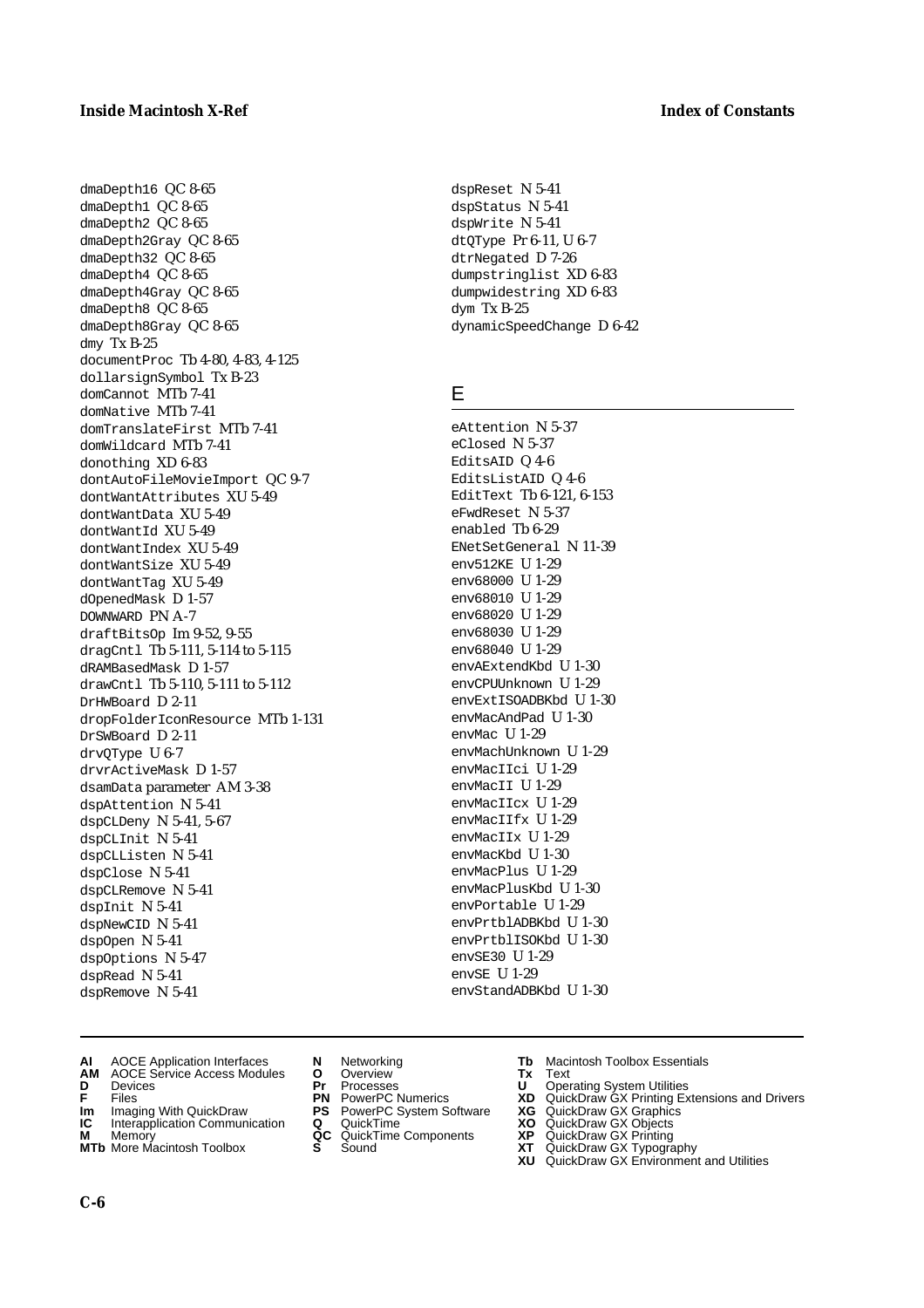envStdISOADBKbd U 1-30 envXL U 1-29 EOLHook registers Tx 2-111 eraMask U 4-31, 4-43 eTearDown N 5-37 evenParity D 7-20 everyEvent Tb 2-27 evType U 6-7 excludedMemoryException PS 4-10 ext32Device Im 5-17, 5-23, 5-31, 5-36 extend Tx 3-70 ExtendedBit N 2-13 extendedBlock Pr 2-8 extendedBlockLen Pr 2-9 extModemSelected D 6-58 extraDaysTableLength Tx B-33 extraDaysTableOffset Tx B-33 extraMonthsTableLength Tx B-33 extraMonthsTableOffset Tx B-33 extraSepsTableLength Tx B-33 extraSepsTableOffset Tx B-33 extSH S 2-105

## F

f32BitMode D 2-54 fAll D 2-24, 2-33, 2-36 fCardIsChanged D 2-25, 2-79 fCkForNext D 2-86 fConsecBytes D 2-74 FE\_ALL\_EXCEPT PN 8-6 FE\_DFL\_ENV PN 8-10 FE\_DIVBYZERO PN 8-6 FE\_DOWNWARD PN 8-3 FE\_INEXACT PN 8-6 FE\_INVALID PN 8-6 FE\_OVERFLOW PN 8-6 fetchReference PS 4-11 FE\_TONEAREST PN 8-3 FE\_TOWARDZERO PN 8-3 FE\_UNDERFLOW PN 8-6 FE\_UPWARD PN 8-3 fenv\_t type PN 8-10 fexcept\_t type PN 8-6 fHasBundle Tb 7-48 FilterAnyLetter AI 3-127

- FilterAppleLetterContent AI 3-127 FilterImageContent AI 3-127 finalStage S 2-118 findTextCaseSensitive Q 2-299 findTextEdgeOK Q 2-299 FindTextReverseSearch Q 2-299 findTextUseOffset Q 2-299 findTextWrapAround Q 2-299 fInvisible Tb 7-48 fixed1 XU 8-35 fixedCompression S 2-110 fixedType Im 5-16 flattenActiveTracksOnly Q 2-106, 2-108 flattenAddMovieToDataFork Q 2-106, 2-107 flattenDontInterleaveFlatten Q 2-106, 2-108 floatingPointException PS 4-11 floppyIconResource MTb 1-133 flushFromRam Q 2-141 fNegative Tx 5-97 fNext D 2-24, 2-34, 2-36 fOneSlot D 2-24, 2-34, 2-36 fOpenAtStart D 2-16 forceDither Q 3-91, 3-95, 3-98, 3-101 formAbsolutePosition IC 6-12, 6-14 FormatVersionID S 2-83, 2-98 FormID S 2-83, 2-98 formName IC 3-36, 6-12, 6-14 formPropertyID IC 3-36, 6-12, 6-13 formRange IC 6-12 formRelativePosition IC 3-36, 6-12, 6-15 formTest IC 3-36, 6-12, 6-15, 6-64 to 6-72 formUniqueID IC 3-36, 6-14 formWhose IC 6-12, 6-42 to 6-45 fPositive Tx 5-97 fract1 XU 8-35 framingErr D 7-22 fsAtMark D 1-55, F 1-47, 2-89, 2-95, 2-116 fsCurPerm D 1-55, F 1-21, 2-7 fsFromLEOF F 1-47, 2-89, 2-95, 2-116 fsFromMark D 1-55, F 1-47, 2-89, 2-95, 2-116 fsFromStart D 1-55, F 1-47, 2-89, 2-95, 2-116 fsQType U 6-7 fsRdPerm D 1-55, F 1-21, 2-7, Tx 8-23 fsRdWrPerm D 1-55, F 1-21, 2-8, Tx 8-23 fsRdWrShPerm F 1-21, 2-8 fsRtDirID F 2-25 fsRtParID F 2-25 fsSBDrBkDat F 2-40
- **AI** AOCE Application Interfaces **N** Networking **Tb** Macintosh Toolbox Essentials
- **AM** AOCE Service Access Modules **O** Overview **Tx** Text
- 
- 
- **Im** Imaging With QuickDraw **PS** PowerPC System Software **XG IC** Interapplication Communication **Q** QuickTime **XO IC** Interapplication Communication **Q** QuickTime **XO M** Memory **XP QC** QuickTime Components **XP**
- **M** Memory **Manufacture Communication**<br> **M** Memory **QC** QuickTime Components **XP**<br> **MTb** More Macintosh Toolbox **S** Sound **XT**
- **MTb** More Macintosh Toolbox **S** Sound **XT** QuickDraw GX Typography
- 
- **D** Devices **Pr** Processes **U** Operating System Utilities
	-
	-
	-
	-
- 
- 
- **F** Files **PN** PowerPC Numerics **XD** QuickDraw GX Printing Extensions and Drivers
	-
	-
	-
	- **XU** QuickDraw GX Environment and Utilities
		- **C-7**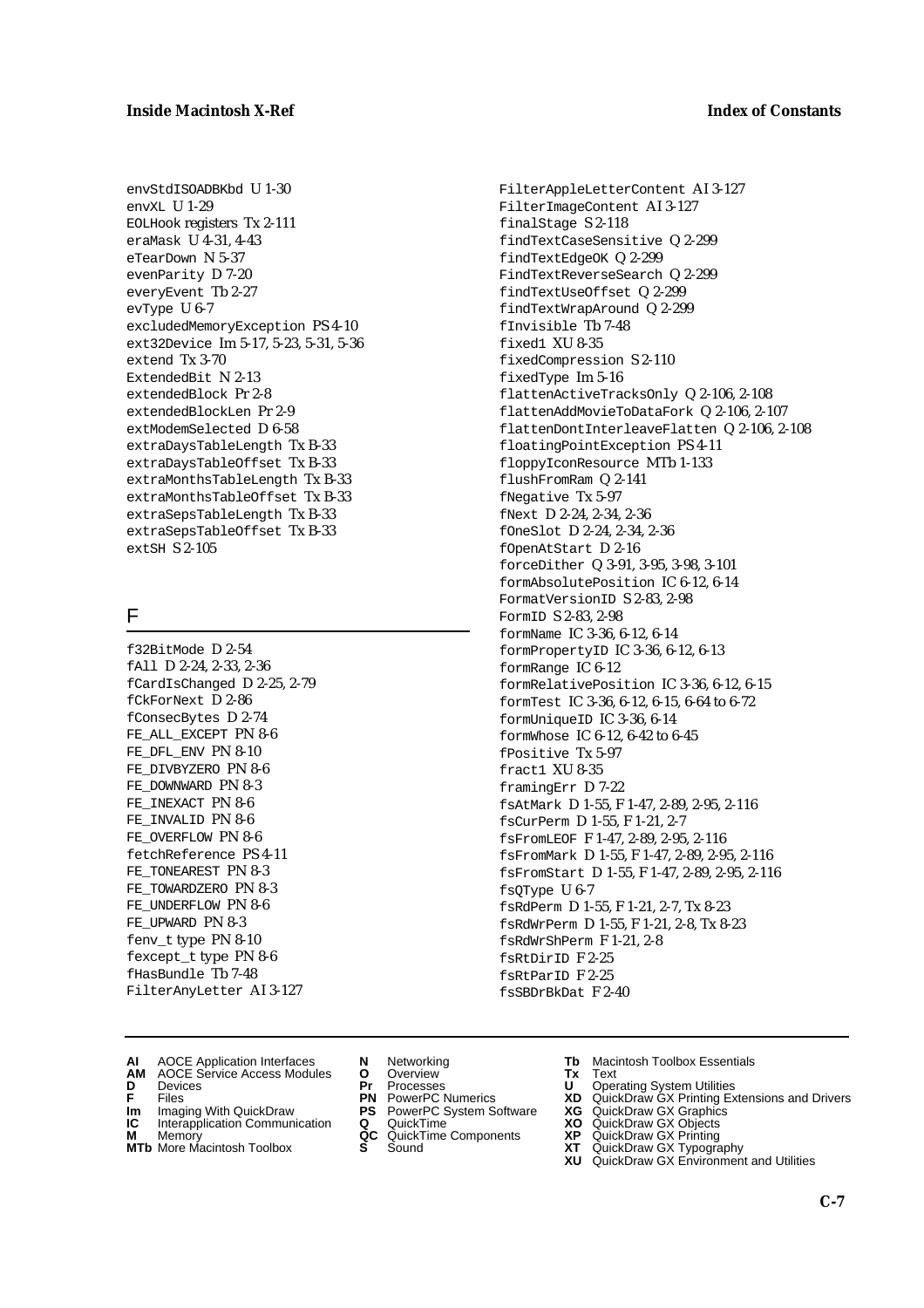fsSBDrCrDat F 2-40 fsSBDrFndrInfo F 2-40 fsSBDrMdDat F 2-40 fsSBDrNmFls F 2-40 fsSBDrParID F 2-40 fsSBDrUsrWds F 2-40 fsSBFlAttrib F 2-40 fsSBFlBkDat F 2-40 fsSBFlCrDat F 2-40 fsSBFlFndrInfo F 2-40 fsSBFlLgLen F 2-40 fsSBFlMdDat F 2-40 fsSBFlParID F 2-40 fsSBFLPyLen F 2-40 fsSBFlRLgLen F 2-40 fsSBFlRPyLen F 2-40 fsSBFlXFndrInfo F 2-40 fsSBFullName F 2-40 fsSBNegate F 2-40 fsSBPartialName F 2-40 fsUnixPriv F 2-21 fsWrPerm D 1-55, F 1-21, 2-8, Tx 8-23 fullTrashIconResource MTb 1-133 fWarmStart D 2-82 fZero Tx 5-97

## GA–GW

gdDevType Im 5-17, 5-23, 5-31, 5-33, 5-34, 5-36 genCdevRangeBit U 4-50 genericApplicationIconResource MTb 1-130 genericAttributeIconResource AI 4-97 genericDeskAccessoryIconResource MTb 1-130 genericDirectoryIconResource AI 4-96 genericDocumentIconResource MTb 1-130 genericEditionFileIconResource MTb 1-130 genericExtensionIconResource MTb 1-130 genericFileServerIconResource MTb 1-134 genericFolderIconResource MTb 1-131 genericHardDiskIconResource MTb 1-133 genericLockedDirectoryIconResource AI 4-96 genericPreferencesIconResource MTb 1-130 genericQueryDocumentIconResource MTb 1-130 genericRecordIconResource AI 4-96 genericSuitcaseIconResource MTb 1-134 genericTemplateIconResource AI 4-97

gestalMultiChannels U 1-23 gestalSE30SlotPresent U 1-23 gestalt16BitAudioSupport S 2-91, U 1-23 gestalt16BitSoundIO S 2-91, 3-18, U 1-23 gestalt32BitAddressing U 1-15 gestalt32BitCapable U 1-15 gestalt32BitQD11 Im 4-18, U 1-22 gestalt32BitQD12 Im 4-18, U 1-22 gestalt32BitQD13 Im 4-18, U 1-22 gestalt32BitQD Im 4-18, U 1-22 gestalt32BitSysZone U 1-15 gestalt68000 U 1-22 gestalt68010 U 1-22 gestalt68020 U 1-22 gestalt68030 U 1-22 gestalt68030MMU U 1-20 gestalt68040 U 1-22 gestalt68040FPU U 1-18 gestalt68040MMU U 1-20 gestalt68851 U 1-20 gestalt68881 U 1-18 gestalt68882 U 1-18 gestalt68k U 1-24 gestalt8BitQD Im 4-18, U 1-22 gestaltADBISOKbdII U 1-19 gestaltADBKbdII U 1-19 gestaltAddressingModeAttr U 1-15 gestaltAliasMgrAttr F 4-9, U 1-7, 1-15 gestaltAliasMgrPresent F 4-9, U 1-15 gestaltAliasMgrSupportsRemoteAppleTalk U 1-15 gestaltAMU U 1-20 gestaltAppleAdjustADBKbd U 1-19 gestaltAppleAdjustISOKbd U 1-19 gestaltAppleAdjustKeypad U 1-19 gestaltAppleEventsAttr U 1-7, 1-15 gestaltAppleEventsPresent U 1-15 gestaltAppleTalkVersion U 1-7, 1-15 gestaltATalkVersion U 1-15, U 1-7 gestaltAUXVersion U 1-7, 1-16 gestaltBuiltInSoundInput S 2-90, 3-18, U 1-23 gestaltCFMAttr U 1-7 gestaltCFMPresent U 1-16 gestaltClassic U 1-26 gestaltClassicII U 1-26 gestaltCloseViewAttr U 1-7 gestaltCloseViewDisplayMgrFriendly U 1-16 gestaltCloseViewEnabled U 1-16

- **AI** AOCE Application Interfaces **N** Networking **Tb** Macintosh Toolbox Essentials
- **AM** AOCE Service Access Modules **O** Overview **Tx** Text<br> **D** Devices **Pr** Processes **U** Oper
- 
- 
- **Im** Imaging With QuickDraw **PS** PowerPC System Software<br> **IC** Interapplication Communication **Q** QuickTime<br> **M** Memory **GC** QuickTime Components
- 
- **MTb** More Macintosh Toolbox **S** Sound **XT** QuickDraw GX Typography
- 
- **D** Devices **Pr** Processes **U** Operating System Utilities
	-
	-
	-
	-
- 
- 
- **F** Files **PN** PowerPC Numerics **XD** QuickDraw GX Printing Extensions and Drivers
- **Im** Imaging With QuickDraw **PS** PowerPC System Software **XG** QuickDraw GX Graphics
	-
- **M** Memory **QC** QuickTime Components **XP** QuickDraw GX Printing
	-
	- **XU** QuickDraw GX Environment and Utilities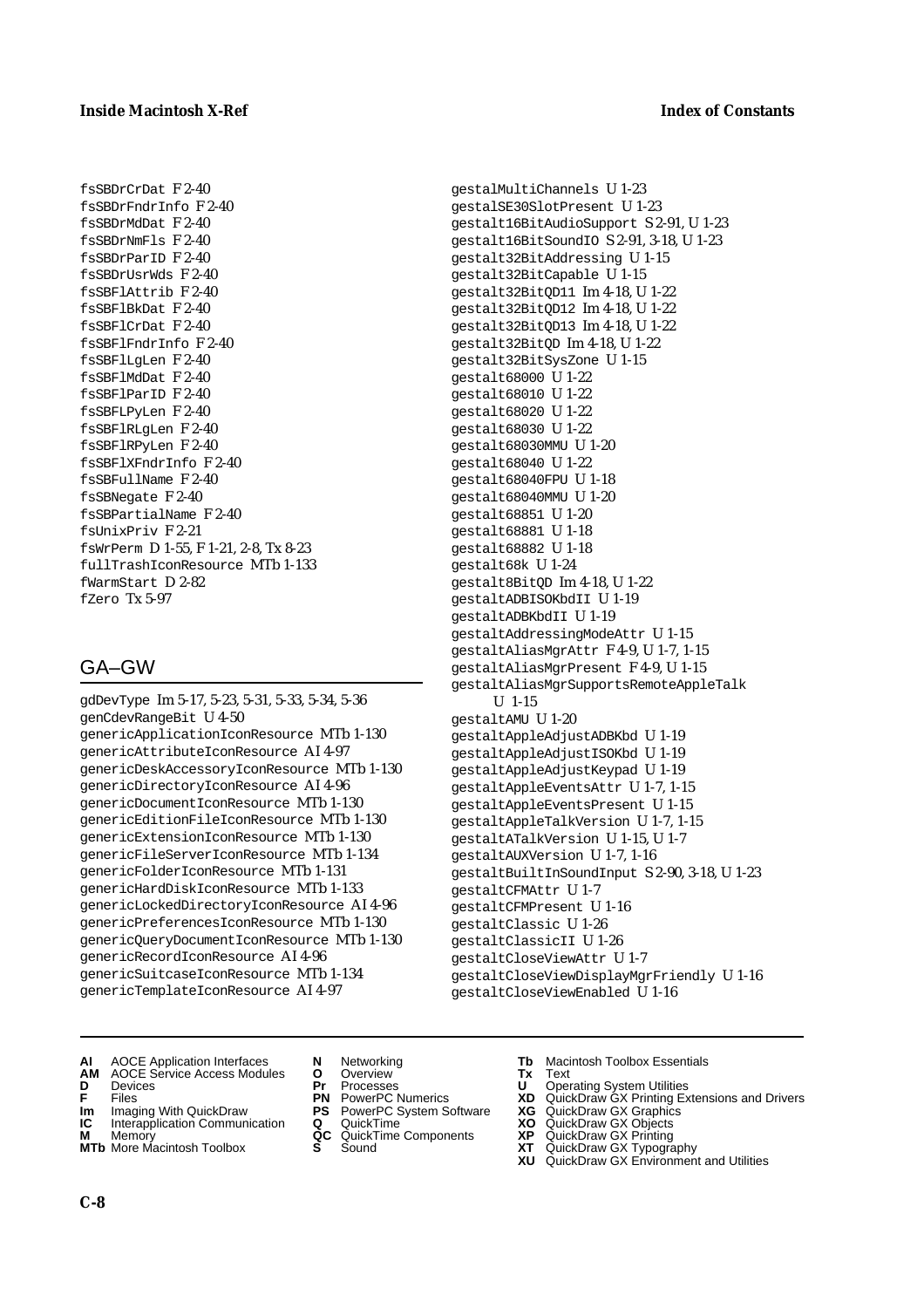gestaltComponentMgr MTb 6-6, U 1-7 gestaltCompressionMgr Q 3-24, U 1-7 gestaltConnMgrAttr U 1-7, 1-16 gestaltConnMgrCMSearchFix U 1-16 gestaltConnMgrErrorString U 1-16 gestaltConnMgrMultiAsyncIO U 1-16 gestaltConnMgrPresent U 1-16 gestaltCPU601 U 1-20 gestaltCPU68000 U 1-20 gestaltCPU68010 U 1-20 gestaltCPU68020 U 1-20 gestaltCPU68030 U 1-20 gestaltCPU68040 U 1-20 gestaltCRMAttr U 1-7, 1-16 gestaltCRMPersistentFix U 1-16 gestaltCRMPresent U 1-16 gestaltCRMToolRsrcCalls U 1-16 gestaltCTBVersion U 1-7, 1-16 gestaltCurrentGraphicsVersion XU 1-23 gestaltDBAccessMgrAttr U 1-7, 1-16 gestaltDBAccessMgrPresent U 1-16 gestaltDictionaryMgrAttr Tx 8-11, U 1-17, U 1-7 gestaltDictionaryMgrPresent Tx 8-11, U 1-17 gestaltDigitalSignatureVersion AI 6-11 gestaltDisplayMgrAttr U 1-7 gestaltDisplayMgrPresent U 1-17 gestaltDisplayMgrVers U 1-7 gestaltDITLExtAttr Tb 6-127, 6-128, U 1-7, 1-17 gestaltDITLExtPresent Tb 6-127, 6-128, U 1-17 gestaltDragMgrAttr U 1-7 gestaltDragMgrPresent U 1-17 gestaltEasyAccessAttr U 1-7, 1-17 gestaltEasyAccessLocked U 1-17 gestaltEasyAccessOff U 1-17 gestaltEasyAccessOn U 1-17 gestaltEasyAccessSticky U 1-17 gestaltEditionMgrAttr MTb 7-12, U 1-7, 1-17 gestaltEditionMgrPresent U 1-17 gestaltEditionMgrTranslationAware MTb 7-12, U 1-17 gestaltEMMU1 U 1-20 gestaltExtADBKbd U 1-19 gestaltExtendedTimeMgr Pr 3-4, U 1-25 gestaltExtISOADBKbd U 1-19 gestaltExtToolboxTable U 1-8, 1-17 gestaltFinderAttr U 1-8 gestaltFinderCallsAEProcess U 1-17 gestaltFinderDropEvent U 1-17

gestaltFinderHandlesCFMFailures U 1-17 gestaltFinderHasClippings U 1-17 gestaltFinderMagicPlacement U 1-17 gestaltFinderSupports4GBVolumes U 1-17 gestaltFindFolderAttr U 1-8, 1-18 gestaltFindFolderPresent Tb 7-55, U 1-18 gestaltFirstSlotNumber U 1-8 gestaltFontMgrAttr U 1-8, 1-18 gestaltFPUType U 1-8, 1-18 gestaltFSAttr U 1-8, 1-18 gestaltFSMDoesDynamicLoad U 1-18 gestaltFSSupports4GBVols U 1-18 gestaltFullExtFSDispatching F 2-33, U 1-18 gestaltFXfrMgrAttr U 1-8, 1-18 gestaltFXfrMgrErrorString U 1-18 gestaltFXfrMgrMultiFile U 1-18 gestaltFXfrMgrPresent U 1-18 gestaltGraphicsAttr XU 1-23 gestaltGraphicsisDebugging XU 1-23 gestaltGraphicsisLoaded XU 1-23 gestaltGraphicsIsPowerPC XU 1-23 gestaltGraphicsVersion XU 1-23 gestaltGXVersion XU 1-23 gestaltHardwareAttr S 2-36, U 1-9, 1-26 gestaltHasASC S 2-36, U 1-26 gestaltHasColor Im 4-19, U 1-22 gestaltHasDeepGWorlds Im 4-19, U 1-22 gestaltHasDirectPixMaps Im 4-19, U 1-22 gestaltHasExtendedDiskInit U 1-18 gestaltHasFileSystemManager U 1-18 gestaltHasFSSpecCalls F 2-33, U 1-18 gestaltHasGPIaToDCDa U 1-23 gestaltHasGPIaToDCDb U 1-23 gestaltHasGPIaToRTxCa U 1-23 gestaltHasGrayishTextOr Im 4-19, U 1-22 gestaltHasParityCapability U 1-21 gestaltHasSCC U 1-26 gestaltHasSCSI961 U 1-26 gestaltHasSCSI962 U 1-26 gestaltHasSCSI U 1-26 gestaltHasSoftPowerOff U 1-26 gestaltHasSoundInputDevice S 2-90, 3-18, U 1-23 gestaltHasUniversalROM U 1-26 gestaltHasVIA1 U 1-26 gestaltHasVIA2 U 1-26 gestaltHelpMgrAttr U 1-8, 1-18 gestaltHelpMgrPresent U 1-18 gestaltIconUtilitiesAttr U 1-8

- **AI** AOCE Application Interfaces **N** Networking **Tb** Macintosh Toolbox Essentials
- **AM** AOCE Service Access Modules **O** Overview **Tx** Text
- 
- 
- **Im** Files<br> **Im** Imaging With QuickDraw **PS** PowerPC System Software **XG**<br> **IC** Interapplication Communication **Q** QuickTime **XQ IC** Interapplication Communication **Q** QuickTime **XO M** Memory **XO QC** QuickTime Components **XP**
- **M** Memory **District Acc** QuickTime Components **XP**<br> **MTb** More Macintosh Toolbox **S** Sound **XT**
- **MTb** More Macintosh Toolbox **S** Sound **XT** QuickDraw GX Typography
- 
- **D** Devices **Pr** Processes **U** Operating System Utilities
	-
	-
	-
	-
- 
- 
- **F** Files **PN** PowerPC Numerics **XD** QuickDraw GX Printing Extensions and Drivers
	-
	-
	-
	-
	- **XU** QuickDraw GX Environment and Utilities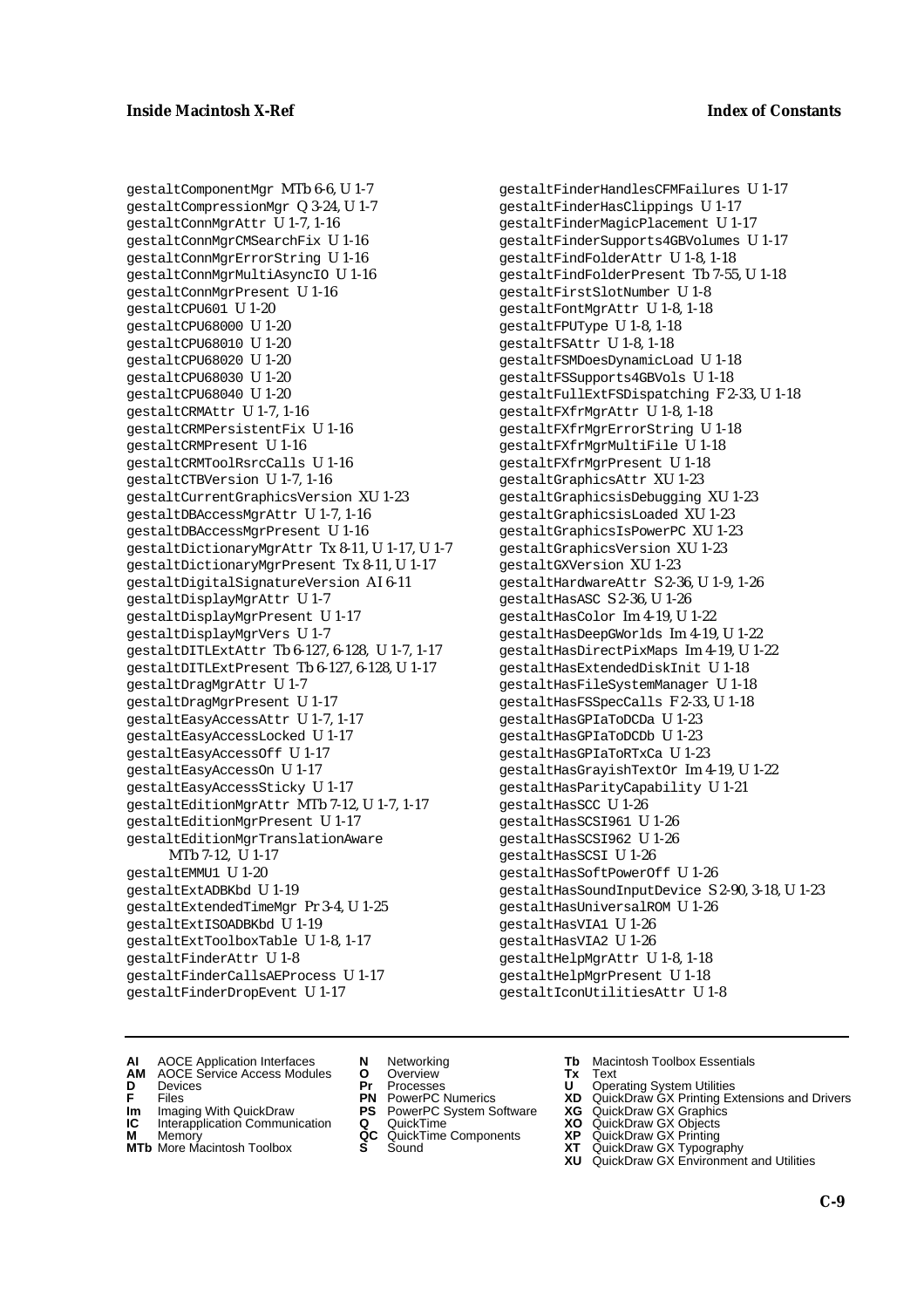gestaltIconUtilitiesPresent U 1-18 gestaltKeyboardType U 1-8, 1-18 gestaltLaunchCanReturn Pr 2-14, U 1-21 gestaltLaunchControl Pr 2-14, U 1-21 gestaltLaunchFullFileSpec Pr 2-14, U 1-21 gestaltLineLevelInput S 2-91, 3-18, U 1-23 gestaltLogicalPageSize U 1-8, 1-19 gestaltLogicalRAMSize U 1-8, 1-19 gestaltLowMemorySize U 1-8, 1-19 gestaltMac512KE U 1-26 gestaltMacAndPad U 1-19 gestaltMacCentris610 U 1-27 gestaltMacCentris650 U 1-27 gestaltMacCentris660AV U 1-27 gestaltMacClassic U 1-26 gestaltMacColorClassic U 1-27 gestaltMachineIcon U 1-26 gestaltMachineType U 1-26 gestaltMacIIci U 1-26 gestaltMacII U 1-26 gestaltMacIIcx U 1-26 gestaltMacIIfx U 1-26 gestaltMacIIsi U 1-26 gestaltMacIIvi U 1-27 gestaltMacIIvx U 1-27 gestaltMacIIx U 1-26 gestaltMacKbd U 1-19 gestaltMacLC475 U 1-27 gestaltMacLC520 U 1-27 gestaltMacLC575 U 1-27 gestaltMacLC U 1-26 gestaltMacLCII U 1-26 gestaltMacLCIII U 1-27 gestaltMacPlus U 1-26 gestaltMacPlusKbd U 1-19 gestaltMacQuadra605 U 1-27 gestaltMacQuadra610 U 1-27 gestaltMacQuadra650 U 1-27 gestaltMacQuadra800 U 1-27 gestaltMacQuadra840AV U 1-27 gestaltMacSE030 U 1-26 gestaltMacSE U 1-26 gestaltMacTV U 1-27 gestaltMacXL U 1-26 gestaltMessageMgrVersion XU 6-16 gestaltMiscAttr U 1-8, 1-20 gestaltMixedModeVersion U 1-8 gestaltMMUType U 1-8, 1-20

gestaltMultiChannels S 2-91, U 1-23 gestaltNativeCPUtype U 1-8 gestaltNoFPU U 1-18 gestaltNoMMU U 1-20 gestaltNotificationMgrAttr U 1-8, 1-20 gestaltNotificationPresent U 1-20 gestaltNuBusConnectors U 1-8, 1-20 gestaltNuBusPresent U 1-23 gestaltNuBusSlotCount U 1-8 gestaltOCETBAvailable AI 4-5, 8-16, 9-11 gestaltOCETB AI 8-16, 9-12 gestaltOCETBPresent AI 4-5, 8-16, 9-11 gestaltOCEToolboxAttr AI 2-5, 4-5, 8-16, 9-11 gestaltOCEToolboxVersion AI 8-16, 9-11 gestaltOriginalQD U 1-22 gestaltOSAttr Pr 2-14, U 1-8, 1-20 gestaltOSLCompliantFinder U 1-17 gestaltOSLInSystem U 1-15 gestaltOSTable U 1-8, 1-21 gestaltOutlineFonts U 1-18 gestaltParityAttr U 1-8, 1-21 gestaltParityEnabled U 1-21 gestaltPartialRsrcs U 1-22 gestaltPCXAttr U 1-8 gestaltPCXHas8and16BitFAT U 1-21 gestaltPCXHasProDOS U 1-21 gestaltPerforma600 U 1-26, U 1-27 gestaltPhysicalRAMSize U 1-8, 1-21 gestaltPlayAndRecord S 2-90, 3-18, U 1-23 gestaltPMgrCPUIdle D 6-14, U 1-21 gestaltPMgrDispatchExists U 1-21 gestaltPMgrExists D 6-14, U 1-21 gestaltPMgrSCC D 6-14, U 1-21 gestaltPMgrSound D 6-14, U 1-21 gestaltPopupAttr U 1-8, 1-21 gestaltPopupPresent U 1-21 gestaltPortable U 1-26 gestaltPortableSlotPresent U 1-23 gestaltPowerBook100 U 1-26 gestaltPowerBook140 U 1-26 gestaltPowerBook145 U 1-26 gestaltPowerBook160 U 1-27 gestaltPowerBook165c U 1-27 gestaltPowerBook165 U 1-27 gestaltPowerBook170 U 1-26 gestaltPowerBook180c U 1-27 gestaltPowerBook180 U 1-27 gestaltPowerBookDuo210 U 1-27

- **AI** AOCE Application Interfaces **N** Networking **Tb** Macintosh Toolbox Essentials<br> **AM** AOCE Service Access Modules **O** Overview **Tx** Text<br> **D** Devices **Pr** Processes **U** Operating System Utilities
- AOCE Service Access Modules **O** Overview **Tx** Text<br>Devices Modules **Pr** Processes **U** Oper
- 
- 
- **Im** Imaging With QuickDraw **PS** PowerPC System Software<br> **IC** Interapplication Communication **Q** QuickTime<br> **M** Memory **GC** QuickTime Components
- 
- **MTb** More Macintosh Toolbox **S** Sound **XT** QuickDraw GX Typography
- 
- **D** Devices **Pr** Processes **U** Operating System Utilities
	-
	-
	-
	-
- 
- 
- **F** Files **PN** PowerPC Numerics **XD** QuickDraw GX Printing Extensions and Drivers
- **Im** Imaging With QuickDraw **PS** PowerPC System Software **XG** QuickDraw GX Graphics
	-
- **M** Memory **QC** QuickTime Components **XP** QuickDraw GX Printing
	-
	- **XU** QuickDraw GX Environment and Utilities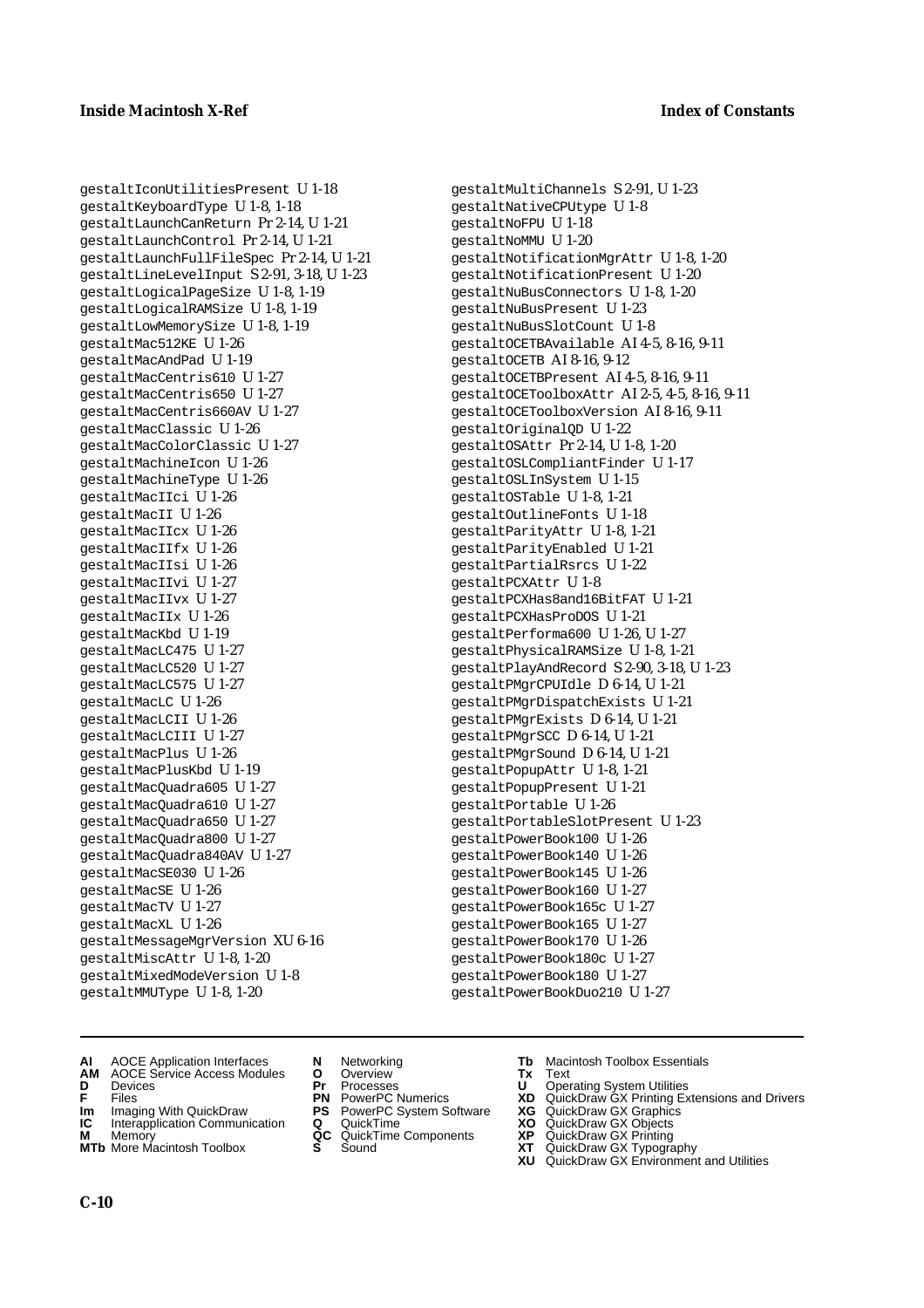gestaltPowerBookDuo230 U 1-26, 1-27 gestaltPowerBookDuo250 U 1-27 gestaltPowerBookDuo270c U 1-27 gestaltPowerMac6100\_60 U 1-27 gestaltPowerMac7100\_66 U 1-27 gestaltPowerMac8100\_80 U 1-27 gestaltPowerMgrAttr D 6-14, U 1-8, 1-21 gestaltPowerPC U 1-24 gestaltPPCSupportsIncoming U 1-21 gestaltPPCSupportsOutgoing U 1-21 gestaltPPCSupportsRealTime U 1-21 gestaltPPCToolboxAttr U 1-8, 1-21 gestaltPPCToolboxPresent U 1-21 gestaltPrintingMgrVersion XU 1-23 gestaltProcessorType U 1-8, 1-22 gestaltPrtblADBKbd U 1-19 gestaltPrtblISOKbd U 1-19 gestaltPwrBookADBKbd U 1-19 gestaltPwrBookISOADBKbd U 1-19 gestaltQuadra700 U 1-26 gestaltQuadra900 U 1-26 gestaltQuadra950 U 1-26 gestaltQuickdrawFeatures U 1-8, 1-22 gestaltQuickdrawVersion U 1-8, 1-22 gestaltQuickTime Q 2-33 gestaltQuickTimeVersion U 1-8 gestaltRealTempMemory U 1-21 gestaltRealtimeMgrAttr U 1-8 gestaltRealtimeMgrPresent U 1-22 gestaltResourceMgrAttr U 1-8, 1-22, 1-23 gestaltRevisedTimeMgr Pr 3-4, U 1-25 gestaltROMSize U 1-28 gestaltROMVersion U 1-28 gestaltScrapMgrAttr MTb 2-14, 7-12, U 1-8 gestaltScrapMgrTranslationAware MTb 2-14, 7-12, U 1-23 gestaltScriptCount Tx 6-9, U 1-8, 1-23 gestaltScriptingSupport U 1-15 gestaltScriptMgrVersion Tx 6-8, U 1-8, 1-23 gestaltScrollingThrottle U 1-20 gestaltSDPFindVersion AI 4-5 gestaltSDPPromptVersion AI 4-5 gestaltSDPStandardDirectoryVersion AI 4-5 gestaltSE30SlotPresent U 1-23 gestaltSerialAttr U 1-8, 1-23 gestaltSESlotPresent U 1-23 gestaltSlotAttr U 1-8 gestaltSlotMgrExists U 1-23

gestaltSMPMailerVersion AI 3-8 gestaltSMPSendLetterVersion AI 3-8 gestaltSndPlayDoubleBuffer S 2-91, U 1-23 gestaltSoundAttr U 1-8, 1-23 gestaltSoundIOMgrPresent S 2-90, 3-18, U 1-23 gestaltSpecificMatchSupport U 1-25 gestaltSpeechAttr U 1-9 gestaltSpeechHasPPCGlue U 1-24 gestaltSpeechMgrPresent U 1-24 gestaltSquareMenuBar U 1-20 gestaltStandardFile58 U 1-24 gestaltStandardFileAttr MTb 7-12, U 1-9, 1-24 gestaltStandardFileHasColorIcons MTb 7-12, U 1-24 gestaltStandardFileTranslationAware MTb 7-12, U 1-24 gestaltStandardTimeMgr Pr 3-4, U 1-25 gestaltStdADBKbd U 1-19 gestaltStdISOADBKbd U 1-19 gestaltStdNBPAttr U 1-9, 1-24 gestaltStdNBPPresent U 1-24 gestaltStereoCapability S 2-90, U 1-23 gestaltStereoInput S 2-91, 3-18, U 1-23 gestaltStereoMixing S 2-90, U 1-23 gestaltSupportsMirroring U 1-22 gestaltSysArchitecture U 1-9 gestaltSystemVersion U 1-28 gestaltSysZoneGrowable U 1-21 gestaltTE1 U 1-25 gestaltTE2 U 1-25 gestaltTE3 U 1-25 gestaltTE4 U 1-25 gestaltTE5 U 1-25 gestaltTEAttr U 1-9 gestaltTEHasGetHiliteRgn U 1-25 gestaltTempMemSupport U 1-21 gestaltTempMemTracked U 1-21 gestaltTermMgrAttr U 1-9, 1-25 gestaltTermMgrErrorString U 1-25 gestaltTermMgrPresent U 1-25 gestaltTextEditVersion U 1-9, 1-25 gestaltThreadMgrAttr U 1-9 gestaltThreadMgrPresent U 1-25 gestaltTimeMgrVersion Pr 3-4, U 1-9, 1-25 gestaltToolboxTable U 1-9, 1-25 gestaltTranslationAttr MTb 7-12, U 1-9 gestaltTranslationMgrExists MTb 7-12, U 1-25 gestaltTranslationMgrHintOrder U 1-23

- **AI** AOCE Application Interfaces **N** Networking **Tb** Macintosh Toolbox Essentials
- **AM** AOCE Service Access Modules **O** Overview **Tx** Text
- 
- 
- **Im** Files<br> **Im** Imaging With QuickDraw **PS** PowerPC System Software **XG**<br> **IC** Interapplication Communication **Q** QuickTime **XO IC** Interapplication Communication **Q** QuickTime **XO M** Memory **XO QC** QuickTime Components **XP**
- **M** Memory **CONSISTENT COMPONENT MEMORY MEMORY MEMORY AND MEMORY OF A VIDEO MEMORY CONSISTENT CONSISTENT CONSISTENT CONSISTENT CONSISTENT CONSISTENT CONSISTENT CONSISTENT CONSISTENT CONSISTENT CONSISTENT CONSISTENT CONSIST**
- **MTb** More Macintosh Toolbox **S** Sound **XT** QuickDraw GX Typography
- 
- **D** Devices **Pr** Processes **U** Operating System Utilities
	-
	-
	-
	-
- 
- 
- **F** Files **PN** PowerPC Numerics **XD** QuickDraw GX Printing Extensions and Drivers
	-
	-
	-
	-
	- **XU** QuickDraw GX Environment and Utilities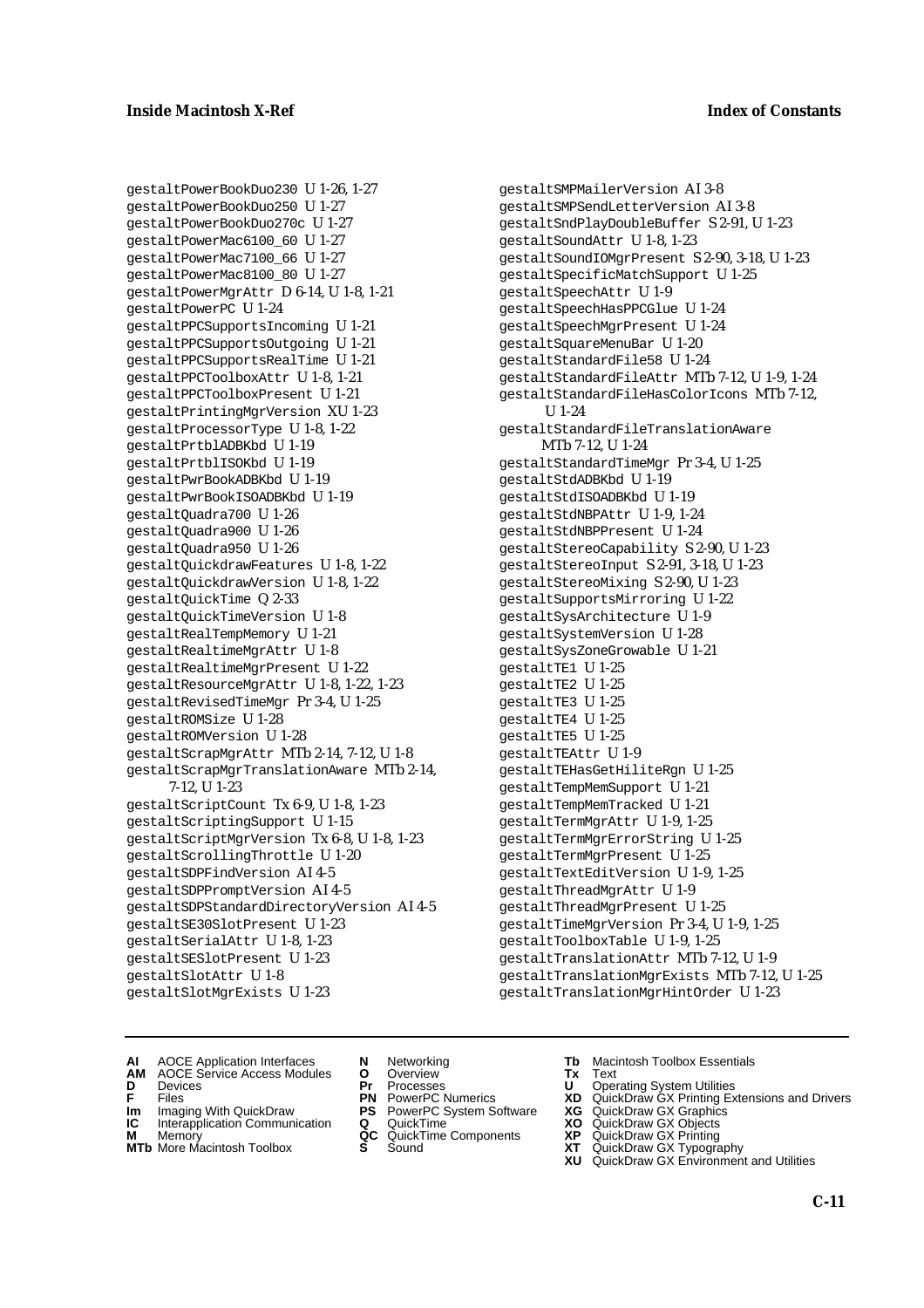#### **Inside Macintosh X-Ref** Index of Constants

gestaltTSMgrVersion Tx 7-17, U 1-9 gestaltVersion U 1-9, 1-25 gestaltVMAttr U 1-9, 1-25 gestaltVMPresent U 1-25 GetATalkInfo N 2-11 getParms N 8-22 getRotnOp Im 9-52, 9-56 getRslDataOp Im 9-52, 9-53 to 9-54 goAway Tb 6-24 goodbye D 1-35 grabPictIgnoreClip QC 5-47 grabPictOffScreen QC 5-47 greenColor Im 3-123 gwFlagErrBit Im 6-40, 6-44 gwFlagErr Im 6-44

## GXA–GXM

gxA4LetterBase XP 3-95 gxAColorBitmap XD 4-33 gxAddMode XO 5-14 gxAlertAfter XP 3-80 gxAlertBefore XP 3-80 gxAllObjectValidation XU 4-31 gxAllRunControlFlags XT 8-61 gxAllViewDevices XO 7-69 gxAlphaFirstPacking XO 4-54 gxAlphaSpace XO 4-54 gxAlsoOutlineFilledShapes XD 4-32 gxAltLandscapeOrientation XD 4-17 gxAltPortraitOrientation XD 4-17 gxAlwaysGridPort XO 7-20, 7-68 gxAnchorPointsText XT 6-39 gxAndMode XO 5-17 gxAnyPart XO 6-13 gxApBlockValidation XU 4-31 gxApHeapValidation XU 4-31 gxApplicationPanel XD 5-15, XP 3-102 gxARGB32Space XO 4-10 gxAtopMode XO 5-22 gxATransferMode XD 4-33 gxAutoAdvanceDash XG 3-105 gxAutoAdvanceText XT 6-39 gxAutoFeed XD 4-15 gxAutoInsetStyle XG 3-99 gxAverageTint XO 7-67

gxB5LetterBase XP 3-95 gxBendDash XG 3-105 gxBestQuality XD 4-17 gxBidirectional XD 4-16 gxBidirectionalMotion XD 4-18 gxBiggerPages XD 4-16 gxBitmapAliasFlatten XO 2-48 gxBitmapFileAliasImageValue XG 5-64 gxBitmapFileAliasTagType XG 5-64, XO 8-6 gxBitmapType XO 2-10 gxBlendMode XO 5-14 gxBoundingBoxesOption XD 4-27 gxBoundsPart XO 6-12, XT 2-23 gxBreakDash XG 3-105 gxButtCap XP 4-47 gxCachedShape XO 2-16 gxCancelDialogAction XD 4-38, XP 3-101 gxCancelSelected XP 2-49, 2-72, 2-74, 3-113, 2-72, 3-113 gxCenterFrameStyle XG 3-98 gxCenterJustify XT 6-38 gxCheckApHeapValidation XU 4-31 gxCheckFontHeapValidation XU 4-31 gxClipDash XG 3-105 gxClipLayer XT 6-38 gxClosedFrameFill XO 2-13 gxClosePanelAction XD 4-38, XP 3-101 gxClosePathFlag XP 4-48 gxCMYK32Space XO 4-15 gxCMYKSpace XO 4-15 gxCollationTag XD 3-22 gxColorMode XD 4-16 gxColorSet XD 4-33 gxColorValue1constant XU 8-35 gxComponent1Tint XO 7-67 gxComponent2Tint XO 7-67 gxComponent3Tint XO 7-67 gxComponent4Tint XO 7-67 gxConfirmDialogAction XD 4-38, XP 3-101 gxContainsEmptyPostScript XU 1-20 gxContainsFormsBegin XU 1-20 gxContainsFormsEnd XU 1-20 gxContainsPostScript XU 1-20 gxControlPointPart XO 6-12, XT 2-23 gxCopiesTag XD 3-22 gxCopyMode XO 5-14 gxCopyrightFontName XT 7-24 gxCornerPointPart XO 6-12, XT 2-23

- **AI** AOCE Application Interfaces **N** Networking **Tb** Macintosh Toolbox Essentials
- **AM** AOCE Service Access Modules **O** Overview **Tx** Text
- 
- 
- **Im** Imaging With QuickDraw **PS** PowerPC System Software<br> **IC** Interapplication Communication **Q** QuickTime<br> **M** Memorv **GC** QuickTime Components
- **M** Memory **Manual Components QC** QuickTime Components **MTb** More Macintosh Toolbox **S** Sound
- **MTb** More Macintosh Toolbox **S** Sound **XT** QuickDraw GX Typography
- 
- **D** Devices **Pr** Processes **U** Operating System Utilities
	-
- **Im** Imaging With QuickDraw **PS** PowerPC System Software **XG** QuickDraw GX Graphics
	-
	-
- 
- 
- **F** Files **PN** PowerPC Numerics **XD** QuickDraw GX Printing Extensions and Drivers
	-
	-
	-
	- **XU** QuickDraw GX Environment and Utilities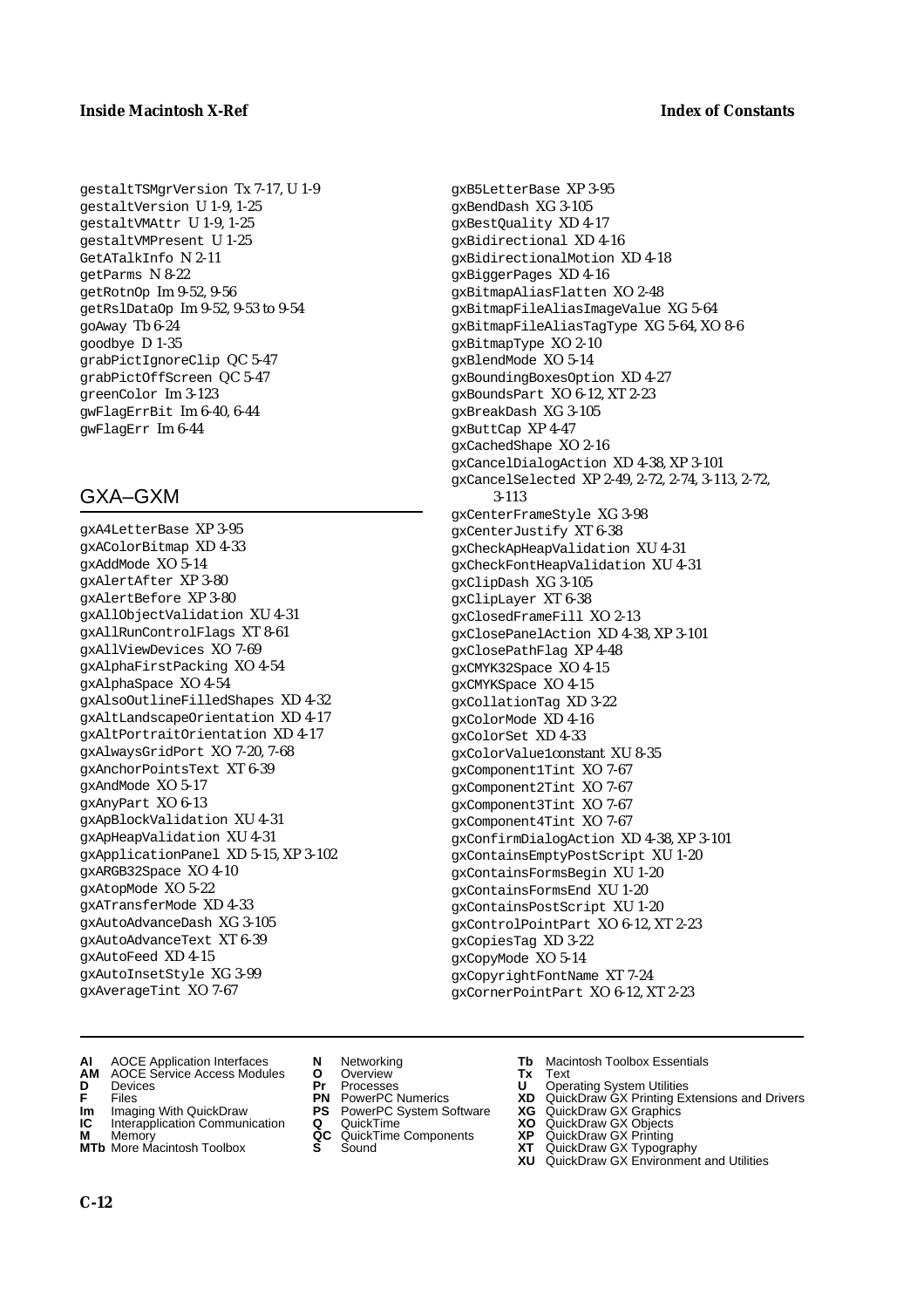gxCrossHatch XP 4-48 gxCubicSynonymTag XO 8-6 gxCurveJoin XG 3-103 gxCurveToFlag XP 4-48 gxCurveType XO 2-9 gxCustomizePageRange XP 3-82 gxCustomPlatform XT 7-26 gxCutterPlotter XD 4-33 gxDashPart XO 6-12 gxDashSynonymTag XO 8-6 gxDefaultOffscreen XD 4-22 gxDefaultOptionsTranslation XU 1-12 gxDefaultPageRange XP 3-82 gxDefaultPaperTypeFlag XP 3-97 gxDefaultRaster XD 4-24, 6-9 gxDefaultTrayMapping XD 5-13 gxDeleteOnClose XD 4-80 gxDeviceGridStyle XG 3-99 gxDeviceUnits XD 4-35, XP 4-44 gxDirectDevice XO 7-27, 7-68 gxDirectionOverrideMask XT 8-61 gxDirectShape XO 2-16 gxDiskShape XO 2-18 gxDispersedDot XO 7-15 gxDontResolveTransferModes XD 4-24, 6-9 gxDontSetHalftone XD 4-22 gxDontSplitBuffer XD 4-140 gxDotTypeIsDitherLevel XD 4-22 gxDraftQuality XD 4-17 gxDriverPanel XD 5-15, XP 3-102 gxDriverScopeID XD 2-35 gxEachPlane XD 4-92 gxEdgePart XO 6-12, XT 2-23 gxEllipticDot XO 7-15 gxEmptyType XO 2-9 gxEnableMatchPort XO 7-20, 7-68 gxEndCapPart XO 6-12 gxEndStatus XD 4-40, XP 4-43 gxEntireFile XD 4-92 gxEvenOddFill XO 2-14 gxExcludeMode XO 5-22 gxExtensionLoadAnywhere XD 2-39 gxExtensionLoadFirst XD 2-39 gxExtensionLoadLast XD 2-39 gxExtensionPanel XD 5-15, XP 3-102 gxFadeMode XO 5-22 gxFamilyFontName XT 7-24 gxFasterQuality XD 4-17

gxFatalError XD 4-40, XP 4-43 gxFileDestinationTag XD 3-22 gxFileFontsTag XD 3-22 gxFileFontStorage XT 7-31 gxFileFormatTag XD 3-22 gxFileLocationTag XD 3-22 gxFilePrinting XD 4-30, 4-102 gxFillJustify XT 6-38 gxFirstAppError XU 3-55 gxFirstAppNotice XU 3-55 gxFirstAppWarning XU 3-55 gxFirstFatalError XU 3-55 gxFirstFontScalerError XU 3-55 gxFirstFontScalerWarning XU 3-55 gxFirstImplementationLimitError XU 3-55 gxFirstNonfatalError XU 3-55 gxFirstPageCover XD 4-18 gxFirstParameterError XU 3-55 gxFirstParameterOutOfRangeWarning XU 3-55 gxFirstResultOutOfRangeWarning XU 3-55 gxFirstSystemDebuggingError XU 3-55 gxFirstSystemDebuggingWarning XU 3-55 gxFirstSystemError XU 3-55 gxFirstSystemNotice XU 3-55 gxFirstSystemWarning XU 3-55 gxFirstTray XD 4-17 gxFlatFontListItemTag XO 8-6 gxFlipPageHoriz XD 4-16 gxFlipPageVert XD 4-16 gxFlushCenter XT 5-29 gxFlushLeft XT 5-29 gxFlushRight XT 5-29 gxFontBlockValidation XU 4-31 gxFontGlyphsFlatten XO 2-48 gxFontHeapValidation XU 4-31 gxFontListFlatten XO 2-48 gxFontSubstitution XD 4-16 gxFontVariationsFlatten XO 2-48 gxForceDitherInk XO 5-9 gxForceHanging XT 8-61 gxFormathalftoneTag XO 8-6 gxFormatPanelTag XD 3-22 gxFrameFill XO 2-13 gxFullFontName XT 7-24 gxFullJustification XT 5-29 gxFullType XO 2-11 gxGeometryPart XO 6-12 gxGetJobFormatFontCommonStylesQuery XP 4-40

- **AI** AOCE Application Interfaces **N** Networking **Tb** Macintosh Toolbox Essentials
- **AM** AOCE Service Access Modules **O** Overview **Tx** Text
- 
- **Im** Files<br> **Im** Imaging With QuickDraw **PS** PowerPC System Software **XG**<br> **IC** Interapplication Communication **Q** QuickTime **XO**
- **IC** Interapplication Communication **Q** QuickTime **XO M** Memory **XO QC** QuickTime Components **XP**
- **M** Memory **CONSISTENT COMPONENT MEMORY MEMORY MEMORY AND MEMORY OF A VIDEO MEMORY CONSISTENT CONSISTENT CONSISTENT CONSISTENT CONSISTENT CONSISTENT CONSISTENT CONSISTENT CONSISTENT CONSISTENT CONSISTENT CONSISTENT CONSIST**
- 
- 
- **D** Devices **Pr** Processes **U** Operating System Utilities
	-
	-
	-
	-
- 
- 
- **F** Files **PN** PowerPC Numerics **XD** QuickDraw GX Printing Extensions and Drivers
	-
	-
	-
- **MTb** More Macintosh Toolbox **S** Sound **XT** QuickDraw GX Typography
	- **XU** QuickDraw GX Environment and Utilities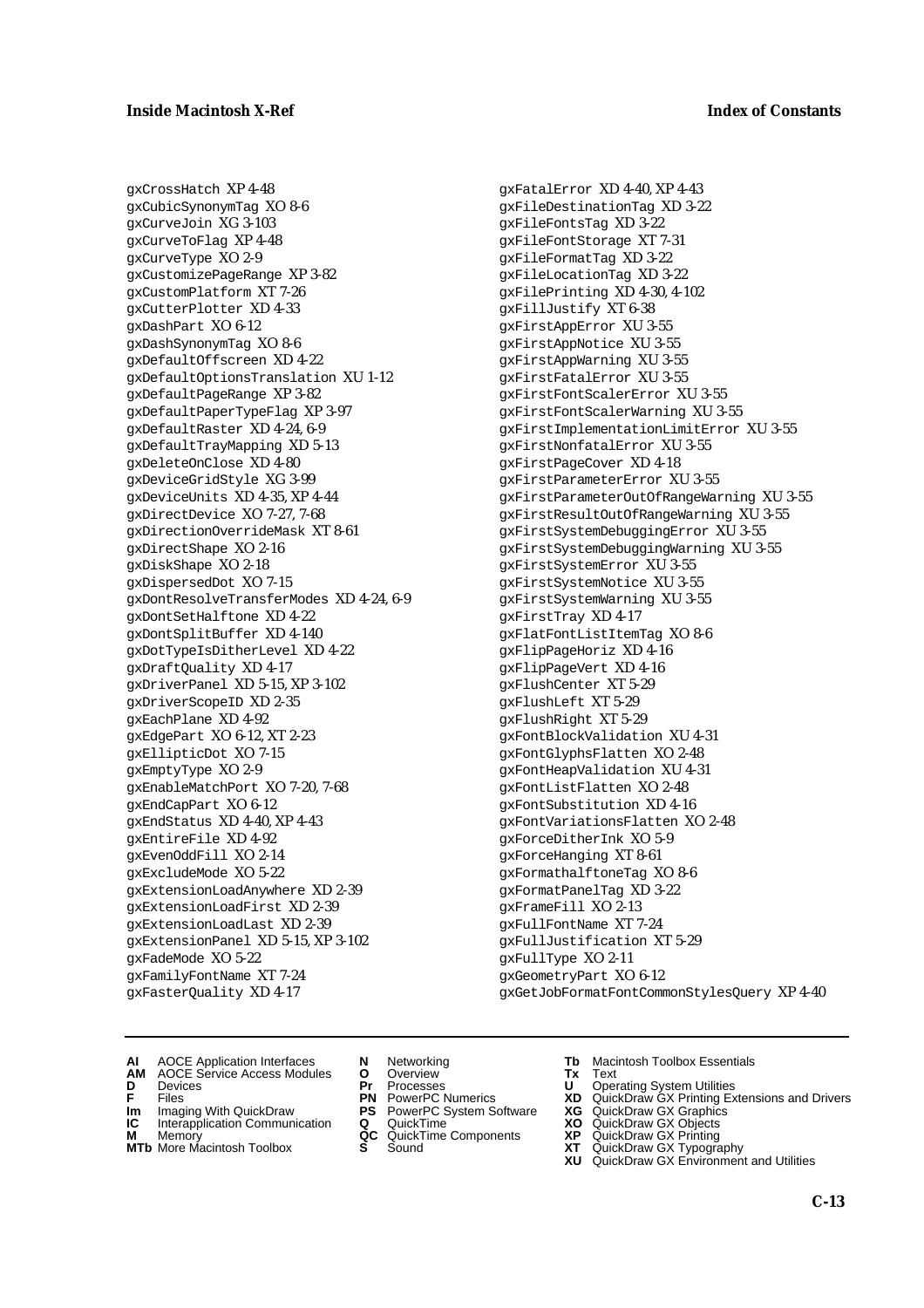gxGetJobFormatFontConstraintQuery XP 4-40 gxGetJobFormatFontsQuery XP 4-40 gxGetJobFormatLineConstraintQuery XP 4-40 gxGlyphBoundsPart XO 6-12, XT 2-24 gxGlyphFirstPart XO 6-13, XT 2-24 gxGlyphLastPart XO 6-13, XT 2-24 gxGlyphPlatform XT 7-25 gxGlyphType XO 2-10 gxGraphicsJobFormatMode XD 5-14, XP 4-39 gxGraphicSmoothing XD 4-16 gxGrayASpace XO 4-8 gxGrayPort XO 7-20, 7-68 gxGraySpace XO 4-8 gxGroupShape XO 2-17 gxHandleFontStorage XT 7-31 gxHangingBaseline XT 9-59 gxHatch XP 4-48 gxHighlightAverageAngle XT 10-41 gxHighlightMode XO 5-16 gxHighlightStraight XT 10-41 gxHLS32Space XO 4-13 gxHLSSpace XO 4-13 gxHollowFill XO 2-14 gxHSV32Space XO 4-13 gxHSVSpace XO 4-13 gxIdeographicCenterBaseline XT 9-58 gxIdeographicLowBaseline XT 9-59 gxIgnoreFlag XP 4-48 gxIgnorePlatformShape XO 2-17, XT 2-6, 2-22 gxImposeArabic XT 8-62 gxImposeLeftToRight XT 8-62 gxImposeRightToLeft XT 8-62 gxImposeWidth XT 8-60 gxInactiveDevice XO 7-27, 7-68 gxInches XP 3-96 gxInchesUnits XD 4-35, XP 4-44 gxIndexedSpace XO 4-23 gxInformationalStatus XD 4-40, XP 4-43 gxInhibitAlias XD 4-68 gxInhibitUniqueName XD 4-68 gxInitializePrinter XD 4-30, 4-102 gxInsideFrameStyle XG 3-99 gxInterCharPriority XT 9-60 gxInterlaceColor XD 4-25, 6-11 gxInternalValidation XU 4-31 gxInverseEvenOddFill XO 2-14 gxInverseFill XO 2-14 gxInverseSolidFill XO 2-14

gxInverseWindingFill XO 2-14 gxInvertPage XD 4-16 gxJobTag XD 3-22 gxJoinPart XO 6-12 gxJustificationPriorityMask XT 9-63 gxKashidaPriority XT 9-60 gxKeepLooping XP 3-76 gxLAB32Space XO 4-19 gxLABSpace XO 4-19 gxLandscapeLayout XP 3-90 gxLandscapeOrientation XD 4-16 gxLastAppError XU 3-55 gxLastAppNotice XU 3-55 gxLastAppWarning XU 3-55 gxLastBaseline XT 9-59 gxLastFatalError XU 3-55 gxLastFontScalerError XU 3-55 gxLastPageCover XD 4-18 gxLastSystemError XU 3-55 gxLastSystemNotice XU 3-55 gxLastSystemWarning XU 3-55 gxLayoutTextTranslation XU 1-13 gxLayoutType XO 2-10 gxLeftJustify XT 6-38 gxLeftRightKeyboardCaret XT 10-42 gxLevelDash XG 3-105 gxLevelEndCap XG 3-101 gxLevelJoin XG 3-103 gxLevelStartCap XG 3-101 gxLineCapSynonymTag XO 8-6 gxLineDot XO 7-15 gxLineIsDisplayOnly XT 5-30 gxLineToFlag XP 4-48 gxLineType XO 2-9 gxLockedShape XO 2-17 gxLong10ColorPacking XO 4-54 gxLong8ColorPacking XO 4-54 gxLuminanceTint XO 7-67 gxLUV32Space XO 4-19 gxLUVSpace XO 4-19 gxMacintoshPlatform XT 7-26 gxMakeBufferHex XD 4-140 gxMakeImageFile XD 4-92 gxMakeRemoteFile XD 4-80 gxManualFeed XD 4-15, 5-13 gxManualFeedTag XD 3-22 gxManufacturerFontName XT 7-24 gxMapTransformShape XO 2-17, XT 2-6, 2-22

- **AI** AOCE Application Interfaces **N** Networking **Tb** Macintosh Toolbox Essentials
- **AM** AOCE Service Access Modules **O** Overview **Tx** Text
- 
- 
- **Im** Imaging With QuickDraw **PS** PowerPC System Software<br> **IC** Interapplication Communication **Q** QuickTime<br> **M** Memorv **GC** QuickTime Components
- 
- **M** Memory **Markt Communication**<br> **M** Memory **QC** QuickTime Components<br> **MTb** More Macintosh Toolbox **S** Sound **MTb** More Macintosh Toolbox **S** Sound **XT** QuickDraw GX Typography
- 
- **D** Devices **Pr** Processes **U** Operating System Utilities
	-
	-
	-
	-
- 
- 
- **F** Files **PN** PowerPC Numerics **XD** QuickDraw GX Printing Extensions and Drivers
- **Im** Imaging With QuickDraw **PS** PowerPC System Software **XG** QuickDraw GX Graphics
	-
	-
	-
	- **XU** QuickDraw GX Environment and Utilities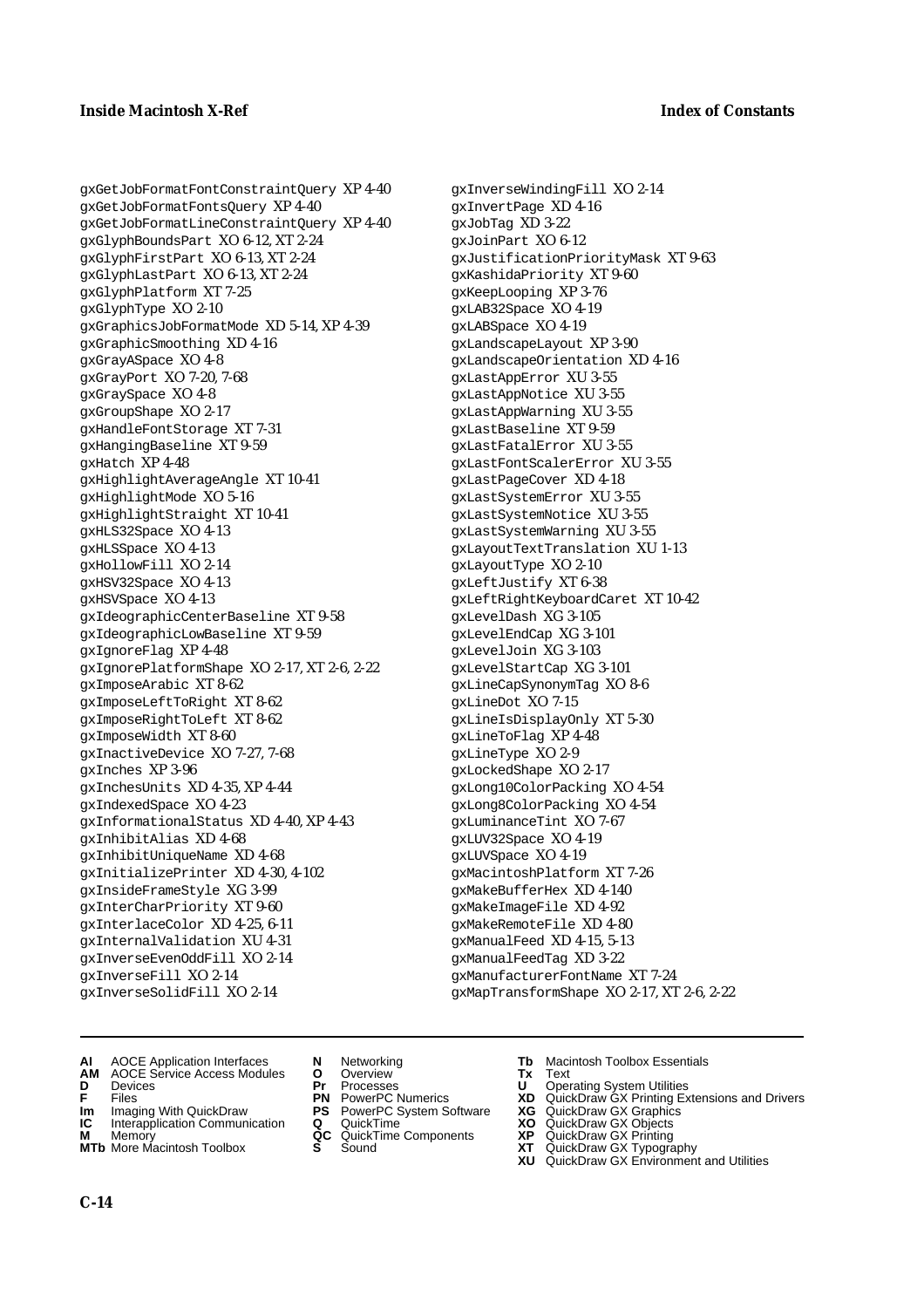### **Inside Macintosh X-Ref Index of Constants**

gxMathBaseline XT 9-59 gxMaximumMode XO 5-14 gxMemoryShape XO 2-18 gxMicrosoftPlatform XT 7-26 gxMigrateMode XO 5-14 gxMinimumMode XO 5-14 gxMixtureTint XO 7-67 gxMms XP 3-96 gxMMUnits XD 4-35, XP 4-44 gxMutuallyExclusiveFeature XT 7-24

## GXN–GXZ

gxNeedsCommentsOption XD 4-27 gxNeedsHexOption XD 4-27 gxNegativeInfinity XT 8-64, XU 8-35 gxNewPaperTypeFlag XP 3-97 gxNfntFontStorage XT 7-31 gxNoAttributes XO 2-16 gxNoBackGround XD 4-33 gxNoBufferOptions XD 4-140 gxNoCaretAngle XT 8-60, 10-41 gxNoCloseOptions XD 4-80 gxNoColorPacking XO 4-54 gxNoContourGridText XT 6-39 gxNoCoverPage XD 4-18 gxNoCreateOptions XD 4-68 gxNoCrossKerning XT 8-61 gxNoDirectionOverride XT 8-62 gxNoFile XD 4-19 gxNoFill XO 2-13 gxNoFontName XT 7-23 gxNoImageFile XD 4-92 gxNoJustification XT 5-29 gxNoLanguage XT 7-30 gxNoLayoutOptions XT 5-30 gxNoLigatureSplits XT 8-60 gxNoMemoryManagerValidation XU 4-31 gxNoMetricGridShape XT 2-22 gxNoMetricsGridShape XO 2-18 gxNoMetricsGridText XT 6-39 gxNoMode XO 5-14 gxNonFatalError XD 4-40, XP 4-43 gxNoOpticalAlignment XT 8-61 gxNoOpticalScaleText XT 6-39 gxNoOverlap XD 4-33

## gxNoOverrideBaseline XT 9-59 gxNoPart XO 6-12 gxNoPlatform XT 7-25

gxNoPrintTimeAlert XP 3-80 gxNormalMappingTag XD 3-22 gxNoScript XT 7-27 gxNoSpecialJustification XT 8-61, 9-25 gxNoTint XO 7-67 gxNoValidation XU 4-31 gxNTSC32Space XO 4-21 gxNTSCSpace XO 4-21 gxNullJustificationPriority XT 9-60 gxNumberOfBaselineTypes XT 9-59 gxNumberOfJustificationPriorities XT 9-60 gxOffset16\_16 XT 10-42 gxOffset16\_8 XT 10-42 gxOffset8\_16 XT 10-42 gxOffset8\_8 XT 10-42 gxOffsetInsideLigature XT 10-42 gxOffsetInvalid XT 10-42 gxOkSelected XP 2-49, 2-72, 2-74, 3-113 gxOldAndNewPaperTypeFlag XP 3-97 gxOldPaperTypeFlag XP 3-97 gxOnePlaneAtATime XD 4-24, 6-9 gxOpenConnectionStatus XD 4-40, XP 4-43 gxOpenFrameFill XO 2-13 gxOptimizedTranslation XU 1-12 gxOrMode XO 5-17 gxOtherAction XD 4-38, XP 3-101 gxOutsideFrameStyle XG 3-99 gxOverlayColor XD 4-25, 6-11 gxOverMode XO 5-22 gxOverResultComponent XO 5-35 gxOverrideLimits XT 9-62 gxOverridePriority XT 9-62 gxOverrideUnlimited XT 9-63 gxPageRangeTag XD 3-22 gxPageTransmission XD 4-40, XP 4-43 gxPAL32Space XO 4-21 gxPALSpace XO 4-21 gxPanelActivateEvt XD 2-21, 4-37, XP 3-99 gxPanelCancelConfirmation XD 4-38, XP 3-100, 3-123 gxPanelCancelEvt XD 4-37, XP 3-100 gxPanelCloseEvt XD 4-37, XP 3-99 gxPanelConfirmEvt XD 4-37, XP 3-100 gxPanelDeactivateEvt XD 2-21, 4-37, XP 3-100 gxPanelDialogEvt XD 4-37, XP 3-100

- **AI** AOCE Application Interfaces **N** Networking **Tb** Macintosh Toolbox Essentials
- **AM** AOCE Service Access Modules **O** Overview **Tx** Text
- 
- 
- **Im** Files<br> **Im** Imaging With QuickDraw **PS** PowerPC System Software **XG**<br> **IC** Interapplication Communication **Q** QuickTime **XO IC** Interapplication Communication **Q** QuickTime **XO M** Memory **XP QC** QuickTime Components **XP**
- **M** Memory **CC** QuickTime Components **XP**<br> **MTb** More Macintosh Toolbox **S** Sound **XT**
- 
- 
- **D** Devices **Pr** Processes **U** Operating System Utilities
	-
	-
	-
	-
- 
- 
- **F** Files **PN** PowerPC Numerics **XD** QuickDraw GX Printing Extensions and Drivers
	-
	-
	-
- **MTb** More Macintosh Toolbox **S** Sound **XT** QuickDraw GX Typography
	- **XU** QuickDraw GX Environment and Utilities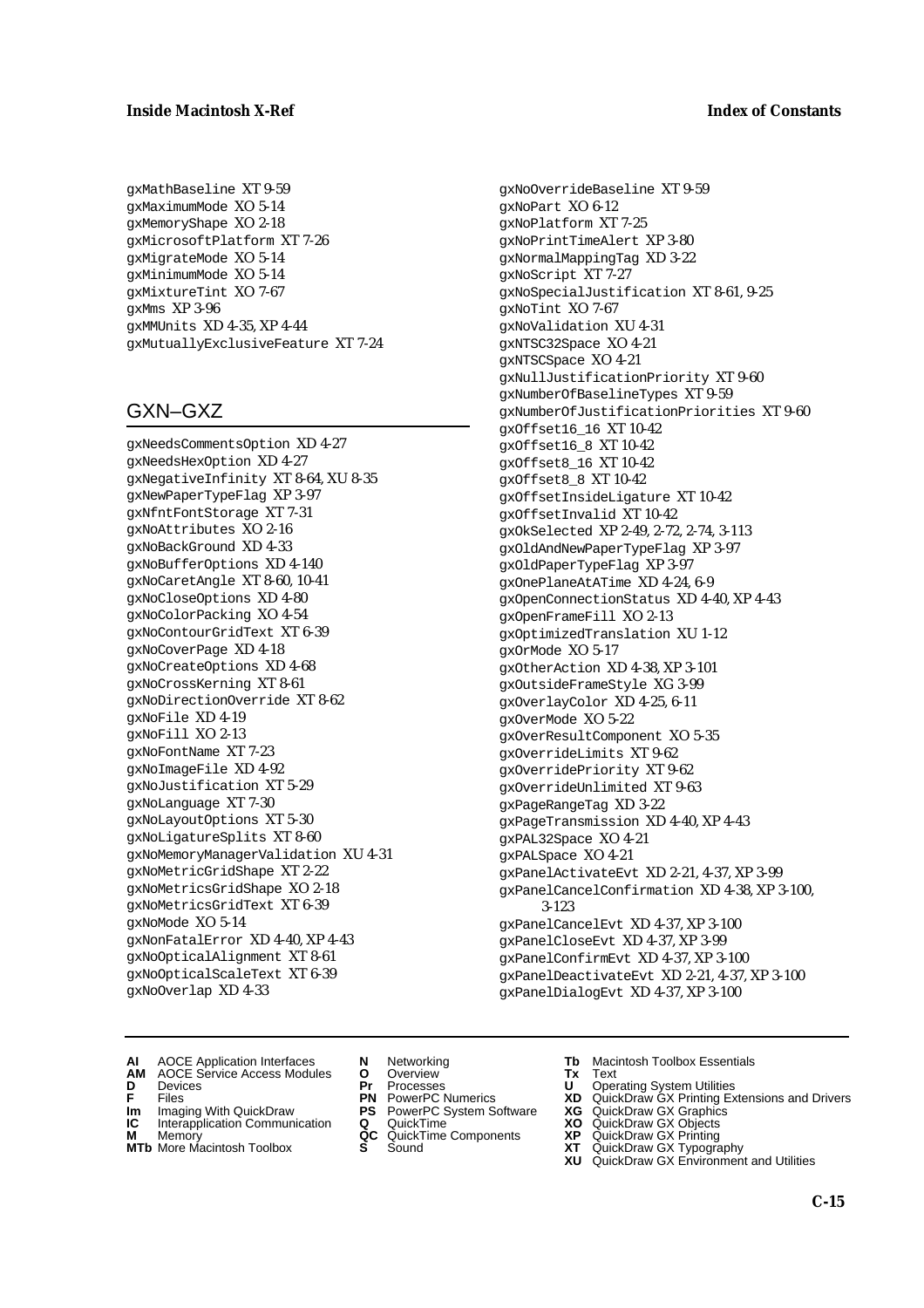gxPanelFilterEvt XD 4-37, XP 3-100 gxPanelHitEvt XD 2-21, 4-37, XP 3-99 gxPanelIconFocusEvt XD 2-21, 4-37, XP 3-100 gxPanelNoEvt XD 4-37, XP 3-99 gxPanelNoResult XD 4-38, XP 3-100, 3-123 gxPanelOpenEvt XD 2-21, 4-37, XP 3-99 gxPanelOtherEvt XD 4-37, XP 3-100 gxPanelPanelFocusEvt XD 2-21, 4-37, XP 3-100 gxPaperFeedTag XD 3-22 gxPathType XO 2-10 gxPatternPart XO 6-12 gxPatternSynonymTag XO 8-6 gxPenLessPlotter XD 4-33 gxPenPart XO 6-12 gxPercentageStatus XD 4-40, XP 4-43 gxPicas XP 3-96 gxPictureType XO 2-11 gxPointType XO 2-9 gxPolygonType XO 2-10 gxPortablePostScriptOption XD 4-28 gxPortAlignDitherInk XO 5-9 gxPortAlignPattern XG 3-107 gxPortMapPattern XG 3-108 gxPortraitLayout XP 3-90 gxPortraitOrientation XD 4-16 gxPositiveInfinity XU 8-35 gxPostControlTag XO 8-6 gxPostScriptFile XD 4-19 gxPostscriptFontName XT 7-24 gxPostscriptJobFormatMode XD 5-14, XP 4-39 gxPostScriptTag XO 8-6 gxPostScriptTargetTranslation XU 1-13 gxPreciseBitmap XD 4-16 gxPrinterDriverType XD 3-55 gxPrinterExceptionScopeID XD 2-35 gxPrinterOK XD 4-102, 4-30 gxPrinterReady XD 4-40, XP 4-43 gxPrinterScopeID XD 2-35 gxPrintingExtensionType XD 2-33 gxPrintJobASAP XP 3-79 gxPrintJobAtTime XP 3-79 gxPrintJobHoldingAtTime XP 3-79 gxPrintJobHolding XP 3-79 gxPrintJobHoldingUrgent XP 3-79 gxPrintJobUrgent XP 3-79 gxPrintPanelTag XD 3-22 gxPublicValidation XU 4-31 gxQualityTag XD 3-22

gxQuickDrawPictTag XP 4-12, 4-18, 4-49 gxRampAndMode XO 5-19 gxRampOrMode XO 5-19 gxRampXorMode XO 5-19 gxRangeBadFromValue XD 4-39, XP 3-102 gxRangeBadToValue XD 4-39, XP 3-102 gxRangeNotParsed XD 4-39, XP 3-102 gxRangeParsed XD 4-39, XP 3-102 gxRasterTargetTranslation XU 1-13 gxReadOnlyFontAttribute XT 7-32 gxRectangleType XO 2-10 gxRedirectPages XP 3-87 gxRejectDeviceTransfer XO 5-35 gxRejectSourceTransfer XO 5-35 gxRemoteDevice XO 7-27, 7-68 gxRemoteShape XO 2-16 gxRenderInReverse XD 4-24, 6-9 gxReplaceLineWidthTranslation XU 1-12 gxReplacePageRange XP 3-82 gxReservePlatform XT 7-26 gxResetCrossStreamFactor XT 8-64 gxResetPrinter XD 4-30, 4-102 gxResolveBitmapAlias XD 4-68 gxResourceFontStorage XT 7-31 gxReverseComponent XO 5-35 gxRevertSelected XP 3-113 gxRGB16Space XO 4-10 gxRGB32Space XO 4-10 gxRGBASpace XO 4-10 gxRGBSpace XO 4-10 gxRightJustify XT 6-38 gxRightLeftKeyboardCaret XT 10-42 gxRomanBaseline XT 9-58 gxRotatedLandscapeLayout XP 3-90 gxRotatedPortraitLayout XP 3-90 gxRoundCap XP 4-47 gxRoundDot XO 7-15 gxScalePages XP 3-87 gxScreenViewDevices XO 7-69 gxSecondTray XD 4-17 gxSendAllBands XD 4-24, 6-9 gxSendAllColors XD 4-25, 6-11 gxSetStyleJobFormatCommonStyleQuery XP 4-40 gxSharpJoin XG 3-103 gxSideBearingPart XO 6-13, XT 2-24 gxSimpleGeometryTranslation XU 1-12 gxSimpleLinesTranslation XU 1-13

- **AI** AOCE Application Interfaces **N** Networking **Tb** Macintosh Toolbox Essentials
- **AM** AOCE Service Access Modules **O** Overview **Tx** Text
- 
- 
- **Im** Imaging With QuickDraw **PS** PowerPC System Software<br> **IC** Interapplication Communication **Q** QuickTime<br> **M** Memorv **GC** QuickTime Components
- **M** Memory **Manual Components QC** QuickTime Components **MTb** More Macintosh Toolbox **S** Sound
- **MTb** More Macintosh Toolbox **S** Sound **XT** QuickDraw GX Typography
- 
- **D** Devices **Pr** Processes **U** Operating System Utilities
	-
	-
	-
	-
- 
- 
- **F** Files **PN** PowerPC Numerics **XD** QuickDraw GX Printing Extensions and Drivers
- **Im** Imaging With QuickDraw **PS** PowerPC System Software **XG** QuickDraw GX Graphics
	-
	-
	-
	- **XU** QuickDraw GX Environment and Utilities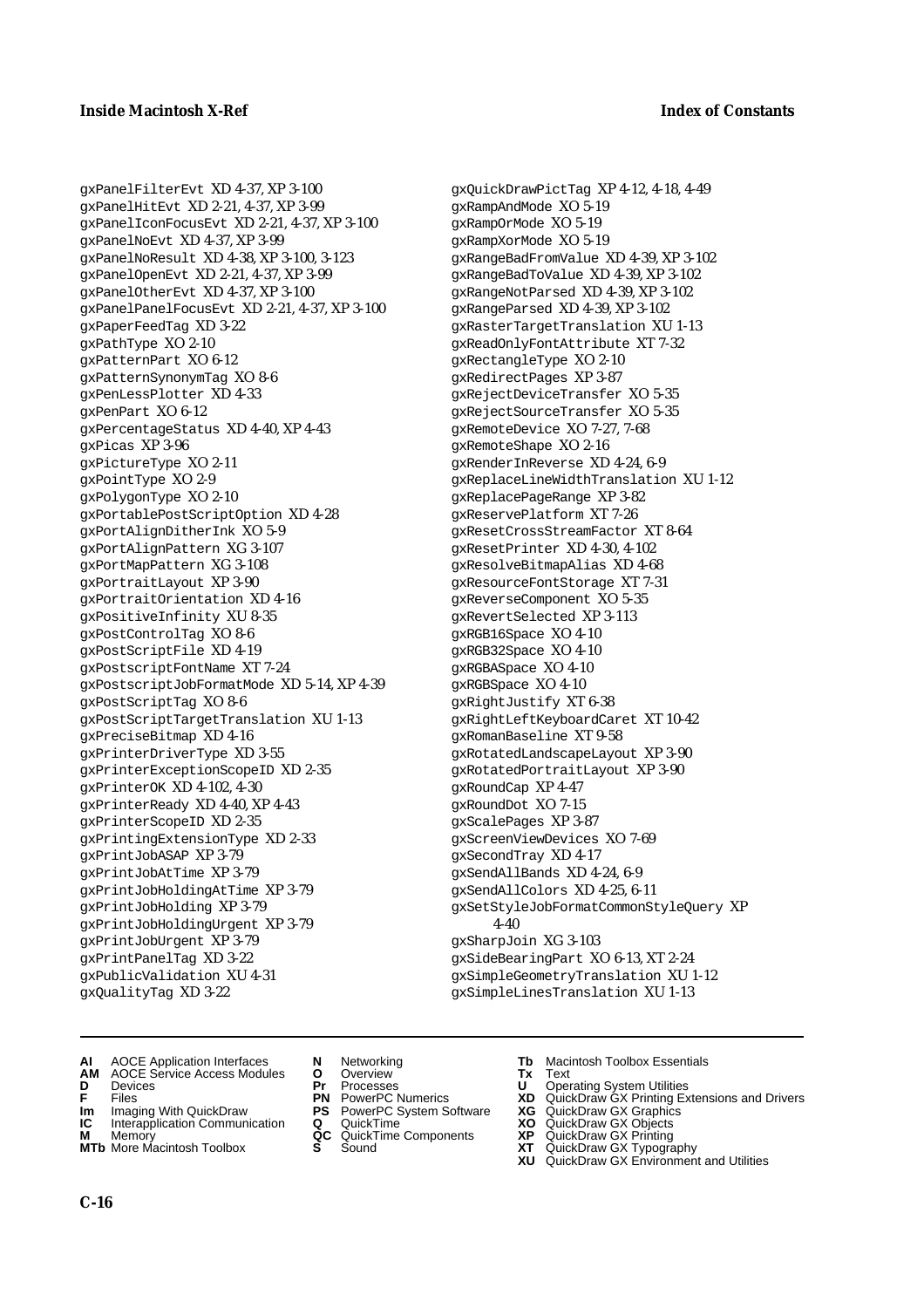gxSimpleScalingTranslation XU 1-12 gxSingleComponentTransfer XO 5-35 gxSkipWhiteSpaceLayer XT 6-38 gxSolidFill XO 2-14 gxSortbyPenPos XD 4-33 gxSourceGridStyle XG 3-98 gxSpecialMappingTag XD 3-22 gxSpiralDot XO 7-15 gxSplitCaretType XT 10-41 gxSpoolingPageStatus XD 4-40, XP 4-43 gxSquareCap XP 4-47 gxSquareDot XO 7-15 gxStartCapPart XO 6-12 gxStaticHeapClient XU 2-18 gxStopLooping XP 3-76 gxStringLayer XT 6-38 gxStructureValidation XU 4-31 gxStyleFontName XT 7-24 gxSuppressDitherInk XO 5-10 gxSuppressHalftoneInk XO 5-10 gxSysPaperType XP 3-96 gxSystemFontAttribute XT 7-32 gxTabloidBase XP 3-95 gxTextJobFormatMode XP 4-39 gxTextSmoothing XD 4-16 gxTextType XO 2-10 gxThirdTray XD 4-17 gxThirtySeconds XP 3-80 gxTilePages XP 3-87 gxTrademarkFontName XT 7-24 gxTransform XO 6-31 gxTrayFeedTag XD 3-22 gxTrayMappingTag XD 3-22 gxTriangleCap XP 4-47 gxTriangleDot XO 7-15 gxTwoMinutes XP 3-80 gxTypeValidation XU 4-31 gxUnderlineAdvanceLayer XT 6-37 gxUnderlineContinuationLayer XT 6-38 gxUnderlineIntervalLayer XT 6-38 gxUnicodePlatform XT 7-26 gxUnidirectionalFill XD 4-32 gxUnidirectionalMotion XD 4-18 gxUniqueFontName XT 7-24 gxUniqueItemsShape XO 2-17 gxUnivFailToPrintIndex XD 3-44 gxUnivManualFeedIndex XD 3-44 gxUnivNoPaperTrayIndex XD 3-44

gxUnivOutOfPaperIndex XD 3-44 gxUnivPaperJamIndex XD 3-44 gxUnivPrinterReadyIndex XD 3-44 gxUnknownBase XP 3-95 gxUnlimitedGapAbsorption XT 9-63 gxUpdateJobData XD 4-80 gxUseColor XD 4-25, 6-11 gxUseLevel2ColorOption XD 4-28 gxUserAlert XD 4-40, XP 4-43 gxUserAttention XD 4-40, XP 4-43 gxUserPaperType XP 3-96 gxUserWillConfirmEvt XD 4-37, XP 3-100 gxUsLegalBase XP 3-95 gxUsLetterBase XP 3-95 gxVectorTargetTranslation XU 1-13 gxVersionFontName XT 7-24 gxVerticalText XT 6-39 gxWhiteLayer XT 6-38 gxWhiteSpacePriority XT 9-60 gxWindingFill XO 2-14 gxWord5ColorPacking XO 4-54 gxXorMode XO 5-17 gxXYZ32Space XO 4-19 gxXYZSpace XO 4-19 gxYIQ32Space XO 4-21 gxYIQSpace XO 4-21 gxYXY32Space XO 4-19 gxYXYSpace XO 4-19

#### H

- HandlerAID Q 4-6 handlerCanClip QC 10-39 handlerCanMatte QC 10-39 handlerCanTransferMode QC 10-39 handlerCGrafPortOnly QC 10-40 handlerHasSpatial QC 10-39 handlerNeedsBuffer QC 10-39 handlerNoIdle QC 10-39 handlerNoScheduler QC 10-39 handlerWantsTime QC 10-39 hasBundle Tb 7-34 hasCustomIcon Tb 7-17 to 7-18, 7-34 hasDimmingSupport D 6-42 hasInternalModem D 6-58 hasMovieExportUserInterface QC 9-7
- **AI** AOCE Application Interfaces **N** Networking **Tb** Macintosh Toolbox Essentials
- **AM** AOCE Service Access Modules **O** Overview **Tx** Text
- 
- 
- **Im** Files<br> **Im** Imaging With QuickDraw **PS** PowerPC System Software **XG**<br> **IC** Interapplication Communication **Q** QuickTime **XO IC** Interapplication Communication **Q** QuickTime **XO M** Memory **XP QC** QuickTime Components **XP**
- 
- **MTb** More Macintosh Toolbox **S** Sound **XT** QuickDraw GX Typography
- 
- **D** Devices **Pr** Processes **U** Operating System Utilities
	-
	-
- **M** Memory **CONSISTENT COMPONENT MEMORY MEMORY MEMORY AND MEMORY OF A VIDEO MEMORY CONSISTENT CONSISTENT CONSISTENT CONSISTENT CONSISTENT CONSISTENT CONSISTENT CONSISTENT CONSISTENT CONSISTENT CONSISTENT CONSISTENT CONSIST** 
	-
- 
- 
- **F** Files **PN** PowerPC Numerics **XD** QuickDraw GX Printing Extensions and Drivers
	-
	-
	-
	-
	- **XU** QuickDraw GX Environment and Utilities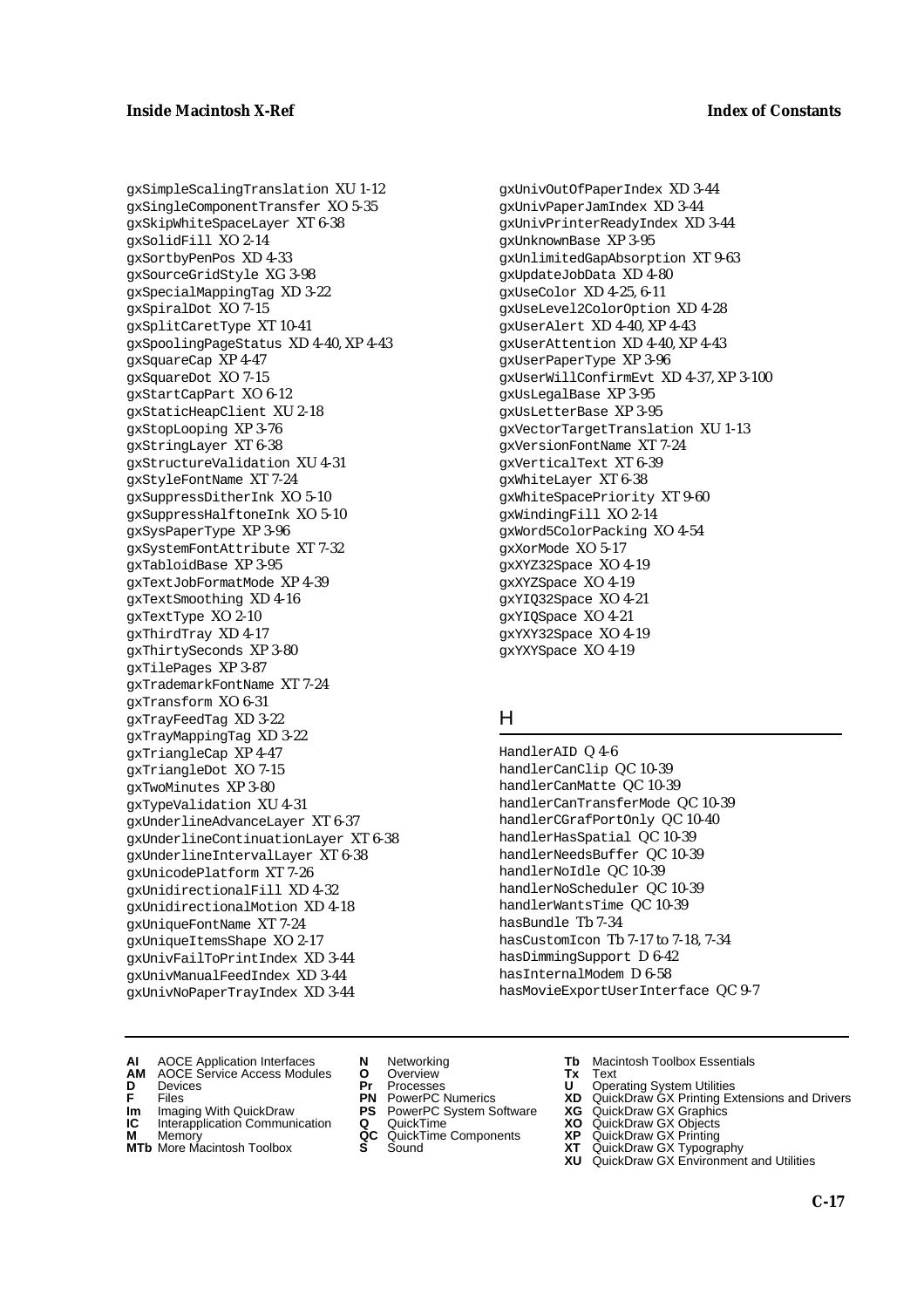illegalInstructionException PS 4-10

inButton Tb 5-32, 5-89 inCheckBox Tb 5-32, 5-89 inContent Tb 4-93

inDrag Tb 4-93 INEXACT PN A-7 INFINITE PN A-6 INFINITY PN 7-5 inGoAway Tb 4-93 inGrow Tb 4-93 initChanLeft S 2-91 initChanRight S 2-91 initCntl Tb 5-110, 5-113 initCompMask S 2-38, 2-102

initDev MTb 8-25 initMACE3 S 2-92 initMACE6 S 2-92 initMono S 2-92 initMsg MTb 8-62 initNoDrop S 2-92 initNoInterp S 2-92 initPanMask S 2-38, 2-102 initSRateMask S 2-38, 2-102

initStereo S 2-92

inMenuBar Tb 4-92 inPageDown Tb 5-32, 5-89 inPageUp Tb 5-32, 5-89

InstrumentID S 2-98 intArabic Tx 6-70 intDrawHook Tx 2-111 integerException PS 4-11 intEOLHook Tx 2-111 intEuropean Tx 6-70 intHitTestHook Tx 2-111 inThumb Tb 5-32, 5-89 intJapanese Tx 6-70 intModemOffHook D 6-58 intModemRingDetect D 6-58 intModemRingWakeEnb D 6-58 intNWidthHook Tx 2-111 intOutputMask Tx 6-70 intRoman Tx 6-70

inpm Tx 7-15

initStereoMask S 2-38, 2-102

instructionBreakpointException PS 4-10

inDownButton Tb 5-32, 5-89

hasMovieImportUserInterface QC 9-7 hasProcessorCycling D 6-41 hasReducedSpeed D 6-42 hasSCSIDiskMode D 6-42 hasSharedModemPort D 6-41 hasWakeupTimer D 6-41 hAxisOnly Tb 4-96, 5-100 HelpItem Tb 6-121, 6-156 HelpMgrVersion MTb 3-32 hiChargeBit D 6-38 hiChargeMask D 6-39 highLevelEventMask Tb 2-27 HighLevelEventMsgClass Tb 2-77 hilite Im 4-44, Tx 3-96 hintsScrubMode Q 2-138 hitDev MTb 8-25 hitMsg MTb 8-62 hmAbsoluteCoords MTb 3-25 to 3-26 HMCompareItem MTb 3-43 to 3-45 hmDefaultOptions MTb 3-25 HMNamedResourceItem MTb 3-46 HMPictItem MTb 3-24 hmSaveBitsNoWindow MTb 3-25 to 3-26 hmSaveBitsWindow MTb 3-25 to 3-26 HMScanAppendhdlg MTb 3-62, Tb 6-156 HMScanhdlg MTb 3-62, Tb 6-156 HMScanhrct MTb 3-62, Tb 6-156 HMSkipItem MTb 3-24 HMStringItem MTb 3-24 HMStringResItem MTb 3-24 HMSTRResItem MTb 3-24 HMTEResItem MTb 3-24 hmUseSubID MTb 3-25 hourMask U 4-31, 4-43 hPicture XD 4-41 hrLeadingZ Tx B-27 hwOverrunErr D 7-22

## I, J

iBeamCursor Im 8-8, 8-24 icmp Q 3-24  $Toon$  Th  $6-154$ iconItem Tb 6-121 identityMatrixType Q 2-342 IEEEDEFAULTENV PN A-7

- **AI** AOCE Application Interfaces **N** Networking **Tb** Macintosh Toolbox Essentials<br> **AM** AOCE Service Access Modules **O** Overview **Tx** Text<br> **D** Devices **Pr** Processes **U** Operating System Utilities
- **AM** AOCE Service Access Modules **O** Overview **Tx** Text
- 
- 
- **Im** Imaging With QuickDraw **PS** PowerPC System Software<br> **IC** Interapplication Communication **Q** QuickTime<br> **M** Memorv **GC** QuickTime Components
- **M** Memory **Manual Components**<br>**MTb** More Macintosh Toolbox **S** Sound
- **MTb** More Macintosh Toolbox **S** Sound **XT** QuickDraw GX Typography
- 
- 
- 
- 
- 
- 
- 
- **D** Devices **Pr** Processes **U** Operating System Utilities

intTextWidthHook Tx 2-111 intWestern Tx 6-70

- **F** Files **PN** PowerPC Numerics **XD** QuickDraw GX Printing Extensions and Drivers
- **Im** Imaging With QuickDraw **PS** PowerPC System Software **XG** QuickDraw GX Graphics
	-
	-
	- **XU** QuickDraw GX Environment and Utilities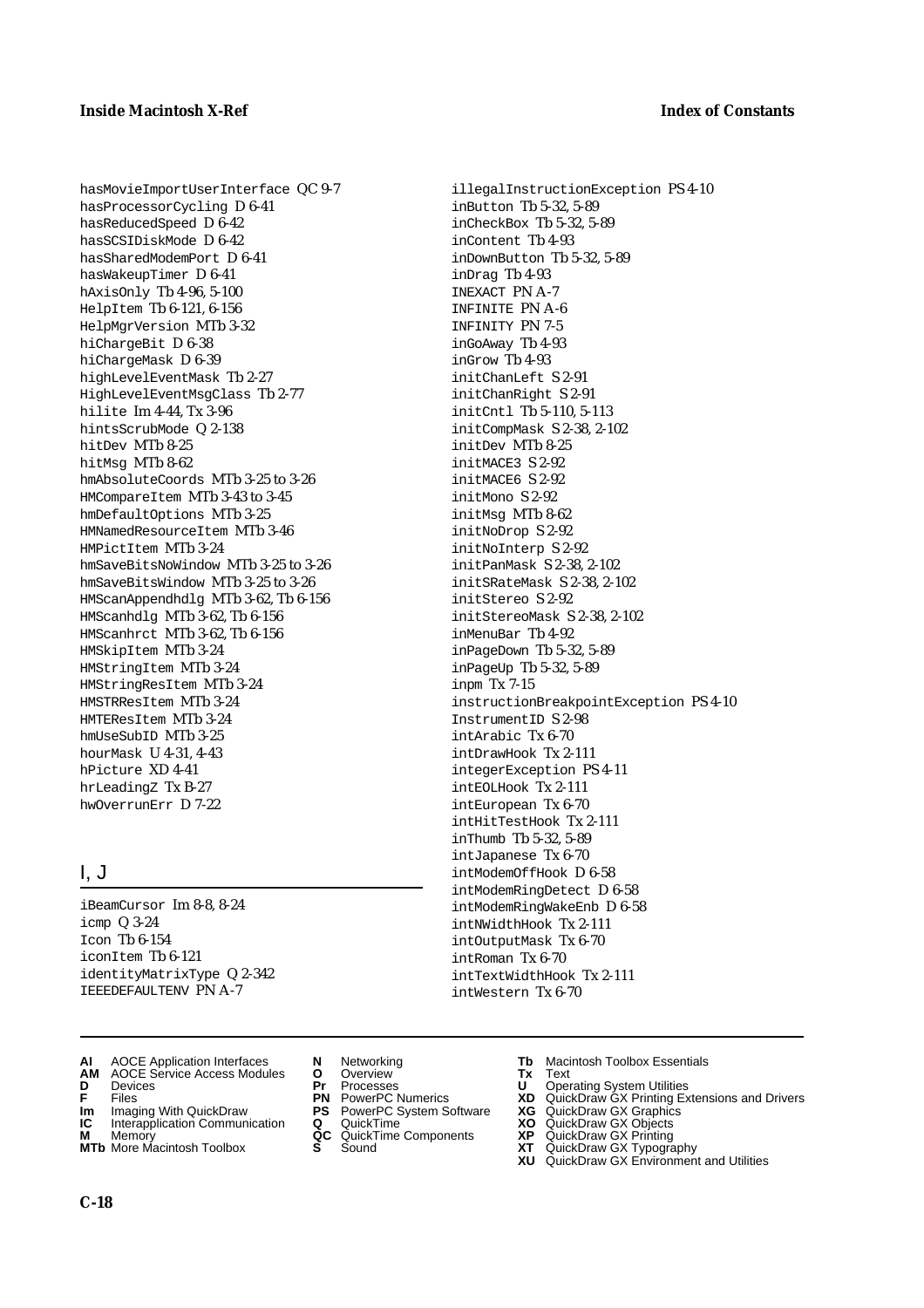### **Inside Macintosh X-Ref Index of Constants**

intWidthHook Tx 2-111 inUpButton Tb 5-32, 5-89 INVALID PN A-7 invisible Tb 5-18, 5-19, 5-25, 6-22, 6-24, 6-61 inZoomIn Tb 4-93 inZoomOut Tb 4-93 ioQType U 6-7 iPFMaxPgs Im 9-19 iPrBitsCtl Im 9-81, 9-82 iPrDevCtl Im 9-81, 9-83 iPrEvtCtl Im 9-81, 9-82 to 9-83 iPrIOCtl Im 9-81, 9-82 iPrPgMax Im 9-23 isAlias AI 5-109, Tb 7-40 isHighLevelEventAware IC 4-5 isRecordRef AI 5-109 isShared Tb 7-34 isStationeryAware Tb 7-35 isStationery Tb 7-34 italic Tx 3-70 itemDisable Tb 6-121 itlcSysDirection Tx B-11

## KA–KC

kADAPDNodeRecTypeNum AI 2-28 kADAPDNodeRepRecTypeNum AI 2-28 kADAPServerRecTypeNum AI 2-28 kAddMask AI 8-13 kAddressedAs\_BCC AM 2-125 kAddressedAs\_CC AM 2-125 kAddressedAs\_TO AM 2-125 kAdjective Tx 8-27 kAdverb Tx 8-27 kAEAfter IC 8-6 kAEAll IC 6-14 kAEAlwaysInteract IC 4-46 to 4-47 kAEAnswer IC 4-36 kAEAny IC 6-14 kAEApplicationDied Pr 2-13 kAEBefore IC 8-6 kAEBeginning IC 8-6 kAEBeginsWith IC 6-51 kAECanInteract IC 4-46 to 4-47 kAECanSwitchLayer IC 4-47 kAECompOperator IC 6-16

kAEContains IC 6-51 kAECoreSuite IC 3-8 kAECreatePublisher IC 4-22 kAEDefaultTimeout IC 4-50, 5-20 kAEDirectCall IC 4-30 kAEDonReconnect IC 5-16 kAEDontExecute IC 5-40, 9-12 kAEDontReconnect IC 5-16 kAEDontRecord IC 5-40, 9-3 kAEEnd IC 8-6 kAEEndsWith IC 6-51 kAEEquals IC 6-51 kAEFirst IC 6-14 kAEGreaterThanEquals IC 6-51 kAEHighPriority IC 5-38 kAEIDoMarking IC 4-104, 6-47, 6-85 kAEIDoMinimum IC 4-104, 6-47, 6-85 kAEIDoWhose IC 6-47, 6-85 kAELast IC 6-14 kAELessThan IC 6-51, 8-6 kAELessThanEquals IC 6-51 kAELocalProcess IC 4-30 kAEMiddle IC 6-14 kAEMiscStdSuite IC 4-22 kAENeverInteract IC 4-46 to 4-47 kAENext IC 6-15 kAENoDispatch IC 4-87, 10-72 kAENoReply IC 5-14 to 5-15 kAENormalPriority IC 5-38 kAEObject2 IC 6-16 kAEOpenApplication IC 3-9 kAEOpenDocuments IC 3-9 kAEPrevious IC 6-15 kAEPrintDocuments IC 3-9 kAEQueueReply IC 4-37, 5-14 to 5-15 kAEQuitApplication IC 3-9 kAERemoteProcess IC 4-30 kAEReplace IC 8-6 kAESameProcess IC 4-30 kAEUnknownSource IC 4-30 kAEUseStandardDispatch IC 10-72 kAEWaitReply IC 4-36, 5-14 to 5-15 kAEWantReceipt IC 5-16 kAFPServiceRecTypeNum AI 2-29 kAlertSoundsPanel U 5-8 kAllPrivs AI 8-14 kAnyTransactionID IC 5-4 kAppleMenuFolderAliasType Tb 7-40

- **AI** AOCE Application Interfaces **N** Networking **Tb** Macintosh Toolbox Essentials
- **AM** AOCE Service Access Modules **O** Overview **Tx** Text **D** Devices **Pr** Processes **U** Operating System Utilities
- 
- **Im** Files<br> **Im** Imaging With QuickDraw **PS** PowerPC System Software **XG**<br> **IC** Interapplication Communication **Q** QuickTime **XO**
- **IC** Interapplication Communication **Q** QuickTime **XO M** Memory **XP QC** QuickTime Components **XP**
- **M** Memory **Manufacture Communication**<br> **M** Memory **QC** QuickTime Components **XP**<br> **MTb** More Macintosh Toolbox **S** Sound **XT MTb** More Macintosh Toolbox **S** Sound **XT** QuickDraw GX Typography
- 
- 
- 
- 
- -
- 
- 
- **F** Files **PN** PowerPC Numerics **XD** QuickDraw GX Printing Extensions and Drivers
	-
	-
	-
	- **XU** QuickDraw GX Environment and Utilities
		- **C-19**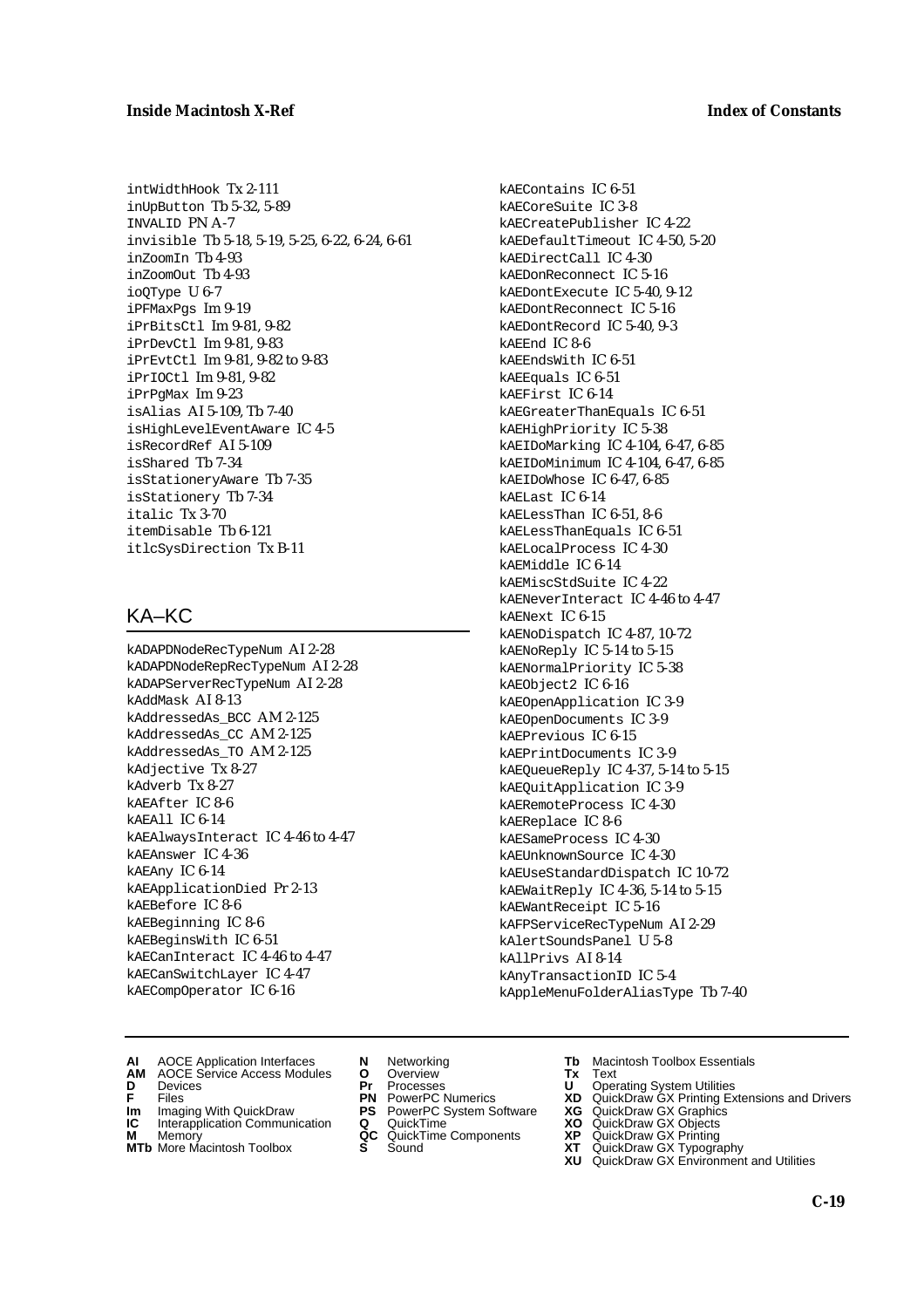kClockRateIsLinear QC 11-5 kClockSetTimeBaseSelect QC 11-8 kClockStartStopChangedSelect QC 11-8 kClockTimeChangedSelect QC 11-8 kCombinedRecTypeBody AM 4-75 kCombinedRecTypeNum AI 2-29 kCommentAttrTypeNum AM 4-69, 4-72 kComponentCanDoSelect MTb 6-55, U 5-9 kComponentCloseSelect MTb 6-55 kComponentOpenSelect MTb 6-14 kComponentRegisterSelect MTb 6-55 kComponentSetTargetSelect MTb 6-55 kComponentUnregisterSelect MTb 6-55 kComponentVersionSelect MTb 6-55, U 5-9 kContainerFloppyAliasType Tb 7-40 kContainerFolderAliasType Tb 7-40 kContainerHardDiskAliasType Tb 7-40 kContainerServerAliasType Tb 7-40 kContainerTrashAliasType Tb 7-40 kContaining AI 4-32, 4-63, AI 8-37 kControlPanelFolderAliasType Tb 7-40 kControlPanelFolderType Tb 7-54

kConvertedText Tx 7-70 kCoreEventClass IC 3-8 kCreateSoundSource S 5-27 kCStackBased PS 2-30

kCursorPosition Tx 7-70 kCustomIconResource Tb 7-18

kDBAboutToInit IC 12-23 kDBExecComplete IC 12-24 kDBGetItemComplete IC 12-25

kDBInitComplete IC 12-24 kDBSendComplete IC 12-24 kDBStartQueryComplete IC 12-24

kDBUpdateWind IC 12-23 kDeleteMask AI 8-13

kDesktopFolderType Tb 7-54 kDETAddNewItem AI 5-87

KD

kCurrentProcess IC 5-10, 5-13, Pr 2-5, 2-15

kD0DispatchedCStackBased PS 2-30 kD0DispatchedPascalStackBased PS 2-30 kD1DispatchedPascalStackBased PS 2-30

kDBGetQueryResultsComplete IC 12-25

kAppleMenuFolderType Tb 7-54 kApplicationAliasType Tb 7-40 kARMmountVol F 4-21 kARMMultVols F 4-21, Q 2-64 kARMnoUI F 4-21 kARMSearch F 4-22 kARMSearchMore F 4-22, Q 2-64 kARMSearchRelFirst F 4-22, Q 2-64 kASHasOpenHandler IC 10-43 kAssoDirectoryAttrTypeNum AM 4-67, 4-71 kAssoMailServiceAttrTypeNum AM 4-68, 4-71 kAudioComponentType S 6-6 kAudioVisionHeadphoneSubType S 6-6 kAudioVisionSpeakerSubType S 6-6 kAuthenticatedInDirectoryBit AI 8-11 kAuthenticatedInDirectoryMask AI 8-12 kAuthenticatedInDNodeBit AI 8-11 kAuthenticatedInDNodeMask AI 8-12 kAuthLocalIdentityNameChangeOp AI 9-69 kAuthLockLocalIdentityOp AI 9-69 kAuthLockPending AI 9-69 kAuthLockWillBeDone AI 9-69 kAuthUnlockLocalIdentityOp AI 9-69 kAutoGenerateReturnID IC 5-4 kAwacsPhoneSubType S 6-6 kBeginsWith AI 4-32, 4-63, 8-37 kBusinessCardRecTypeNum AI 2-29 kCallingConventionPhase PS 2-28 kCallingConventionWidth PS 2-29 kCanSupportNameOrderBit AI 8-30, AM 3-19 kCanSupportNameOrderMask AM 3-43 kCanSupportTypeOrderBit AI 8-30, AM 3-19 kCanSupportTypeOrderMask AM 3-43 kCCRegisterCBit PS 2-33 kCCRegisterNBit PS 2-33 kCCRegisterVBit PS 2-33 kCCRegisterXBit PS 2-33 kCCRegisterZBit PS 2-33 kChangeMask AI 8-13 kChangePrivsMask AI 8-14 kClockCallMeWhenSelect QC 11-8 kClockCancelCallBackSelect QC 11-8 kClockDisposeCallBackSelect QC 11-8 kClockGetRateSelect QC 11-8 kClockGetTimeSelect QC 11-8 kClockImplementsCallBacks QC 11-5 kClockNewCallBackSelect QC 11-8 kClockRateChangedSelect QC 11-8

- **AI** AOCE Application Interfaces **N** Networking **Tb** Macintosh Toolbox Essentials
- **AM** AOCE Service Access Modules **O** Overview **Tx** Text
- 
- 
- **Im** Imaging With QuickDraw **PS** PowerPC System Software<br> **IC** Interapplication Communication **Q** QuickTime<br> **M** Memorv **GC** QuickTime Components
- **M** Memory **Markt Communication**<br> **M** Memory **QC** QuickTime Components<br> **MTb** More Macintosh Toolbox **S** Sound
- **MTb** More Macintosh Toolbox **S** Sound **XT** QuickDraw GX Typography
- 
- 
- 
- **Im** Imaging With QuickDraw **PS** PowerPC System Software **XG** QuickDraw GX Graphics
	-
	-
- 
- **D** Devices **Pr** Processes **U** Operating System Utilities
- **F** Files **PN** PowerPC Numerics **XD** QuickDraw GX Printing Extensions and Drivers
	-
	-
	-
	-
	- **XU** QuickDraw GX Environment and Utilities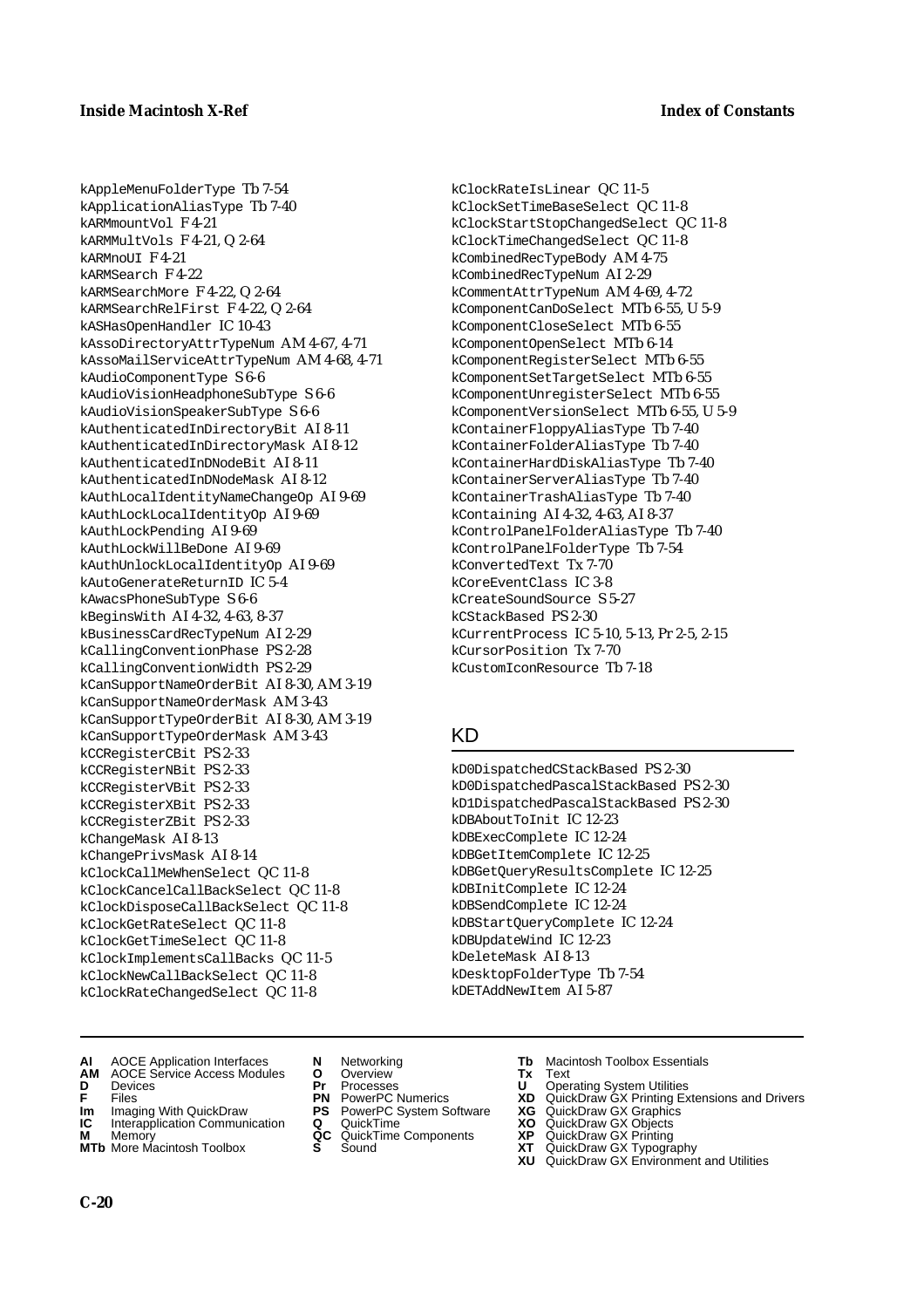kDETAlias AI 5-171 kDETAllowNoColons AI 5-126 kDETAppFontLineHeight AI 5-127 kDETApplicationFont AI 5-127 kDETApplicationFontSize AI 5-127 kDETAspectAliasGender AI 5-94 kDETAspectAliasKind AI 5-93 kDETAspectAliasWhatIs AI 5-94 kDETAspectAttrDragIn AI 5-100 kDETAspectBalloons AI 5-105 kDETAspectCategory AI 5-91 kDETAspectCode AM 4-73, 4-79 kDETAspectDragInString AI 5-101 kDETAspectDragInSummary AI 5-102 kDETAspectDragInVerb AI 5-101 kDETAspectDragOut AI 5-102 kDETAspectExternalCategory AI 5-92 kDETAspectGender AI 5-93 kDETAspectInfoPageCustomWindow AI 5-97 kDETAspectKind AI 5-91, AM 4-73, 4-76 kDETAspectLookup AI 5-108 kDETAspectMainBitmap AI 5-90, AM 4-73, 4-78 kDETAspectName AI 5-86, 5-95, AM 4-73, 4-75 kDETAspectNewEntryName AI 5-95 kDETAspectNewMenuName AI 5-94 kDETAspectNewValue AI 5-96 kDETAspectRecordCatDragIn AI 5-99 kDETAspectRecordDragIn AI 5-99 kDETAspectReverseSort AI 5-104 kDETAspectSublistOpenOnNew AI 5-87, 5-96 kDETAspectTemplate AI 5-145 kDETAspectTemplateNumber AI 5-86 kDETAspectViewMenu AI 5-103 kDETAspectWhatIs AI 5-93, AM 4-73, 4-79 kDETAttributeAccessMask AI 5-87 kDETAttributeType AI 5-77 kDETAttributeValueTag AI 5-77 kDETBold AI 5-127 kDETBoxIsGrayed AI 5-128 kDETBoxIsInvisible AI 5-128 kDETBoxIsRounded AI 5-128 kDETBoxTakesContentClicks AI 5-128 kDETCallForAttributes AI 5-149 kDETCallForCommands AI 5-149 kDETCallForDrops AI 5-149 kDETCallForEscalation AI 5-149 kDETCallForEverything AI 5-149 kDETCallForIdle AI 5-149

kDETCallForKeyPresses AI 5-149 kDETCallForNothing AI 5-149 kDETCallForOther AI 5-149 kDETCallForResources AI 5-149 kDETCallForSyncing AI 5-149 kDETCallForValidation AI 5-149 kDETCallForViewChanges AI 5-149 kDETCenter AI 5-127 kDETChangeViewCommand AI 5-128 kDETcmdAboutToTalk AI 5-200 kDETcmdAddMenu AI 5-238 kDETcmdAttributeChange AI 5-178 kDETcmdAttributeCreation AI 5-175 kDETcmdAttributeDelete AI 5-180 kDETcmdAttributeNew AI 5-176 kDETcmdBeep AI 5-198 kDETcmdBreakAttribute AI 5-224 kDETcmdBusy AI 5-200 kDETcmdChangeCallFors AI 5-198 kDETcmdCloseEdit AI 5-212 kDETcmdConvertFromNumber AI 5-190 kDETcmdConvertFromRString AI 5-191 kDETcmdConvertToNumber AI 5-188 kDETcmdConvertToRString AI 5-189 kDETcmdCustomMenuEnabled AI 5-194 kDETcmdCustomMenuSelected AI 5-195 kDETcmdCustomViewDraw AI 5-192 kDETcmdCustomViewMouseDown AI 5-193 kDETcmdDirtyProperty AI 5-233 kDETcmdDoPropertyCommand AI 5-245 kDETcmdDoSync AI 5-186 kDETcmdDropMeQuery AI 5-170 kDETcmdDropQuery AI 5-172 kDETcmdDynamicForwarders AI 5-155 kDETcmdDynamicResource AI 5-156 kDETcmdExit AI 5-151 kDETcmdGetCommandItemN AI 5-202 kDETcmdGetCommandSelectionCount AI 5-201 kDETcmdGetCustomViewBounds AI 5-244 kDETcmdGetCustomViewUserReference AI 5-242 kDETcmdGetDSSpec AI 5-209 kDETcmdGetOpenEdit AI 5-211 kDETcmdGetPropertyBinary AI 5-219 kDETcmdGetPropertyBinarySize AI 5-218 kDETcmdGetPropertyChanged AI 5-221 kDETcmdGetPropertyEditable AI 5-222 kDETcmdGetPropertyNumber AI 5-216 kDETcmdGetPropertyRString AI 5-217

- **AI** AOCE Application Interfaces **N** Networking **Tb** Macintosh Toolbox Essentials
- **AM** AOCE Service Access Modules **O** Overview **Tx** Text
- 
- **Im** Imaging With QuickDraw **PS** PowerPC System Software **XG** QuickDraw GX Graphics
- **Im** Imaging With QuickDraw **PS** PowerPC System Software<br> **IC** Interapplication Communication **Q** QuickTime<br> **M** Memorv **GC** QuickTime Components
- **M** Memory **M** Memory **QC** QuickTime Components<br>**MTb** More Macintosh Toolbox **S** Sound
- 
- **D** Devices **Pr** Processes **U** Operating System Utilities
	-
	-
	-
	-
- 
- 
- **F** Files **PN** PowerPC Numerics **XD** QuickDraw GX Printing Extensions and Drivers
	-
	-
	-
- **MTb** More Macintosh Toolbox **S** Sound **XT** QuickDraw GX Typography **XU** QuickDraw GX Environment and Utilities
	- **C-21**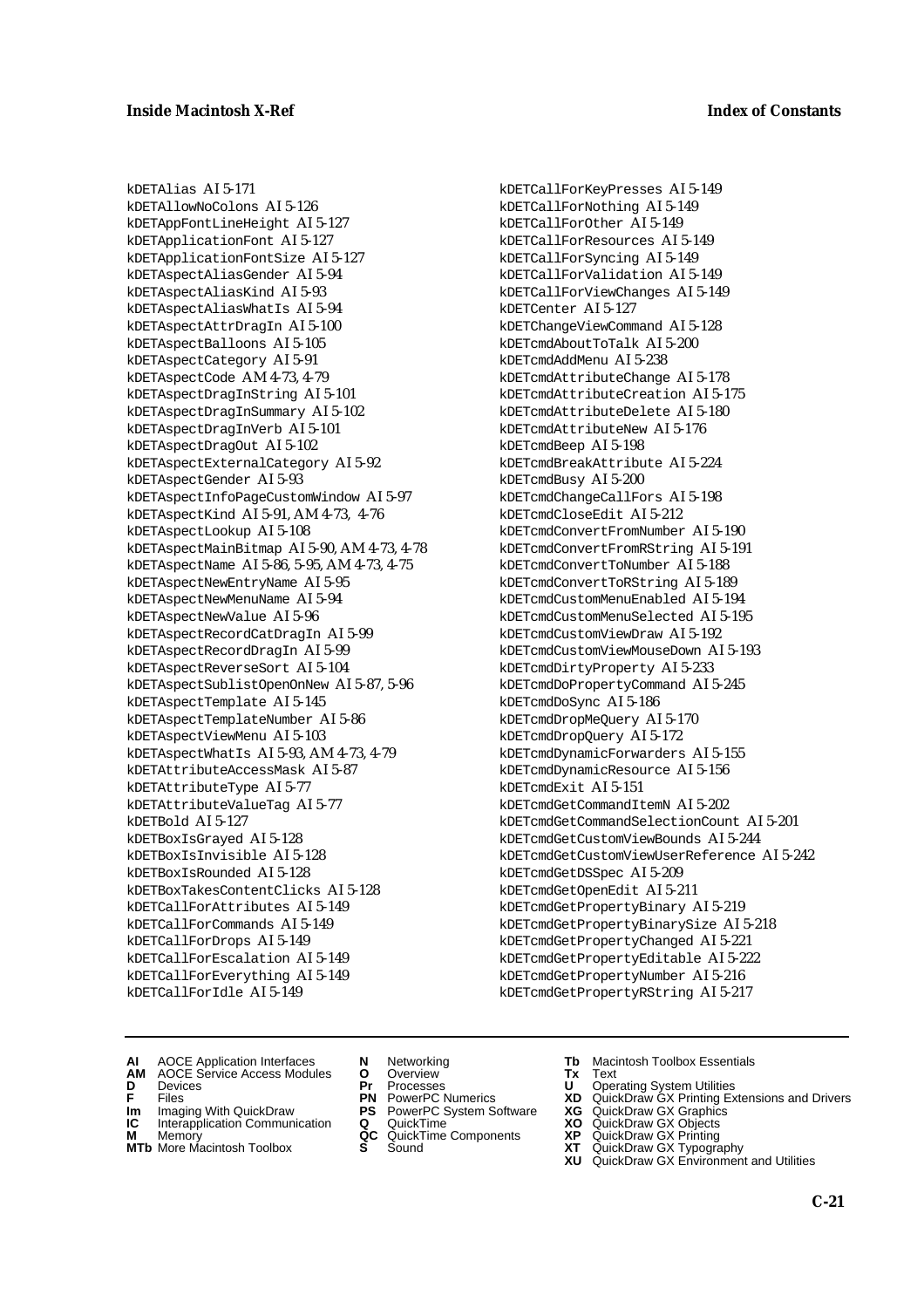kDETcmdGetPropertyType AI 5-214 kDETcmdGetResource AI 5-207 kDETcmdGetTemplateFSSpec AI 5-206 kDETcmdIdle AI 5-157 kDETcmdInit AI 5-150, AM 4-30 kDETcmdInstanceExit AI 5-154 kDETcmdInstanceInit AI 5-152 kDETcmdItemNew AI 5-153 kDETcmdKeyPress AI 5-163 kDETcmdMaximumTextLength AI 5-166 kDETcmdMenuItemRString AI 5-241 kDETcmdOpenDSSpec AI 5-210 kDETcmdOpenSelf AI 5-158 kDETcmdPaste AI 5-164 kDETcmdPatternIn AI 5-182 kDETcmdPatternOut AI 5-184 kDETcmdPropertyCommand AI 5-159 kDETcmdPropertyDirtied AI 5-167 kDETcmdRemoveMenu AI 5-240 kDETcmdRequestSync AI 5-237 kDETcmdSaveProperty AI 5-234 kDETcmdSelectedSublistCount AI 5-236 kDETcmdSetPropertyBinary AI 5-229 kDETcmdSetPropertyChanged AI 5-231 kDETcmdSetPropertyEditable AI 5-232 kDETcmdSetPropertyNumber AI 5-227 kDETcmdSetPropertyRString AI 5-228 kDETcmdSetPropertyType AI 5-225 kDETcmdShouldSync AI 5-185 kDETcmdSublistCount AI 5-235 kDETcmdTemplateCounts AI 5-205 kDETcmdUnloadTemplates AI 5-208 kDETcmdValidateSave AI 5-168 kDETcmdViewListChanged AI 5-166 kDETCondense AI 5-127 kDETDefaultFont AI 5-127 kDETDefaultFontLineHeight AI 5-127 kDETDefaultFontSize AI 5-127 kDETDNodeAccessMask AI 5-87 kDETDoNothing AI 5-171 kDETDrag AI 5-171 kDETDSSpec AI 5-144 kDETDSType AI 5-203 kDETDynamicSize AI 5-126 kDETEnabled AI 5-126 kDETExtend AI 5-127 kDETForceLeft AI 5-127 kDETForwarderTemplateNames AI 5-139

kDETHFSType AI 5-203 kDETHilightIfSelected AI 5-126 kDETIconStyle AI 5-127 kDETInfoPageMainViewAspect AI 5-136 kDETInfoPageMenuEntries AI 5-137 kDETInfoPageName AI 5-137 kDETInfoPageNumber AI 5-86 kDETInfoPageTemplate AI 5-145 kDETInfoPageTemplateNumber AI 5-87 kDETItalic AI 5-127 kDETKillerName AI 5-140 kDETLastItemType AI 5-203 kDETLeft AI 5-127 kDETMailType AI 5-203 kDETMove AI 5-171 kDETMoverType AI 5-203 kDETMultiLine AI 5-126 kDETNoFlags AI 5-126 kDETNormal AI 5-127 kDETNumericOnly AI 5-126 kDETOpenSelectedItems AI 5-87 kDETOutline AI 5-127 kDETParent AI 5-144 kDETPastFirstLookup AI 5-86 kDETPopupDynamicSize AI 5-126 kDETPrimaryAddMask AI 5-87 kDETPrimaryChangeMask AI 5-87 kDETPrimaryChangePrivsMask AI 5-87 kDETPrimaryDeleteMask AI 5-87 kDETPrimaryMaskByBit AI 5-87 kDETPrimaryRenameMask AI 5-87 kDETPrimarySeeMask AI 5-87 kDETPrKind AI 5-86 kDETPrName AI 5-86 kDETPrTypeBinary AI 5-85 kDETPrTypeNumber AI 5-85 kDETPrTypeString AI 5-85 kDETRecordAccessMask AI 5-87 kDETRecordType AI 5-76, AM 4-73, 4-74 kDETRemoveSelectedItems AI 5-87 kDETRight AI 5-127 kDETScaleToView AI 5-126 kDETSelectedSublistItem AI 5-144 kDETSelf AI 5-144 kDETSelfOtherAspect AI 5-144 kDETShadow AI 5-127 kDETSublistItem AI 5-144 kDETSystemFont AI 5-127

- **AI** AOCE Application Interfaces **N** Networking **Tb** Macintosh Toolbox Essentials<br> **AM** AOCE Service Access Modules **O** Overview **Tx** Text<br> **D** Devices **Pr** Processes **U** Operating System Utilities
- **AM** AOCE Service Access Modules **O** Overview **Tx** Text
- 
- 
- **Im** Imaging With QuickDraw **PS** PowerPC System Software<br> **IC** Interapplication Communication **Q** QuickTime<br> **M** Memorv **GC** QuickTime Components
- 
- **M** Memory **Markt Communication**<br> **M** Memory **QC** QuickTime Components<br> **MTb** More Macintosh Toolbox **S** Sound **MTb** More Macintosh Toolbox **S** Sound **XT** QuickDraw GX Typography
- 
- 
- 
- 
- -
- 
- **D** Devices **Pr** Processes **U** Operating System Utilities
- **F** Files **PN** PowerPC Numerics **XD** QuickDraw GX Printing Extensions and Drivers
- **Im** Imaging With QuickDraw **PS** PowerPC System Software **XG** QuickDraw GX Graphics
	-
	-
	-
	- **XU** QuickDraw GX Environment and Utilities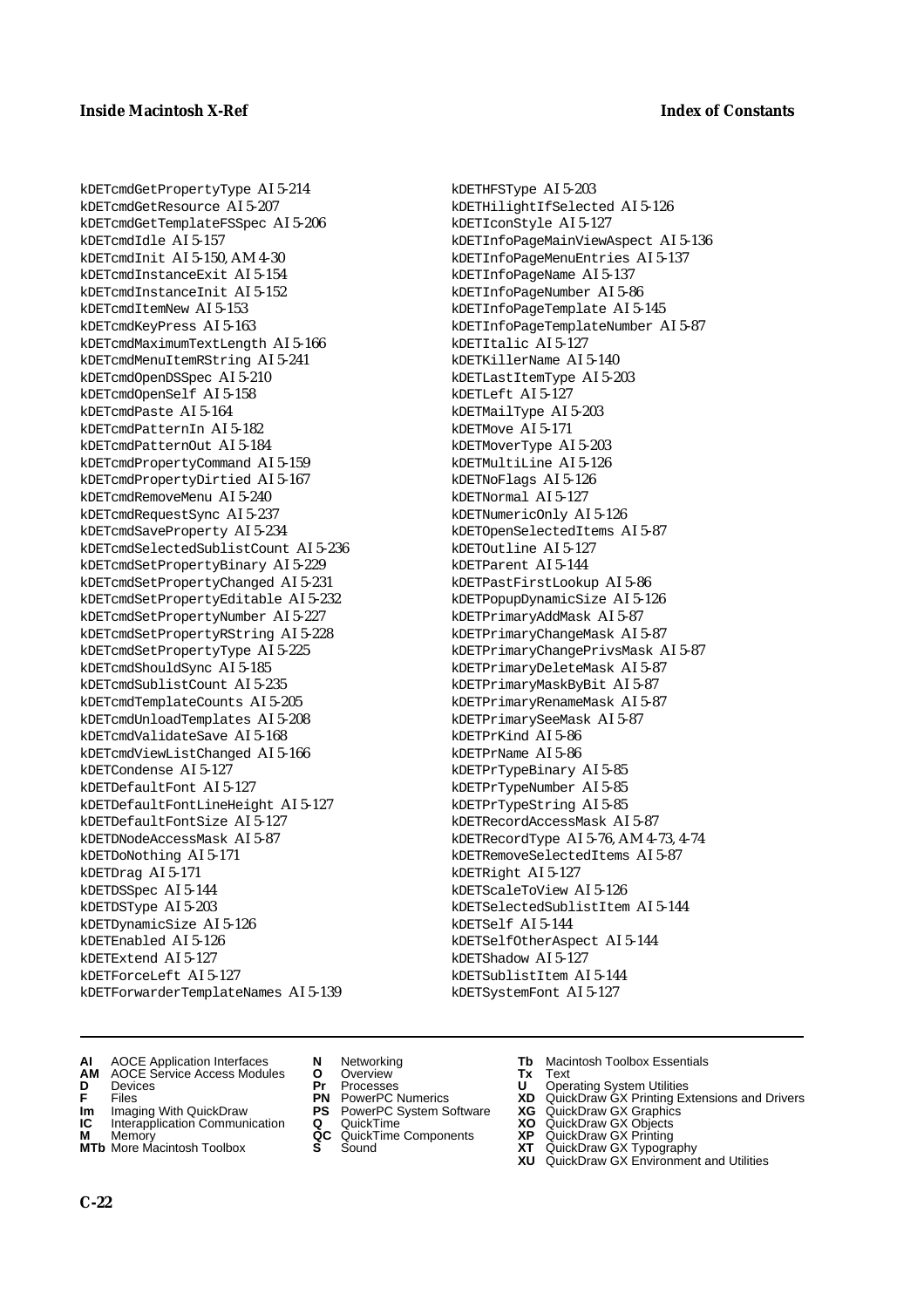kDETSystemFontLineHeight AI 5-127 kDETSystemFontSize AI 5-127 kDETTemplateName AI 5-75, AM 4-73, 4-74 kDETUnderline AI 5-127 kDETUnused AI 5-128 kDirAbort AM 3-44 kDirAddADAPDirectory AM 3-44 kDirAddAlias AM 3-44 kDirAddAttributeValue AM 3-43 kDirAddDSAM AM 3-44 kDirAddDSAMDirectory AM 3-44 kDirAddPseudonym AM 3-43 kDirAddRecord AM 3-43 kDirChangeAttributeValue AM 3-43 kDirClosePersonalDirectory AM 3-44 kDirCreatePersonalDirectory AM 3-44 kDirDeleteAttributeType AM 3-44 kDirDeleteAttributeValue AM 3-43 kDirDeletePseudonym AM 3-43 kDirDeleteRecord AM 3-43 kDirectoryAttrTypeNum AM 4-66 kDirectoryRecTypeBody AM 4-75 kDirectoryRecTypeNum AI 2-28 kDirEnumerateAttributeTypesGet AM 3-43 kDirEnumerateAttributeTypesParse AM 3-43 kDirEnumerateDirectoriesGet AM 3-44 kDirEnumerateDirectoriesParse AM 3-43 kDirEnumerateGet AM 3-43 kDirEnumerateParse AM 3-43 kDirEnumeratePseudonymGet AM 3-43 kDirEnumeratePseudonymParse AM 3-43 kDirFindADAPDirectoryByNetSearch AM 3-43 kDirFindRecordGet AM 3-44 kDirFindRecordParse AM 3-44 kDirFindValue AM 3-44 kDirGetAttributeAccessControlGet AM 3-44 kDirGetAttributeAccessControlParse AM 3-44 kDirGetDirectoryIcon AM 3-44 kDirGetDirectoryInfo AM 3-44 kDirGetDNodeAccessControlGet AM 3-44 kDirGetDNodeAccessControlParse AM 3-44 kDirGetDNodeInfo AM 3-44 kDirGetDNodeMetaInfo AM 3-44 kDirGetExtendedDirectoriesInfo AM 3-44 kDirGetLocalNetworkSpec AM 3-44 kDirGetNameAndType AM 3-43 kDirGetOCESetupRefNum AM 3-44 kDirGetRecordAccessControlGet AM 3-44

kDirGetRecordAccessControlParse AM 3-44 kDirGetRecordMetaInfo AM 3-43 kDirInstantiateDSAM AM 3-44 kDirLookupGet AM 3-44 kDirLookupParse AM 3-43 kDirMakePersonalDirectoryRLI AM 3-44 kDirMapDNodeNumberToPathName AM 3-44 kDirMapPathNameToDNodeNumber AM 3-44 kDirNativeNameAttrTypeNum AM 4-69, 4-72 kDirNetSearchADAPDirectoriesGet AM 3-43 kDirNetSearchADAPDirectoriesParse AM 3-43 kDirOpenPersonalDirectory AM 3-44 kDirRemoveDirectory AM 3-44 kDirRemoveDSAM AM 3-44 kDirSetNameAndType AM 3-43 kDirUserKeyAttrTypeNum AM 4-69, 4-72 kDirUserRIDAttrTypeNum AM 4-69, 4-72 kDirVerifyAttributeValue AM 3-43 kDiscriminatorAttrTypeNum AM 4-69, 4-72 kDispatchedParameterPhase PS 2-29 kDispatchedSelectorSizePhase PS 2-29 kDispatchedSelectorSizeWidth PS 2-29 kDNodeRecTypeNum AI 2-28 kDontPassSelector PS 2-35 kDropFolderAliasType Tb 7-40 kDSAMFileAliasAttrTypeNum AM 4-66 kDSAMRecTypeNum AI 2-28, 2-29, AM 4-64

## KE–KL

keepInRam Q 2-140 keepLocalBit Im 6-40, 6-43, 6-44 keepLocal Im 6-44 kEncryptPassword F 2-111, 2-223 kEndingWith AI 4-32, 4-63, 8-37 kEnumAliasMask AI 4-31, 8-35 kEnumAllMask AI 4-31, 8-35 kEnumDistinguishedNameMask AI 4-31, 8-35 kEnumDNodeMask AI 4-31, 8-35 kEnumInvisibleMask AI 4-31, 8-35 kEnumPseudonymMask AI 4-31, 8-35 kExactMatch AI 4-32, 4-63, 8-37 kExportedFolderAliasType Tb 7-40 kExtensionFolderAliasType Tb 7-40 kExtensionFolderType Tb 7-54 keyAddressAttr IC 3-15

- **AI** AOCE Application Interfaces **N** Networking **Tb** Macintosh Toolbox Essentials
- **D** Devices **Pr** Processes **U** Operating System Utilities
- 
- **Im** Imaging With QuickDraw **PS** PowerPC System Software **XG IC** Interapplication Communication **Q** QuickTime **XO**
- **IC** Interapplication Communication **Q** QuickTime **XO M** Memory **XP QC** QuickTime Components **XP**
- **M** Memory **QC** QuickTime Components<br> **MTb** More Macintosh Toolbox **S** Sound **XT**<br> **XU MTb** More Macintosh Toolbox **S** Sound **XT** QuickDraw GX Typography
- **AM** AOCE Service Access Modules **O** Overview **Tx** Text
	-
	-
	-
	-
	-
- 
- 
- **F** Files **PN** PowerPC Numerics **XD** QuickDraw GX Printing Extensions and Drivers
	-
	-
	-
	- **XU** QuickDraw GX Environment and Utilities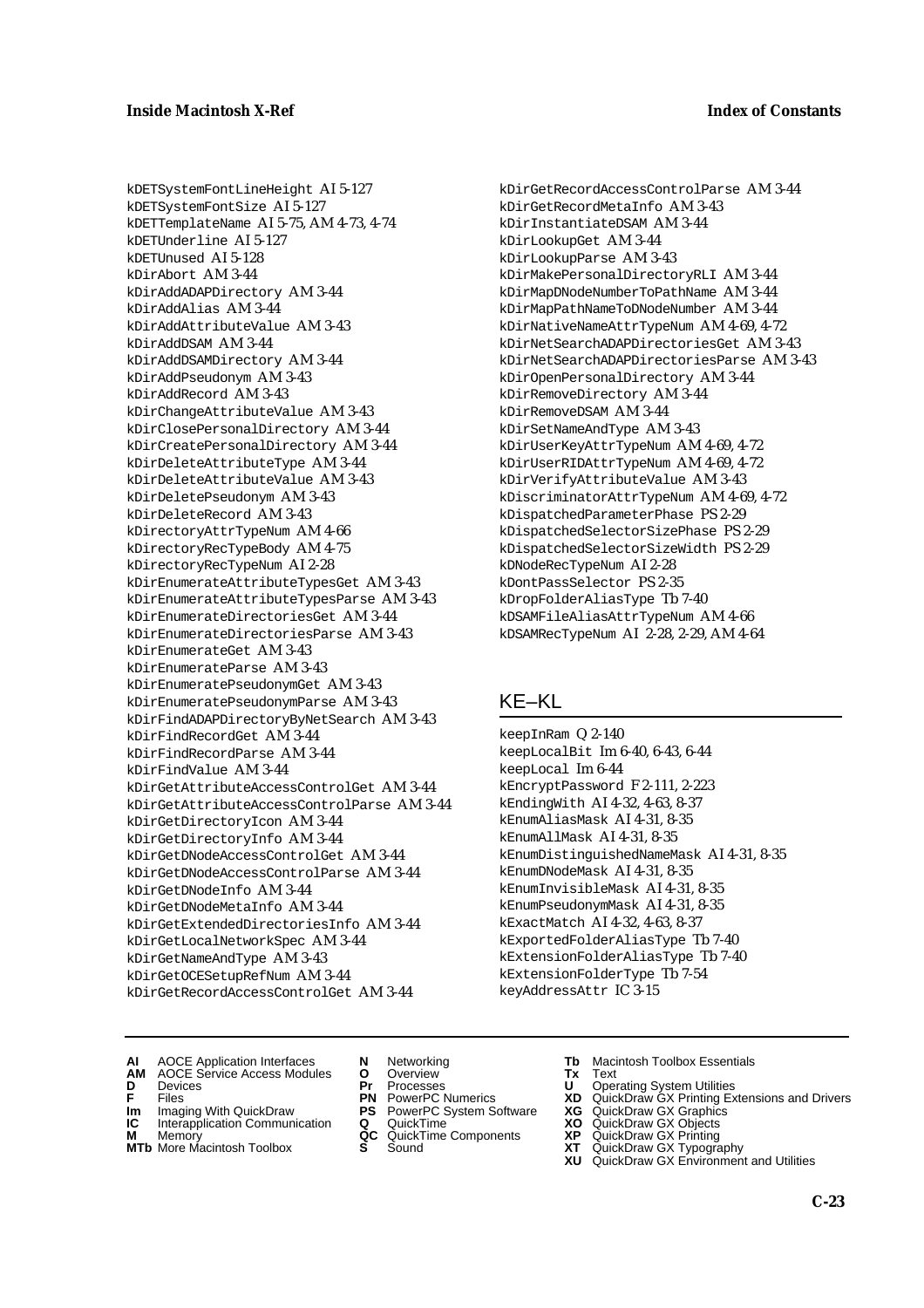keyAEClauseOffsets Tx 7-71 keyAEContainer IC 3-34, 6-8, 6-55 keyAECurrentPoint Tx 7-73 keyAEDesiredClass IC 3-34, 6-8, 6-55 keyAEDragging Tx 7-73 keyAEEditionFileLoc IC 4-22 keyAEFixLength Tx 7-69 keyAEHiliteRange Tx 7-70 keyAEIndex IC 6-42 keyAEKeyData IC 3-34, 6-8 keyAEKeyForm IC 3-34, 6-8 keyAEObject1 IC 6-16 keyAEObject IC 8-5 keyAEOffset Tx 7-73 keyAEPinRange Tx 7-71 keyAEPosition IC 8-5 keyAERegionClass Tx 7-73 keyAEScriptTag Tx 7-68 keyAEServerInstance Tx 7-26, 7-68 keyAETest IC 6-42 keyAETheData Tx 7-68 keyAETSMDocumentRefcon Tx 7-26, 7-68 keyAEWhoseRangeStart IC 6-44 keyAEWhoseRangeStop IC 6-44 keyDirectObject IC 3-15 keyDown Tb 2-18 keyDownMask Tb 2-27 keyErrorNumber IC 3-15, 4-36 to 4-37 keyErrorString IC 3-15, 4-37 keyEventClassAttr IC 3-15 keyEventIDAttr IC 3-15 keyEventSourceAttr IC 3-15 keyEvtDev MTb 8-26 keyEvtMsg MTb 8-62 keyInteractLevelAttr IC 3-15 keyMissedKeywordAttr IC 3-15, 4-30, 4-34 to 4-35, 5-10 keyOptionalKeywordAttr IC 3-15, 4-34, 5-7 to 5-10 keyOriginalAddressAttr IC 3-15 keyOSASourceEnd IC 10-39 keyOSASourceStart IC 10-39 keyPreDispatch IC 4-100, 4-101 keyProcessSerialNumber Pr 2-13 keyReturnIDAttr IC 3-15 keySelectProc IC 4-102 keyTimeoutAttr IC 3-15, 5-21 keyTransactionIDAttr IC 3-15 keyUp Tb 2-18

keyUpdateRange Tx 7-71 keyUpMask Tb 2-27 kFakeAttrTypeNum AM 4-27 kFemale S 4-48 kFindLib PS 3-20 kFirstOCERecTypeNum AI 2-29 kFirstSpinnerIcon AI 4-94 kFontsFolderType Tb 7-54 kFormatListFormat IC 2-25 kFourByteCode PS 2-28 kFragmentIsPrepared PS 2-34 kFragmentNeedsPreparing PS 2-34 kFriendsBit AI 8-11 kFriendsMask AI 8-12 kFullVolume Q 2-132, 2-151, 2-182, 2-183 kGatewayFileIDAttrTypeNum AM 4-65 kGroupRecTypeNum AI 2-28 kGuestBit AI 8-11 kGuestMask AI 8-12 kHighLevelEvent IC 4-5, Tb 2-18, 2-68 kHighQuality S 5-27 kHMCheckedItem MTb 3-123, 3-127 kHMDialogResType MTb 3-123, 3-126 kHMDisabledItem MTb 3-123, 3-127 kHMEnabledItem MTb 3-123, 3-127 kHMFinderApplResType MTb 3-123, 3-126 kHMHelpMenuID MTb 3-90 to 3-93 kHMMenuResType MTb 3-123, 3-126 khmmPict MTb 3-76 to 3-77, 3-96 khmmPictHandle MTb 3-76 to 3-78, 3-96 khmmString MTb 3-76 to 3-77, 3-96 khmmStringRes MTb 3-76 to 3-79, 3-96 khmmSTRRes MTb 3-76, 3-79, 3-96 khmmTEHandle MTb 3-76, 3-80, 3-96 khmmTERes MTb 3-76, 3-79, 3-96 kHMOtherItem MTb 3-123, 3-127, 3-167 kHMOverrideResType MTb 3-123, 3-126 kHMRectListResType MTb 3-123, 3-126 kHMRegularWindow MTb 3-81, 3-102 kHMSaveBitsNoWindow MTb 3-81, 3-102 kHMSaveBitsWindow MTb 3-81, 3-102 kHMWindListResType MTb 3-123, 3-126 killCode D 1-35 kInputsPanel U 5-8 kInsert Tx 8-31 kInsertOrReplace Tx 8-31 kInstallSelect U 5-10 kIPMAnyPriority AI 7-34

- **AI** AOCE Application Interfaces **N** Networking **Tb** Macintosh Toolbox Essentials
- **AM** AOCE Service Access Modules **O** Overview **Tx** Text
- 
- 
- **Im** Imaging With QuickDraw **PS** PowerPC System Software<br> **IC** Interapplication Communication **Q** QuickTime<br> **M** Memory **GC** QuickTime Components
- **M** Memory **COMPONENTS COMPONENTS COMPONENTS NEWSLA**<br> **M** More Macintosh Toolbox **S** Sound
- **MTb** More Macintosh Toolbox **S** Sound **XT** QuickDraw GX Typography
- 
- **D** Devices **Pr** Processes **U** Operating System Utilities
	-
	-
	-
	- -
- 
- 
- **F** Files **PN** PowerPC Numerics **XD** QuickDraw GX Printing Extensions and Drivers
- **Im** Imaging With QuickDraw **PS** PowerPC System Software **XG** QuickDraw GX Graphics
	-
	-
	- **XU** QuickDraw GX Environment and Utilities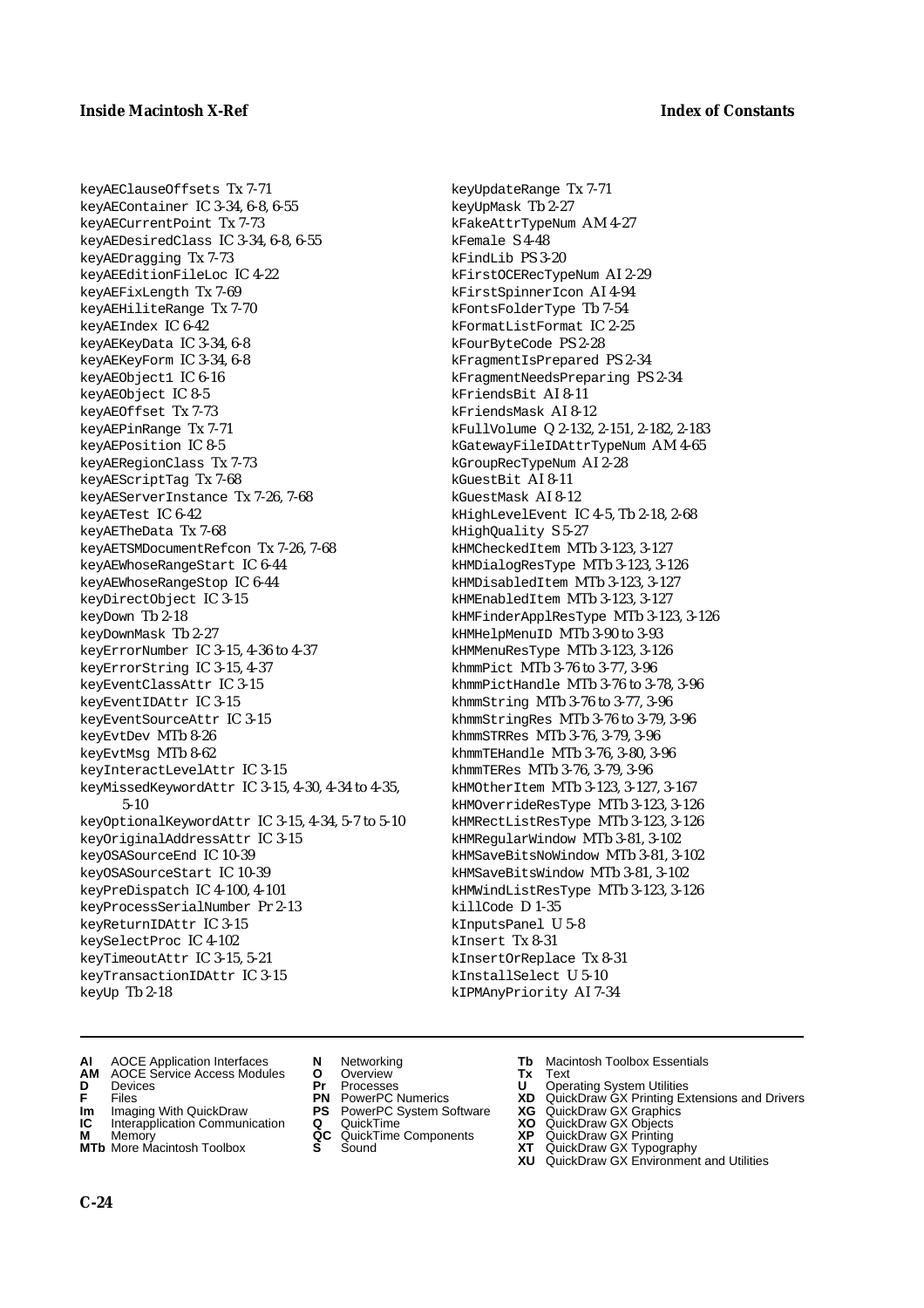kIPMAtMark AI 7-63, 7-100 kIPMBCCRecBit AI 7-94 kIPMBCCRecMask AI 7-94 kIPMDeliveryNotificationBit AI 7-31 kIPMDeliveryNotificationMask AI 7-31 kIPMDigitalSignature AM 2-18 kIPMDontEncloseOriginalMask AI 7-32 kIPMDummyRecBit AI 7-93 kIPMDummyRecMask AI 7-94 kIPMEnclosedMsgType AM 2-18 kIPMEncloseOriginalBit AI 7-31 kIPMEncloseOriginalMask AI 7-32 kIPMEncloseOriginalOnErrorMask AI 7-32 kIPMFamilyUnspecified AI 7-35 kIPMFamilyWildCard AI 7-35 kIPMFeedbackRecBit AI 7-93 kIPMFeedbackRecMask AI 7-94 kIPMFixedInfo AI 7-91, AM 2-149 kIPMFromDistListBit AI 7-93 kIPMFromDistListMask AI 7-94 kIPMFromLEOM AI 7-63, 7-100 kIPMFromMark AI 7-64, 7-101 kIPMFromStart AI 7-63, 7-100 kIPMGroupExpansionProblem AI 7-30, AM 2-208 kIPMHighPriority AI 7-34 kIPMImmediateReportMask AI 7-32 kIPMLowPriority AI 7-34 kIPMMessageTitle AI 7-91, AM 2-149 kIPMMessageType AI 7-91, AM 2-149 kIPMMsgExpired AI 7-30, AM 2-209 kIPMMsgNoTranslatableContent AI 7-30, AM 2-209 kIPMMsgUnreadable AI 7-30, AM 2-208 kIPMNonDeliveryNotificationBit AI 7-31 kIPMNonDeliveryNotificationMask AI 7-31 kIPMNoNotificationMask AI 7-31 kIPMNormalPriority AI 7-34 kIPMNoSuchRecipient AI 7-29, AM 2-208 kIPMNoTransferDiskFull AI 7-30, AM 2-209 kIPMNoTransferMsgRejectedbyDest AI 7-30, AM 2-209 kIPMNoTransferMsgTooLarge AI 7-30, AM 2-209 kIPMOriginalOnlyOnErrorBit AI 7-31 kIPMOriginalOnlyOnErrorMask AI 7-32 kIPMOSFormatType AI 7-28 kIPMProcessHint AI 7-91, AM 2-149 kIPMRecipientAccessDenied AI 7-30, AM 2-208 kIPMRecipientAmbiguous AI 7-29, AM 2-208

kIPMRecipientMalFormed AI 7-29, AM 2-208 kIPMRecipientReqSnapShot AI 7-30, AM 2-209 kIPMRecipientReqStdCont AI 7-30, AM 2-209 kIPMReporterRecBit AI 7-94 kIPMReporterRecMask AI 7-94 kIPMSender AI 7-91, AM 2-149 kIPMSenderRecordIDTag AI 7-40 kIPMSenderRStringTag AI 7-40 kIPMStringFormatType AI 7-28 kIPMSummaryReportBit AI 7-31 kIPMSummaryReportMask AI 7-32 kIPMTOC AI 7-90, AM 2-149 kIsCaseSensitive Tx 8-21 kIsNotDiacriticalSensitive Tx 8-21 kLarge4BitIcon MTb 9-13, 9-17 kLarge4BitIconSize MTb 9-13, 9-18 kLarge8BitIcon MTb 9-13, 9-17 kLarge8BitIconSize MTb 9-13, 9-18 KLargeIcon MTb 9-13, 9-17 kLargeIconSize MTb 9-13, 9-18 kLastOCERecTypeNum AI 2-29 kLastSpinnerIcon AI 4-94, 4-95 kLoadLib PS 3-20 kLoadNewCopy PS 3-20

#### KM

kM68kISA PS 2-36 kMACE3Compression S 5-26 kMACE6Compression S 5-26 kMachineNameStrID U 1-27 kMailAppleMailCreator AM 2-51 kMailAuthenticatedBit AM 2-103 kMailAuthenticatedMask AM 2-240 kMailBccBit AI 3-115, AM 2-100 kMailBccMask AM 2-239 kMailCcBit AI 3-115, AM 2-100 kMailCcMask AM 2-239 kMailContentType AM 2-18 kMailConversationIDBit AM 2-100 kMailConversationIDMask AM 2-239 kMailDontArchiveBit AM 2-122 kMailDontArchiveMask AM 2-123 kMailELECorrectable AM 2-128 kMailELEError AM 2-128 kMailELEInformational AM 2-128

- **AI** AOCE Application Interfaces **N** Networking **Tb** Macintosh Toolbox Essentials
- **AM** AOCE Service Access Modules **O** Overview **Tx** Text
- 
- 
- **IM** FILES<br> **Im** Imaging With QuickDraw **PS** PowerPC System Software **XG**<br> **IC** Interapplication Communication **Q** QuickTime **XO**
- **IC** Interapplication Communication **Q** QuickTime **XO M** Memory **XP QC** QuickTime Components **XP M** Memory **CONSISTENT COMPONENT MEMORY MEMORY MEMORY AND MEMORY OF A VIDEO MEMORY CONSISTENT CONSISTENT CONSISTENT CONSISTENT CONSISTENT CONSISTENT CONSISTENT CONSISTENT CONSISTENT CONSISTENT CONSISTENT CONSISTENT CONSIST**
- **MTb** More Macintosh Toolbox **S** Sound **XT** QuickDraw GX Typography
- 
- **D** Devices **Pr** Processes **U** Operating System Utilities
	-
	-
	-
	-
- 
- 
- **F** Files **PN** PowerPC Numerics **XD** QuickDraw GX Printing Extensions and Drivers
	-
	-
	-
	-
	- **XU** QuickDraw GX Environment and Utilities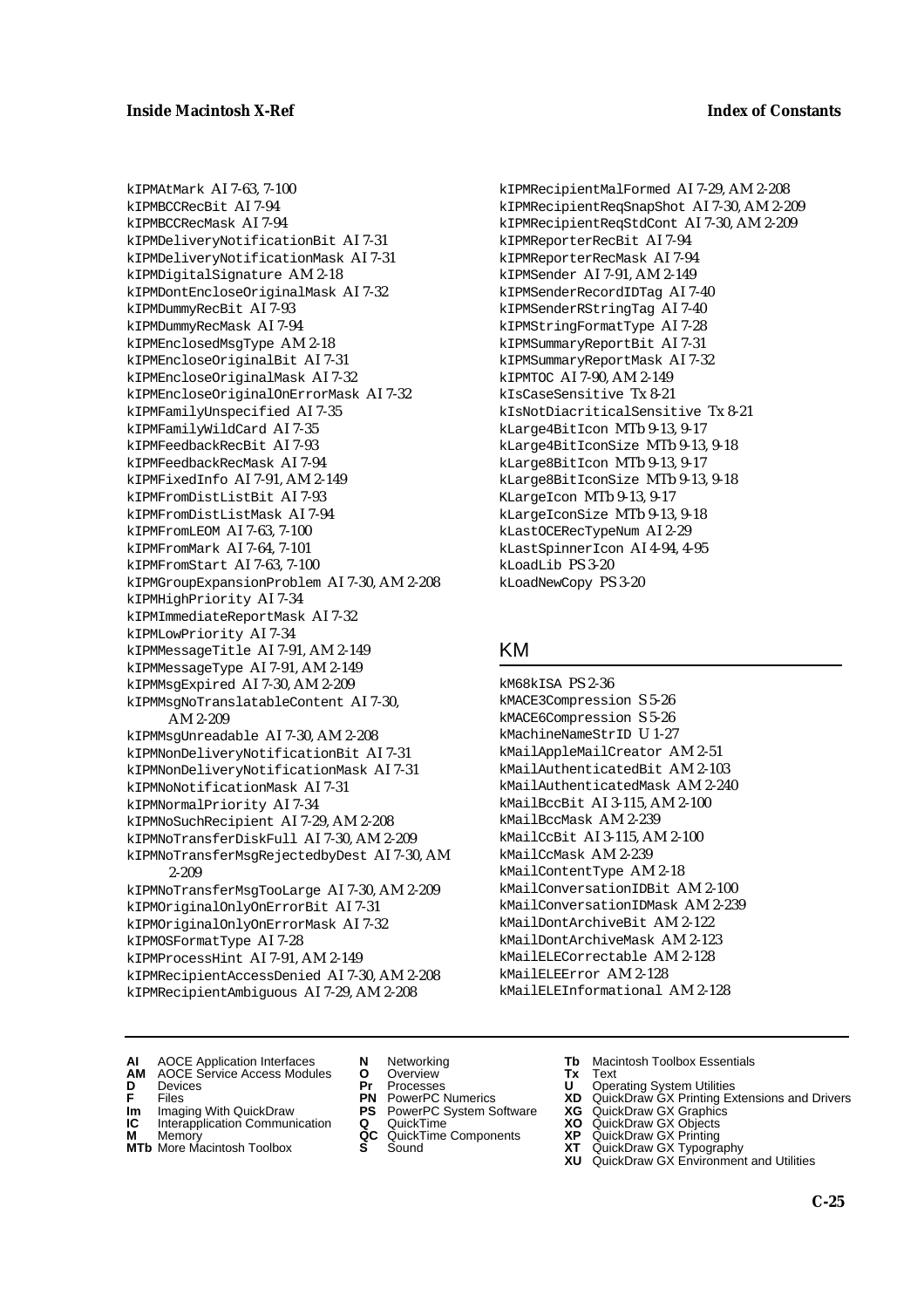kMailELEWarning AM 2-128 kMailEnclosedOnNonReceipt AM 2-105 kMailEnclosureDesktopType AM 2-18 kMailEnclosureFileType AM 2-18 kMailEnclosureListType AM 2-18 kMailEPPCAdmin AM 2-33 kMailEPPCContinue AM 2-33 kMailEPPCCreateSlot AM 2-33 kMailEPPCDeleteOutQMsg AM 2-33 kMailEPPCDeleteSlot AM 2-33 kMailEPPCInQUpdate AM 2-33 kMailEPPCLocationChanged AM 2-33 kMailEPPCMailboxClosed AM 2-33 kMailEPPCMailboxOpened AM 2-33 kMailEPPCModifySlot AM 2-33 kMailEPPCMsgOpened AM 2-33 kMailEPPCMsgPending AM 2-33 kMailEPPCMsgVersion AM 2-114 kMailEPPCSchedule AM 2-33 kMailEPPCSendImmediate AM 2-33 kMailEPPCShutDown AM 2-33 kMailEPPCWakeup AM 2-33 kMailErrorLogEntryVersion AM 2-129 kMailFamily AI 7-35, AM 2-22 kMailFamilyFile AI 7-35, AM 2-22 kMailForwardedBit AM 2-103 kMailForwardedMask AM 2-240 kMailFromBit AM 2-100 kMailFromLEOB AI 3-92, AM 2-195 kMailFromMark AI 3-92, AM 2-195 kMailFromMask AM 2-239 kMailFromStart AI 3-92, AM 2-195 kMailHasContentBit AM 2-103 kMailHasContentMask AM 2-240 kMailHasSignatureBit AM 2-103 kMailHasSignatureMask AM 2-240 kMailHopInfoType AM 2-238 kMailImageBodyType AM 2-18 kMailIndicationsBit AM 2-100 kMailIndicationsMask AM 2-239 kMailInTrashBit AM 2-122 kMailInTrashMask AM 2-123 kMailInvalidSegmentType AI 3-86, AM 2-110 kMailIsLocalBit AM 2-122 kMailIsLocalMask AM 2-122 kMailIsReportBit AM 2-103 kMailIsReportMask AM 2-240 kMailIsReportWithOriginalBit AM 2-103

kMailIsReportWithOriginalMask AM 2-240 kMailLetterFlagsBit AM 2-100 kMailLetterFlagsMask AM 2-239 kMailLetterIDBit AM 2-100 kMailLetterIDMask AM 2-239 kMailLtrHdrType AM 2-18 kMailLtrMsgType AM 2-64 kMailMaxPMSAMMsgSummaryData AM 2-169 kMailMiscError AM 2-128 kMailMovieSegmentBit AM 2-111 kMailMovieSegmentMask AM 2-111 kMailMovieSegmentType AI 3-86, AM 2-110 kMailMSAMActionStringListID AM 2-129 kMailMSAMErrorCode AM 2-128 kMailMSAMErrorStringListID AM 2-129 kMailMSAMType AM 2-18 kMailMsgFamilyBit AM 2-100 kMailMsgFamilyMask AM 2-239 kMailMsgSummaryVersion AM 2-127 kMailMsgTypeBit AM 2-100 kMailMsgTypeMask AM 2-239 kMailNestingLevelBit AM 2-100 kMailNestingLevelMask AM 2-239 kMailNoModem AM 2-128 kMailNonReceiptReportsBit AM 2-103 kMailNonReceiptReportsMask AM 2-240 kMailNoOriginal AM 2-105 kMailOriginalInReportBit AM 2-103 kMailOriginalInReportMask AM 2-240 kMailPictSegmentBit AM 2-111 kMailPictSegmentMask AM 2-111 kMailPictSegmentType AI 3-85, AM 2-110 kMailPriorityBit AM 2-103 kMailPriorityMask AM 2-240 kMailReadBit AM 2-122 kMailReadMask AM 2-123 kMailReceiptReportsBit AM 2-103 kMailReceiptReportsMask AM 2-240 kMailReplyIDBit AM 2-100 kMailReplyIDMask AM 2-239 kMailReportType AM 2-81 kMailResolvedList AM 2-52 kMailSendTimeStampBit AM 2-100 kMailSendTimeStampMask AM 2-239 kMailSentBit AM 2-103 kMailSentMask AM 2-240 kMailServiceAttrTypeNum AM 4-65 kMailServiceRecTypeBody AM 4-75

- **AI** AOCE Application Interfaces **N** Networking **Tb** Macintosh Toolbox Essentials
- **AM** AOCE Service Access Modules **O** Overview **Tx** Text
- 
- 
- 
- **IC** Interapplication Communication **Q** QuickTime **M** Memory **CALC A** Memory **M** Memory **Markt Communication**<br> **M** Memory **QC** QuickTime Components<br> **MTb** More Macintosh Toolbox **S** Sound
- **MTb** More Macintosh Toolbox **S** Sound **XT** QuickDraw GX Typography
- 
- **D** Devices **Pr** Processes **U** Operating System Utilities
	-
- **Im** Imaging With QuickDraw **PS** PowerPC System Software **XG** QuickDraw GX Graphics
	-
	-
	-
- 
- 
- **FILENCE ACCESS MODULES CONSUMING PROCESSES**<br> **F** Files **PN** PowerPC Numerics **XD** QuickDraw GX Printing Extensions and Drivers<br> **F** Files **PN** PowerPC System Software **XG** QuickDraw GX Graphics
	-
	-
	-
	-
	- **XU** QuickDraw GX Environment and Utilities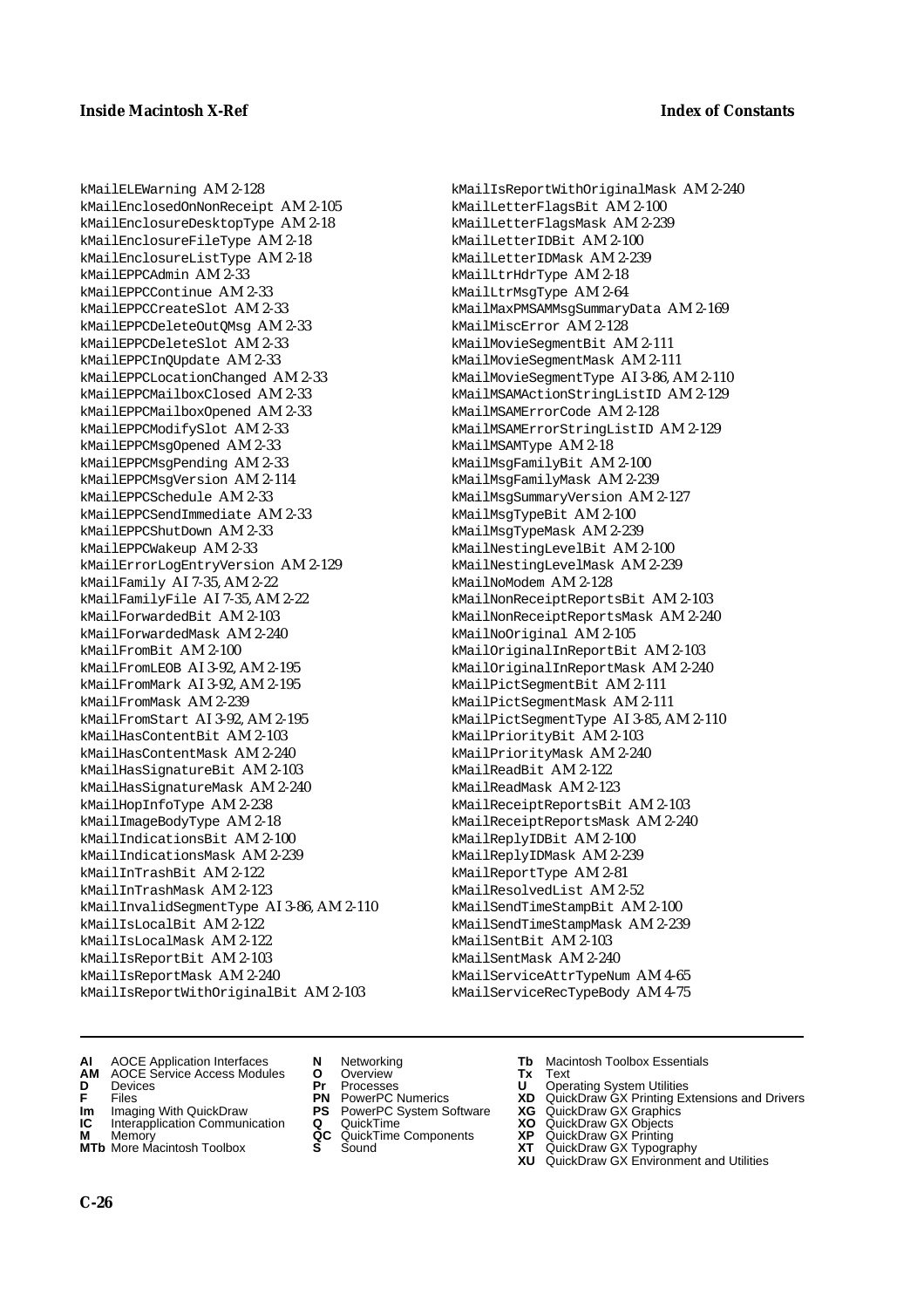kMailServiceRecTypeNum AI 2-29 kMailSoundSegmentBit AM 2-111 kMailSoundSegmentMask AM 2-111 kMailSoundSegmentType AI 3-86, AM 2-110 kMailStyledTextSegmentBit AM 2-111 kMailStyledTextSegmentMask AM 2-111 kMailStyledTextSegmentType AI 3-86, AM 2-110 kMailSubjectBit AM 2-100 kMailSubjectMask AM 2-239 kMailTextSegmentBit AM 2-111 kMailTextSegmentMask AM 2-111 kMailTextSegmentType AI 3-85, AM 2-110 kMailTimerFrequency AM 2-120 kMailTimerOff AM 2-120 kMailTimerTime AM 2-120 kMailToBit AI 3-115, AM 2-100 kMailToMask AM 2-239 kMailTunnelLtrType AM 2-238 kMale S 4-48 kMatchAll AI 4-32, 4-63, 8-37 kMeBit AI 8-11 kMediaGetGraphicsModeSelect QC 10-8 kMediaGetMediaInfoSelect QC 10-7 kMediaGetNextBoundsChangeSelect QC 10-8 kMediaGetSoundBalanceSelect QC 10-8 kMediaGetSrcRgnSelect QC 10-8 kMediaGetTrackOpaqueSelect QC 10-7 kMediaGGetStatusSelect QC 10-7 kMediaGSetVolumeSelect QC 10-8 kMediaHasCharacteristicSelect QC 10-8 kMediaIdleSelect QC 10-7 kMediaInitializeSelect QC 10-7 kMediaPrerollSelect QC 10-8 kMediaPutMediaInfoSelect QC 10-7 kMediaSampleDescriptionChangedSelect QC 10-8 kMediaSetActiveSelect QC 10-7 kMediaSetClipSelect QC 10-7 kMediaSetDimensionsSelect QC 10-7 kMediaSetGraphicsModeSelect QC 10-7 kMediaSetGWorldSelect QC 10-7 kMediaSetHandlerCapabilitiesSelect QC 10-7 kMediaSetMatrixSelect QC 10-7 kMediaSetMediaTimeScaleSelect QC 10-7 kMediaSetMovieTimeScaleSelect QC 10-7 kMediaSetRateSelect QC 10-7 kMediaSetSoundBalanceSelect QC 10-8 kMediaTrackEditedSelect QC 10-7

kMeMask AI 8-13 kMnMForwarderRecTypeNum AI 2-28 kMnMRecTypeNum AI 2-28 kMountedFolderAliasType Tb 7-40 kMovieExportDoUserDialogSelect QC 9-9 kMovieExportGetAuxiliaryDataSelect QC 9-9 kMovieExportSetProgressProcSelect QC 9-9 kMovieExportToFileSelect QC 9-9 kMovieExportToHandleSelect QC 9-9 kMovieImportDoUserDialogSelect QC 9-9 kMovieImportFileSelect QC 9-8 kMovieImportHandleSelect QC 9-8 kMovieImportSetAuxiliaryDataSelect QC 9-9 kMovieImportSetChunkSizeSelect QC 9-9 kMovieImportSetDimensionsSelect QC 9-8 kMovieImportSetDurationSelect QC 9-9 kMovieImportSetFromScrapSelect QC 9-9 kMovieImportSetMediaFileSelect QC 9-8 kMovieImportSetProgressProcSelect QC 9-9 kMovieImportSetSampleDescriptionSelect QC 9-8 kMovieImportSetSampleDurationSelect QC 9-8

# kMSAMRecTypeNum AI 2-28, AM 4-64

## KN–KR

kNetworkSpecRecTypeNum AI 2-28 kNeuter S 4-48 kNoByteCode PS 2-28 kNoChannelConversion S 5-28 kNoDecompression S 5-28 kNoEndingProsody S 4-51, 4-58 kNoMixing S 5-28 kNoPrivs AI 8-13 kNoProcess Pr 2-5, 2-15 kNoRealtimeProcessing S 5-29 kNoSampleFormatConversion S 5-28 kNoSampleRateConversion S 5-28 kNoSampleSizeConversion S 5-28 kNoSoundComponentChain S 5-27 kNoSpeechInterrupt S 4-51, 4-58 kNotifyLockBit AI 9-30 kNotifyLockMask AI 9-30 kNotifyNameChangeBit AI 9-30 kNotifyNameChangeMask AI 9-31 kNotifyUnlockBit AI 9-30

- **AI** AOCE Application Interfaces **N** Networking **Tb** Macintosh Toolbox Essentials
- **AM** AOCE Service Access Modules **O** Overview **Tx** Text
- 
- 
- **Im** Files<br> **Im** Imaging With QuickDraw **PS** PowerPC System Software **XG**<br> **IC** Interapplication Communication **Q** QuickTime **XO IC** Interapplication Communication **Q** QuickTime **XO M** Memory **XP QC** QuickTime Components **XP**
- **M** Memory **Manufacture Communication**<br> **M** Memory **QC** QuickTime Components **XP**<br> **MTb** More Macintosh Toolbox **S** Sound **XT**
- **MTb** More Macintosh Toolbox **S** Sound **XT** QuickDraw GX Typography
- 
- **D** Devices **Pr** Processes **U** Operating System Utilities
	-
	-
	-
	-
- 
- 
- **F** Files **PN** PowerPC Numerics **XD** QuickDraw GX Printing Extensions and Drivers
	-
	-
	-
	- **XU** QuickDraw GX Environment and Utilities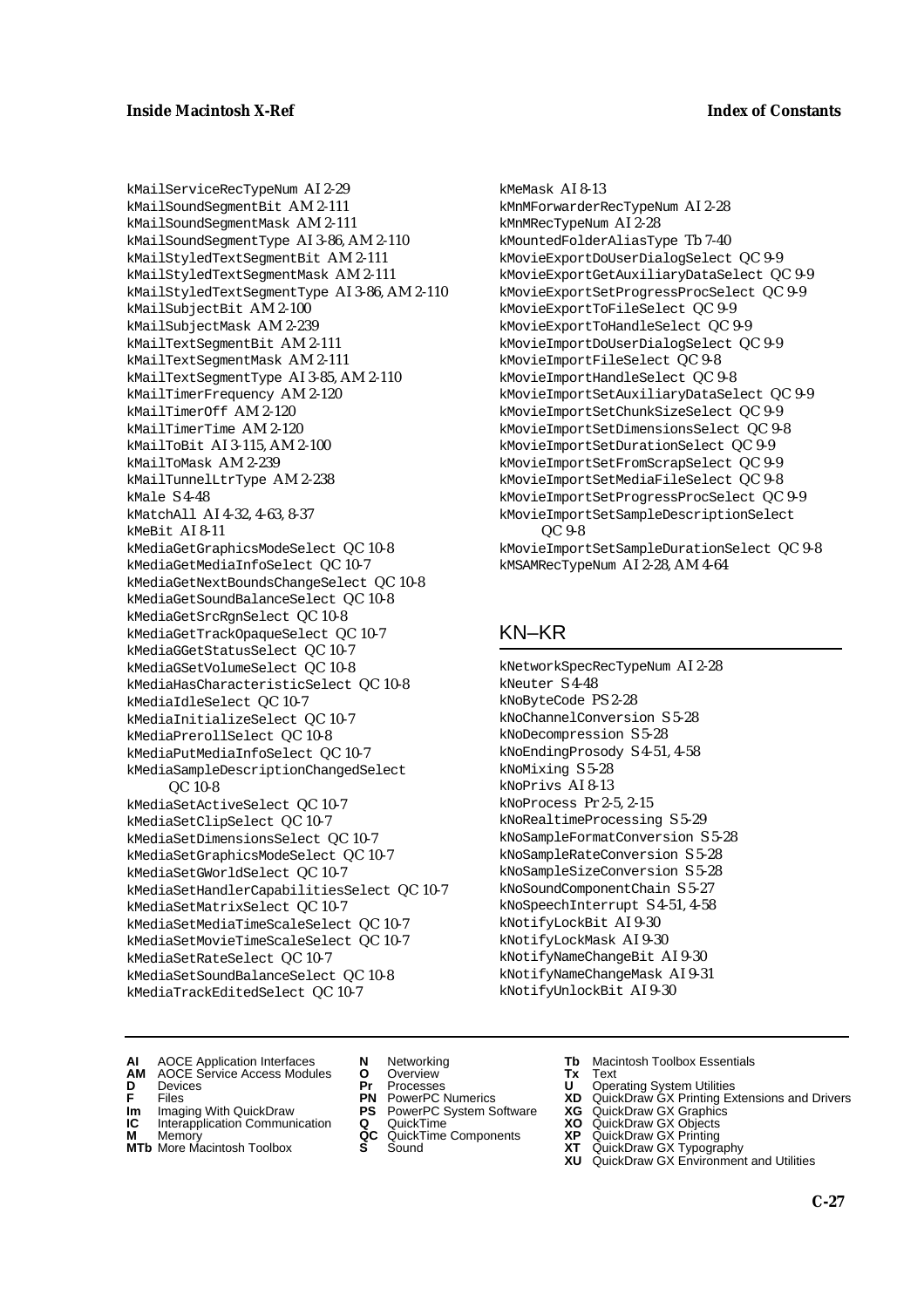kNotifyUnlockMask AI 9-31 kNoTimeOut IC 4-50, 5-20 kNoun Tx 8-27 kNoUserAuthentication F 2-111, 2-223 kNoVolume Q 2-132, 2-151, 2-182, 2-183 kNoVolumeConversion S 5-29 kNumOCERecTypes AI 2-29 kOASComponentType IC 10-4 kOASNullScript IC 10-34 kOCEAddrXtn AI 7-14 kOCEalanXtn AM 2-31 kOCEaphnXtn AM 2-31 kOCEAttrType AI 2-25 kOCEAttrXtn AI 7-14 kOCEDirectoryDSSpec AI 2-104 kOCEDirName AI 2-24 kOCEDirsRootDSSpec AI 2-104 kOCEDNodeDSSpec AI 2-104 kOCEDontUseHandyDial AI 7-14 kOCEentnDSSpec AI 2-104 kOCEentnXtn AM 2-31 kOCEGenericInsensitive AI 2-25 kOCEGenericSensitive AI 2-25 kOCEInvalidDSSpec AI 2-104 kOCENetworkSpec AI 2-24 kOCENOTentnDSSpec AI 2-104 kOCEPackedRecipientMAXBYTES AI 7-25, 7-121 kOCEQnamXtn AI 7-14 kOCERecordDSSpec AI 2-104 kOCERecordOrDNodeName AI 2-24 kOCERecordType AI 2-24 kOCESetupLocationMax AM 2-115 kOCESetupLocationNone AM 2-115 kOCESpAtXtn AI 7-14 kOffset2Pos Tx 7-74 kOffsetBinary S 5-26 kOneByteCode PS 2-28 kOSACanGetSource IC 10-43 kOSAErrorApp IC 10-38 kOSAErrorBriefMessage IC 10-38 kOSAErrorMessage IC 10-38 kOSAErrorNumber IC 10-38 kOSAErrorOffendingObject IC 10-38 kOSAErrorPartialResult IC 10-38 kOSAErrorRange IC 10-38 kOSAGenericScriptingComponentSubtype IC 10-4, 10-14 kOSAScriptBestType IC 10-43

kOSAScriptIsModified IC 10-42, 10-43 kOSAScriptIsTypeCompiledScript IC 10-43 kOSAScriptIsTypeScriptContext IC 10-43 kOSAScriptIsTypeScriptValue IC 10-43 kOSAScriptResourceType IC 10-14 kOSASupportsAECoercion IC 10-52 kOSASupportsAESending IC 10-5, 10-56 kOSASupportsCoercion IC 10-5 kOSASupportsCompiling IC 10-5, 10-47 kOSASupportsDialects IC 10-5, 10-67 kOSASupportsGetSource IC 10-5, 10-51 kOSASupportsRecording IC 10-5, 10-59 kOSASupportsTinkering IC 10-5, 10-72 kOSASupportsWindowEditing IC 10-5 kOtherServiceRecTypeNum AI 2-29 kOutputsPanel U 5-8 kPanelEventSelect U 5-10 kPanelGetDitlSelect U 5-10 kPanelGetSettingsSelect U 5-10 kPanelItemSelect U 5-10 kPanelRemoveSelect U 5-10 kPanelSetSettingsSelect U 5-10 kPanelValidateInputSelect U 5-10 kParentDSAMAttrTypeNum AM 4-68, 4-71 kParentMSAMAttrTypeNum AM 4-67, 4-71 kPascalStackBased PS 2-30 kPassSelector PS 2-35 kPassThrough S 5-27 kPassword F 2-111, 2-223 kPICTformatMask IC 2-38, 2-92 kPMSAMStatusCaching AM 2-212 kPMSAMStatusError AM 2-212 kPMSAMStatusPending AM 2-212 kPMSAMStatusSending AM 2-212 kPMSAMStatusSent AM 2-212 kPos2Offset Tx 7-72 kPowerPCISA PS 2-36 kPreferencesFolderAliasType Tb 7-40 kPreferencesFolderType Tb 7-54 kPreviewEventSelector QC 12-6 kPreviewFormat IC 2-25 kPreviewMakePreviewReferenceSelector QC 12-6 kPreviewMakePreviewSelector QC 12-6 kPreviewShowDataSelector QC 12-6 kPrintMonitorDocsFolderAliasType Tb 7-40 kPrintMonitorDocsFolderType Tb 7-54 kPrivateDataAttrTypeNum AM 4-70, 4-72

- **AI** AOCE Application Interfaces **N** Networking **Tb** Macintosh Toolbox Essentials
- **AM** AOCE Service Access Modules **O** Overview **Tx** Text
- 
- 
- **Im** Imaging With QuickDraw **PS** PowerPC System Software **XG IC** Interapplication Communication **Q** QuickTime **COVIC**
- **IC** Interapplication Communication **Q** QuickTime **XO XO M** Memory **XP QC** QuickTime Components **XP**
- **M** Memory **CONSISTENT MANUS CONSISTENT MANUSCRIPT MANUSCRIPT MANUSCRIPT MANUSCRIPT MANUSCRIPT MANUSCRIPT MANUSCRIPT MANUSCRIPT MANUSCRIPT MANUSCRIPT MANUSCRIPT MANUSCRIPT MANUSCRIPT MANUSCRIPT MANUSCRIPT MANUSCRIPT MANU MTb** More Macintosh Toolbox **S** Sound **XT** QuickDraw GX Typography
- 
- 
- 
- 
- -
- 
- **D** Devices **Pr** Processes **U** Operating System Utilities
- **F** Files **PN** PowerPC Numerics **XD** QuickDraw GX Printing Extensions and Drivers
	-
	-
	-
	-
	- **XU** QuickDraw GX Environment and Utilities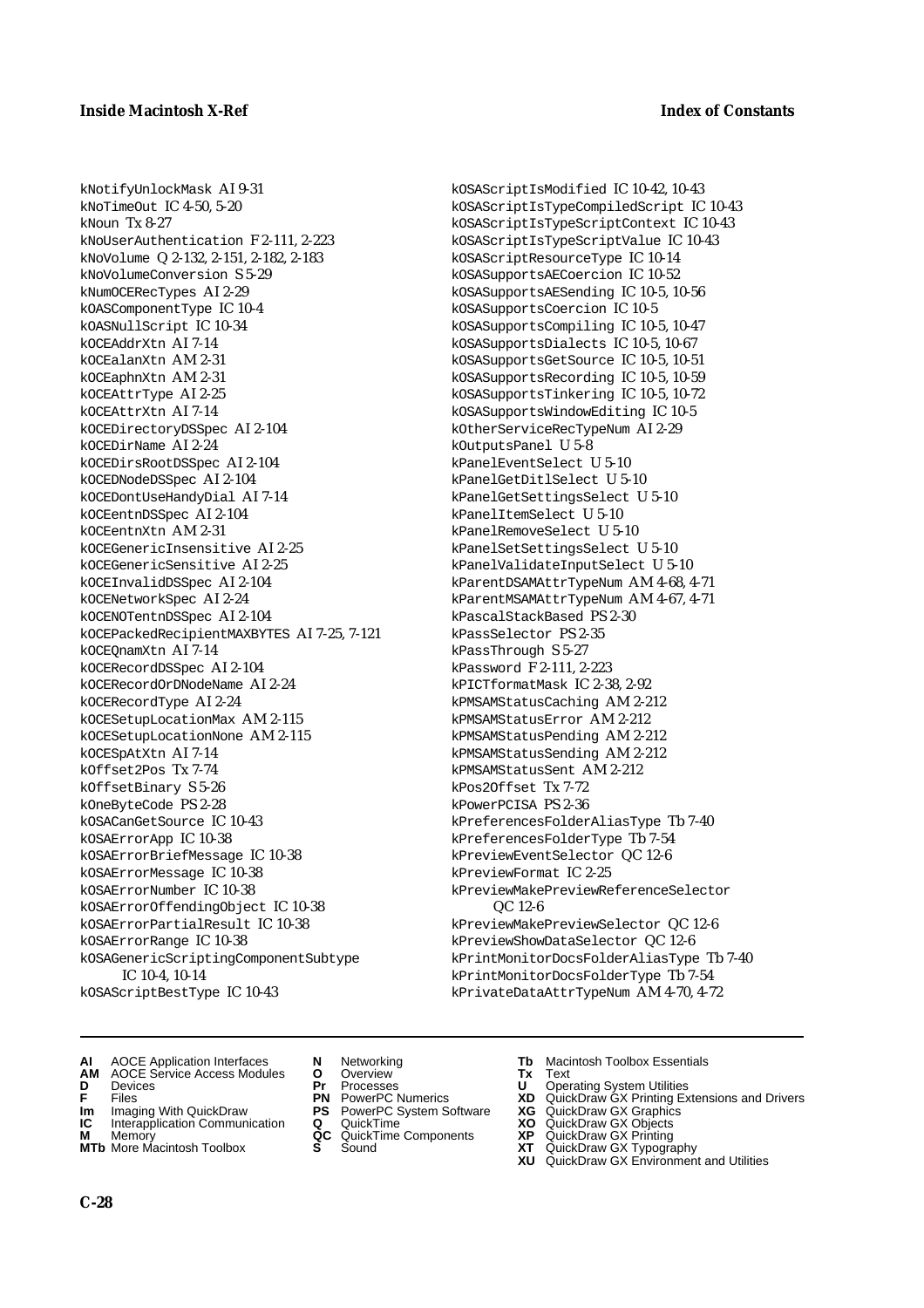kProcDescriptorIsAbsolute PS 2-34 kProcDescriptorIsRelative PS 2-34 kPublisherDocAliasFormat IC 2-25 kRateConvert S 5-27 kRawText Tx 7-70 kRC4KeySizeInBytes AI 9-20 kRealNameAttrTypeNum AM 4-69, 4-72 kRealTime S 5-27 kRegisterA0 PS 2-33 kRegisterA1 PS 2-33 kRegisterA2 PS 2-33 kRegisterA3 PS 2-33 kRegisterA4 PS 2-33 kRegisterA5 PS 2-33 kRegisterA6 PS 2-33 kRegisterBased PS 2-30 kRegisterD0 PS 2-33 kRegisterD1 PS 2-33 kRegisterD2 PS 2-33 kRegisterD3 PS 2-33 kRegisterD4 PS 2-33 kRegisterD5 PS 2-33 kRegisterD6 PS 2-33 kRegisterD7 PS 2-33 kRegisterParameterPhase PS 2-29 kRegisterParameterSizePhase PS 2-29 kRegisterParameterWhichPhase PS 2-29 kRegisterParameterWidth PS 2-29 kRegisterResultLocationPhase PS 2-29 kRegisterResultLocationWidth PS 2-29 kRenameMask AI 8-13 kReplace Tx 8-31 kResultSizeMask PS 2-29 kResultSizePhase PS 2-29 kResultSizeWidth PS 2-29 kReverse S 5-27 kRoutineDescriptorVersion PS 2-38 kRoutineIsDispatchedDefaultRoutine PS 2-35 kRoutineIsNotDispatchedDefaultRoutine PS 2-35

## KS

kSAMAspectCannotDelete AM 4-73, 4-77 kSAMAspectKind AM 4-73, 4-76 kSAMAspectSlotCreationInfo AM 4-73, 4-77

- **AI** AOCE Application Interfaces **N** Networking **Tb** Macintosh Toolbox Essentials
- **AM** AOCE Service Access Modules **O** Overview **Tx** Text
- 
- **Im** Imaging With QuickDraw **PS** PowerPC System Software **XG IC** Interapplication Communication **Q** QuickTime **XO**
- **IC** Interapplication Communication **Q** QuickTime **XO M** Memory **XP QC** QuickTime Components **XP**
- **M** Memory **QC** QuickTime Components **XP**<br> **MTb** More Macintosh Toolbox **S** Sound **XT**<br> **XU**
- 
- **D** Devices **Pr** Processes **U** Operating System Utilities
	-
	-
	-
	-

kSAMAspectUserName AM 4-73, 4-76 kSDPChangedSelection AI 4-53, 4-60 kSDPContainerAliasSelected AI 4-53, 4-55 kSDPContainerSelected AI 4-55 kSDPFindCompleted AI 4-77, 4-83 kSDPFindPanelListHasFocus AI 4-64, 4-71 kSDPFindPanelNoFocus AI 4-64, 4-71 kSDPFindPanelResourceType AI 4-64 kSDPFindPanelTextHasFocus AI 4-64, 4-71 kSDPFindSelectionChanged AI 4-77 kSDPFindTextExistsBit AI 4-79 kSDPFindTextExistsMask AI 4-79 kSDPFocusChanged AI 4-78 kSDPGuestBit AI 4-97 kSDPGuestMask AI 4-26 kSDPItemIsSelectedBit AI 4-79 kSDPItemIsSelectedMask AI 4-79 kSDPLocalIdentityBit AI 4-97 kSDPLocalIdentityMask AI 4-26 kSDPLockedContainerSelected AI 4-55 kSDPMenuChanged AI 4-78 kSDPNothingSelected AI 4-55 kSDPPanelResourceType AI 4-34 kSDPProcessed AI 4-53, 4-60 kSDPProcessedFind AI 4-78 kSDPRecordAliasSelected AI 4-53, 4-55 kSDPRecordSelected AI 4-53, 4-55 kSDPRestrictToDirectory AI 4-26 kSDPRestrictToRecord AI 4-26 kSDPSelectedAFindItem AI 4-77 kSDPSelectedAnItem AI 4-53, 4-60 kSDPSelectionAndFocusChanged AI 4-78 kSDPSelectionAndMenuChanged AI 4-78 kSDPSpecificIdentityBit AI 4-97 kSDPSpecificIdentityMask AI 4-26 kSDPSuggestionOnly AI 4-27 kSDPTextStateChanged AI 4-77 kSeeFoldersMask AI 8-14 kSeeMask AI 8-13 kSelectedConvertedText Tx 7-70 kSelectedRawText Tx 7-70 kSelectorsAreIndexable PS 2-27 kSelectorsAreNotIndexable PS 2-27 kSelectVDAddKeyColor QC 8-9 kSelectVDClearClipRgn QC 8-10 kSelectVDCompressDone QC 8-10 kSelectVDCompressOneFrameAsync QC 8-10 kSelectVDDone QC 8-10

- 
- 
- **F** Files **PN** PowerPC Numerics **XD** QuickDraw GX Printing Extensions and Drivers
	-
	-
	-
- **MTb** More Macintosh Toolbox **S** Sound **XT** QuickDraw GX Typography
	- **XU** QuickDraw GX Environment and Utilities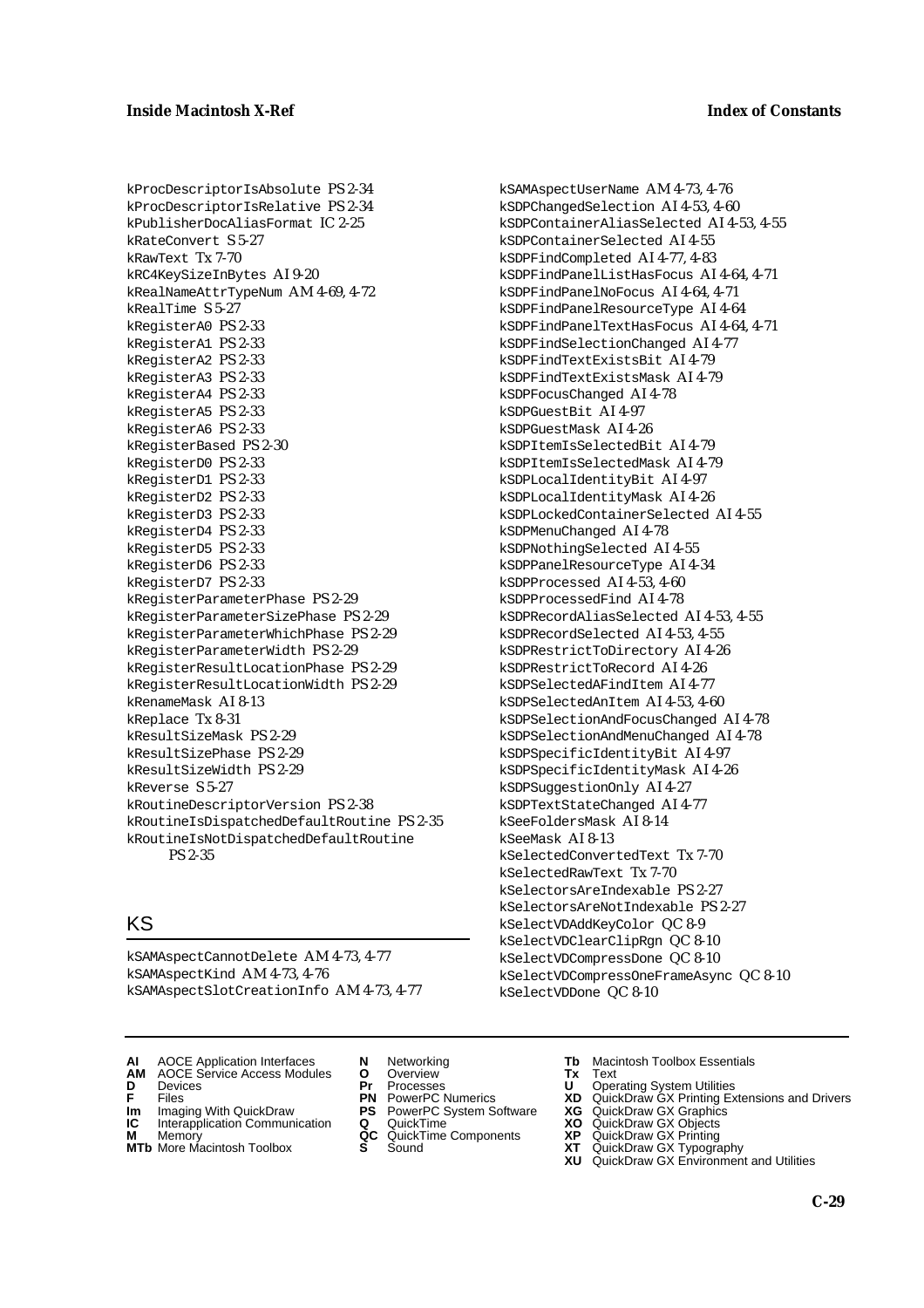kSelectVDGetActiveSrcRect QC 8-9 kSelectVDGetBlackLevelValue QC 8-10 kSelectVDGetBrightness QC 8-9 kSelectVDGetCLUTInUse QC 8-10 kSelectVDGetCompressionTypes QC 8-11 kSelectVDGetContrast QC 8-9 kSelectVDGetCurrentFlags QC 8-9 kSelectVDGetDataRate QC 8-11 kSelectVDGetDigitizerInfo QC 8-9 kSelectVDGetDigitizerRect QC 8-9 kSelectVDGetDMADepths QC 8-11 kSelectVDGetFieldPreference QC 8-10 kSelectVDGetHue QC 8-9 kSelectVDGetImageDescription QC 8-10 kSelectVDGetInputColorSpaceMode QC 8-10 kSelectVDGetInput QC 8-10 kSelectVDGetInputFormat QC 8-10 kSelectVDGetInputGammaRecord QC 8-10 kSelectVDGetInputGammaValue QC 8-9 kSelectVDGetKeyColor QC 8-9 kSelectVDGetKeyColorRange QC 8-9 kSelectVDGetMaskandValue QC 8-10 kSelectVDGetMaskPixMap QC 8-9 kSelectVDGetMaxAuxBuffer QC 8-9 kSelectVDGetMaxSrcRect QC 8-9 kSelectVDGetNextKeyColor QC 8-9 kSelectVDGetNumberOfInputs QC 8-10 kSelectVDGetPlayThruDestination QC 8-9 kSelectVDGetPLLFilterType QC 8-10 kSelectVDGetPreferredTimeScale QC 8-11 kSelectVDGetSaturation QC 8-9 kSelectVDGetSharpness QC 8-9 kSelectVDGetSoundInputDriver QC 8-11 kSelectVDGetVBlankRect QC 8-9 kSelectVDGetVideoDefaults QC 8-10 kSelectVDGetWhiteLevelValue QC 8-10 kSelectVDGrabOneFrameAsync QC 8-10 kSelectVDGrabOneFrame QC 8-9 kSelectVDPreflightDestination QC 8-10 kSelectVDPreflightGlobalRect QC 8-10 kSelectVDReleaseAsyncBuffers QC 8-11 kSelectVDReleaseCompressBuffer QC 8-10 kSelectVDResetCompressSequence QC 8-10 kSelectVDSetBlackLevelValue QC 8-10 kSelectVDSetBrightness QC 8-9 kSelectVDSetClipRgn QC 8-10 kSelectVDSetClipState QC 8-10 kSelectVDSetCompression QC 8-10

kSelectVDSetCompressionOnOff QC 8-10 kSelectVDSetContrast QC 8-9 kSelectVDSetDigitizerRect QC 8-9 kSelectVDSetDigitizerUserInterrupt QC 8-9 kSelectVDSetFieldPreference QC 8-10 kSelectVDSetFrameRate QC 8-11 kSelectVDSetHue QC 8-9 kSelectVDSetInputColorSpaceMode QC 8-10 kSelectVDSetInput QC 8-10 kSelectVDSetInputGammaRecord QC 8-10 kSelectVDSetInputGammaValue QC 8-9 kSelectVDSetInputStandard QC 8-10 kSelectVDSetKeyColor QC 8-9 kSelectVDSetKeyColorRange QC 8-9 kSelectVDSetMasterBlendLevel QC 8-10 kSelectVDSetPlayThruDestination QC 8-10 kSelectVDSetPlayThruGlobalRect QC 8-10 kSelectVDSetPlayThruOnOff QC 8-10 kSelectVDSetPLLFilterType QC 8-10 kSelectVDSetSaturation QC 8-9 kSelectVDSetSharpness QC 8-9 kSelectVDSetTimeBase QC 8-11 kSelectVDSetupBuffers QC 8-10 kSelectVDSetWhiteLevelValue QC 8-10 kSelectVDUseThisCLUT QC 8-9 kSetupRecTypeNum AI 2-28, AM 4-64 kSFlagsAttrTypeNum AM 4-69, 4-72 kSGAddFrameReferenceSelect QC 5-8 kSGAddMovieDataSelect QC 5-8 kSGAppendDeviceListToMenuSelect QC 5-6 kSGCAddFrameSelect QC 5-8, 6-8 kSGCAlignChannelRectSelect QC 6-9 kSGCCompressFrameCompleteSelect QC 5-8, 6-8 kSGCCompressFrameSelect QC 5-8, 6-8 kSGCDisplayCompressSelect QC 5-8, 6-9 kSGCDisplayFrameSelect QC 5-8, 6-8 kSGCGetBufferInfoSelect QC 5-8, 6-9 kSGCGetChannelBoundsSelect QC 5-7, 6-7 kSGCGetChannelClipSelect QC 5-7, 6-7 kSGCGetChannelDeviceListSelect QC 5-7, 6-8 kSGCGetChannelInfoSelect QC 5-7, 6-7 kSGCGetChannelMatrixSelect QC 5-7, 6-8 kSGCGetChannelMaxFramesSelect QC 5-7, 6-7 kSGCGetChannelPlayFlagsSelect QC 5-7, 6-7 kSGCGetChannelSampleDescriptionSelect QC 5-7, QC 6-8

kSGCGetChannelTimeScaleSelect QC 5-7, QC 6-8 kSGCGetChannelUsageSelect QC 5-7, 6-7

- **AI** AOCE Application Interfaces **N** Networking **Tb** Macintosh Toolbox Essentials
- **AM** AOCE Service Access Modules **O** Overview **Tx** Text
- 
- 
- **Im** Imaging With QuickDraw **PS** PowerPC System Software **XG** QuickDraw GX Graphics
- **Im** Imaging With QuickDraw **PS** PowerPC System Software<br> **IC** Interapplication Communication **Q** QuickTime<br> **M** Memorv **GC** QuickTime Components
- **M** Memory **Markt Communication**<br> **M** Memory **QC** QuickTime Components<br> **MTb** More Macintosh Toolbox **S** Sound **MTb** More Macintosh Toolbox **S** Sound **XT** QuickDraw GX Typography
- 
- 
- 
- 
- -
- 
- **D** Devices **Pr** Processes **U** Operating System Utilities
- **F** Files **PN** PowerPC Numerics **XD** QuickDraw GX Printing Extensions and Drivers
	-
	-
	-
	- **XU** QuickDraw GX Environment and Utilities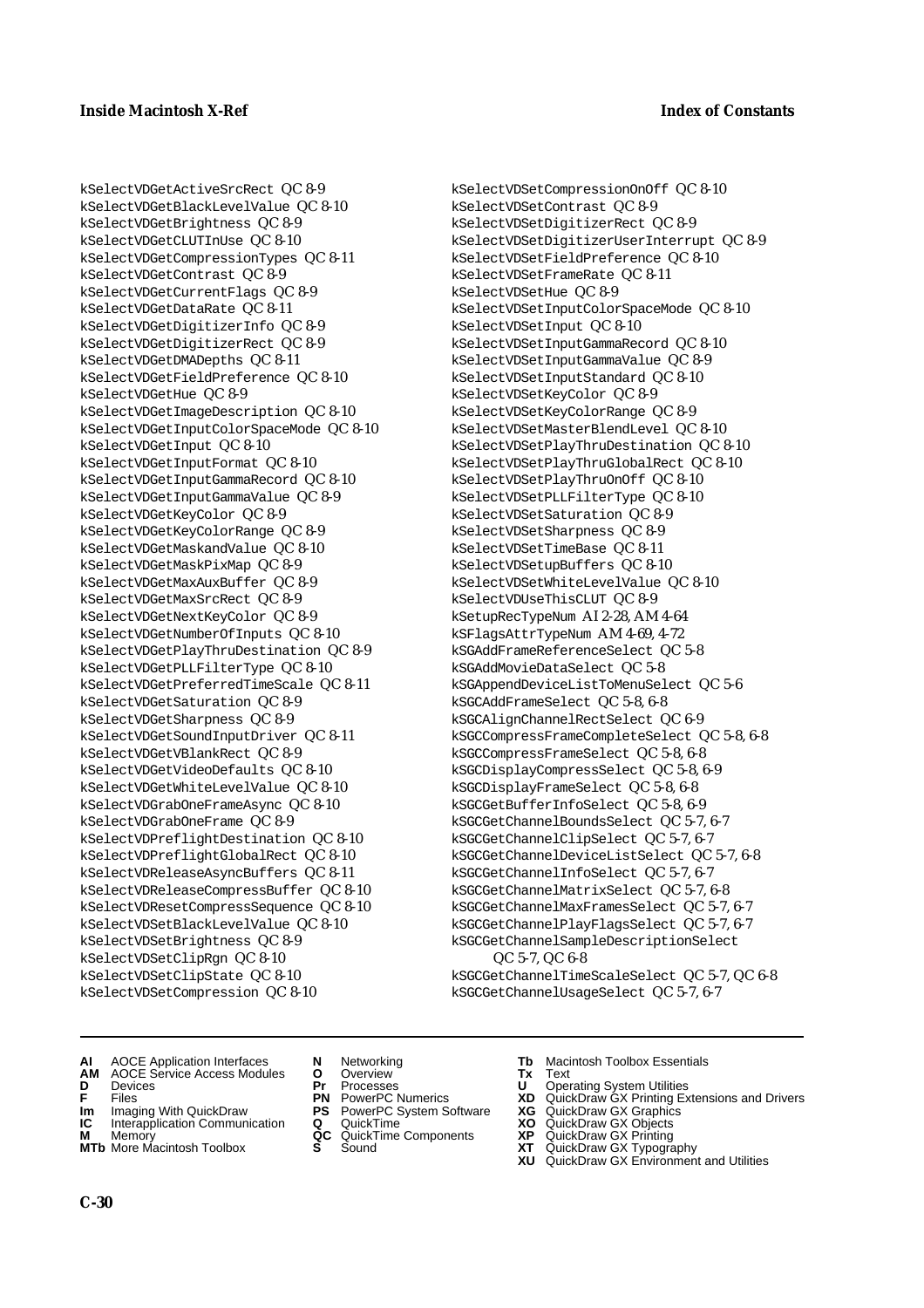kSGCSetSoundInputRateSelect QC 5-8, 6-9 kSGCSetSoundRecordChunkSizeSelect QC 5-8,

kSGCSetUseScreenBufferSelect QC 5-8, 6-9 kSGCSetVideoBottlenecksSelect QC 5-7, 6-8 kSGCSetVideoCompressorSelect QC 5-7, 6-8 kSGCSetVideoCompressorTypeSelect QC 5-7, 6-8 kSGCSetVideoDigitizerComponentSelect

kSGCSoundInputDriverChangedSelect QC 5-8,

kSGCTransferFrameForCompressSelect QC 5-8,

kSGCVideoDigitizerChangedSelect QC 5-7, 6-8

kSGCSetVideoRectSelect QC 5-7, 6-8

kSGCWriteSamplesSelect QC 6-9 kSGDisposeChannelSelect QC 5-6 kSGDisposeDeviceListSelect QC 5-6 kSGGetAlignmentProcSelect QC 5-6 kSGGetChannelSettingsSelect QC 5-6 kSGGetDataOutputSelect QC 5-6 kSGGetFlagsSelect QC 5-6 kSGGetGWorldSelect QC 5-6 kSGGetIndChannelSelect QC 5-6 kSGGetLastMovieResIDSelect QC 5-6 kSGGetMaximumRecordTimeSelect QC 5-6

kSGGetMovieSelect QC 5-6

kSGGetPauseSelect QC 5-6 kSGGetSettingsSelect QC 5-6

kSGGrabPictSelect QC 5-6 kSGIdleSelect QC 5-6, 6-7 kSGInitializeSelect QC 5-6

kSGNewChannelSelect QC 5-6 kSGPauseSelect QC 5-6, 6-7 kSGPrepareSelect QC 5-6, 6-7 kSGReleaseSelect QC 5-6, 6-7

kSGGetTimeBaseSelect QC 5-8 kSGGetTimeRemainingSelect QC 5-6

kSGGetNextFrameReferenceSelect QC 5-8

kSGGetStorageSpaceRemainingSelect QC 5-6

kSGNewChannelFromComponentSelect QC 5-6

kSGSetChannelSettingsSelect QC 5-6 kSGSetDataOutputSelect QC 5-6 kSGSetDataProcSelect QC 5-6 kSGSetFlagsSelect QC 5-6 kSGSetGWorldSelect QC 5-6, 6-7

kSGSetMaximumRecordTimeSelect QC 5-6

6-9

6-9

6-8

QC 5-7, 6-8

kSGCGetChannelVolumeSelect QC 5-7, 6-7 kSGCGetCompressBufferSelect QC 5-8, 6-9 kSGCGetDataRateSelect QC 6-9 kSGCGetFrameRateSelect QC 5-8, QC 6-9 kSGCGetSoundInputDriverSelect QC 5-8, QC 6-9 kSGCGetSoundInputParametersSelect QC 5-8, 6-9 kSGCGetSoundInputRateSelect QC 5-8, QC 6-9 kSGCGetSoundRecordChunkSizeSelect QC 5-8, QC 6-9 kSGCGetSrcVideoBoundsSelect QC 5-7, 6-8 kSGCGetUseScreenBufferSelect QC 5-8, 6-9 kSGCGetVideoBottlenecksSelect QC 5-7, 6-8 kSGCGetVideoCompressorSelect QC 5-7, 6-8 kSGCGetVideoCompressorTypeSelect QC 5-7, 6-8 kSGCGetVideoDigitizerComponentSelect QC 5-7, 6-8 kSGCGetVideoRectSelect QC 5-7, 6-8 kSGCGrabCompressCompleteSelect QC 5-8, 6-9 kSGCGrabFrameCompleteSelect QC 5-7, 6-8 kSGCGrabFrameSelect QC 5-7, 6-8 kSGChangedSourceSelect QC 5-8 kSGCInitChannelSelect QC 6-9 kSGCPanelCanRunSelect QC 7-8 kSGCPanelEventSelect QC 7-8 kSGCPanelGetDitlSelect QC 7-8 kSGCPanelGetSettingsSelect QC 7-8 kSGCPanelInstallSelect QC 7-8 kSGCPanelItemSelect QC 7-8 kSGCPanelRemoveSelect QC 7-8 kSGCPanelSetGrabberSelect QC 7-8 kSGCPanelSetResFileSelect QC 7-8 kSGCPanelSetSettingsSelect QC 7-8 kSGCPanelValidateInputSelect QC 7-8 kSGCSetChannelBoundsSelect QC 5-7, 6-7 kSGCSetChannelClipSelect QC 5-7, 6-7 kSGCSetChannelDeviceSelect QC 5-7, 6-8 kSGCSetChannelMatrixSelect QC 5-7, 6-8 kSGCSetChannelMaxFramesSelect QC 5-7, 6-7 kSGCSetChannelPlayFlagsSelect QC 5-7, 6-7 kSGCSetChannelRefConSelect QC 5-7, 6-7 kSGCSetChannelUsageSelect QC 5-7, 6-7 kSGCSetChannelVolumeSelect QC 5-7, 6-7 kSGCSetCompressBufferSelect QC 5-8, 6-9 kSGCSetFrameRateSelect QC 5-8, 6-9 kSGCSetSoundInputDriverSelect QC 5-8, 6-9 kSGCSetSoundInputParametersSelect QC 5-8,

6-9

**AM** AOCE Service Access Modules **O** Overview **Tx** Text

- 
- 
- **Im** Files<br> **Im** Imaging With QuickDraw **PS** PowerPC System Software **XG**<br> **IC** Interapplication Communication **Q** QuickTime **XO IC** Interapplication Communication **Q** QuickTime **XO M** Memory **XP QC** QuickTime Components **XP**
- 
- **MTb** More Macintosh Toolbox **S** Sound **XT** QuickDraw GX Typography
- 
- **D** Devices **Pr** Processes **U** Operating System Utilities
	-
	-
- **M** Memory **CONSISTENT COMPONENT MEMORY MEMORY MEMORY AND MEMORY OF A VIDEO MEMORY CONSISTENT CONSISTENT CONSISTENT CONSISTENT CONSISTENT CONSISTENT CONSISTENT CONSISTENT CONSISTENT CONSISTENT CONSISTENT CONSISTENT CONSIST** 
	-
- **AI** AOCE Application Interfaces **N** Networking **Tb** Macintosh Toolbox Essentials
	-

kSGSetSettingsSelect QC 5-6

- **F** Files **PN** PowerPC Numerics **XD** QuickDraw GX Printing Extensions and Drivers
	-
	-
	-
	-
	- **XU** QuickDraw GX Environment and Utilities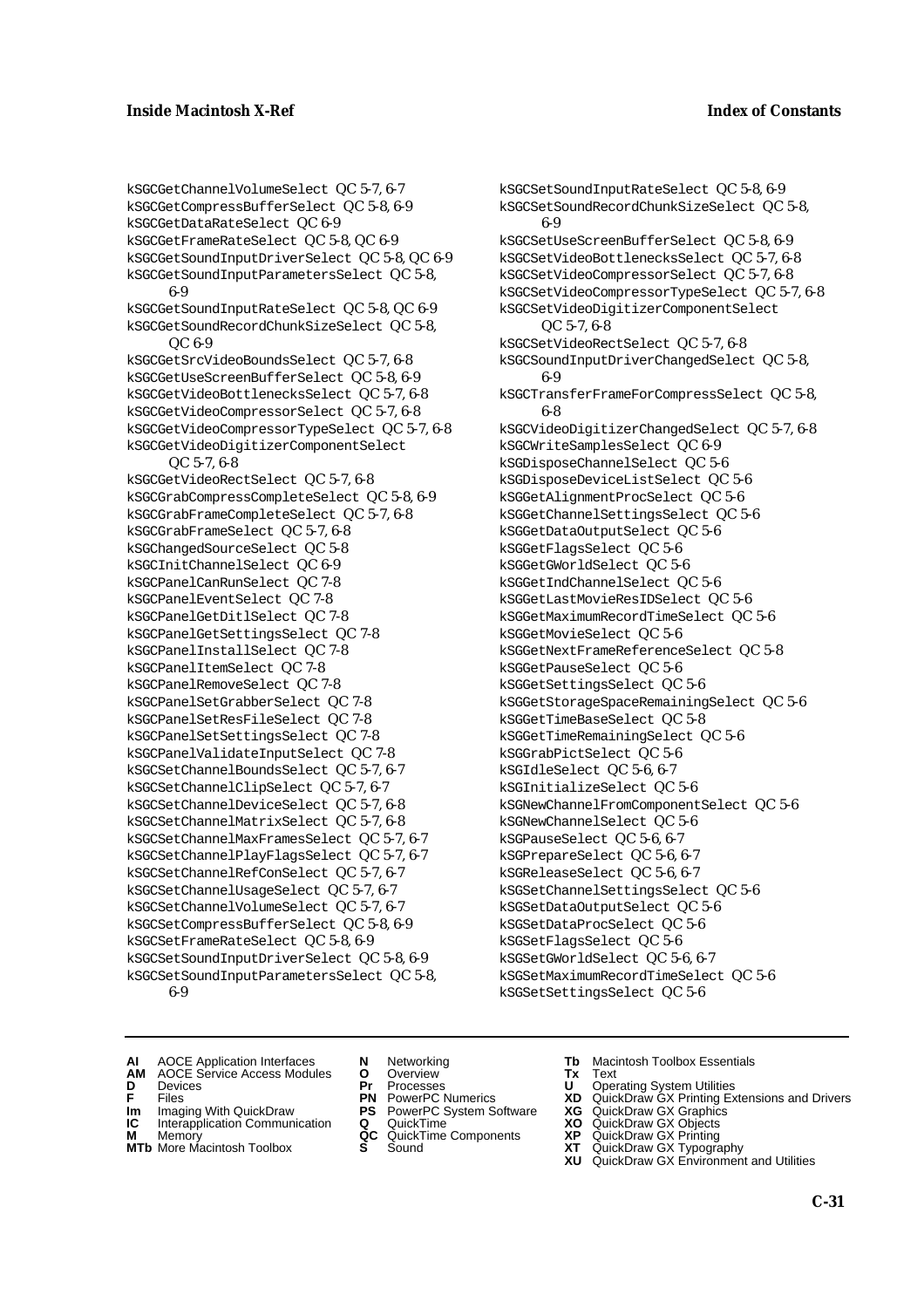kSGSettingsDialog QC 5-6 kSGSortDeviceListSelect QC 5-8 kSGStartPreviewSelect QC 5-6, 6-7 kSGStartRecordSelect QC 5-6, 6-7 kSGStopSelect QC 5-6, 6-7 kSGUpdateSelect QC 5-6, 6-7 kSGWriteMovieData QC 5-8 kSharedFolderAliasType Tb 7-40 kShowHideInputWindow Tx 7-76 kSIGCommonName AI 6-26 kSIGCountryCode AI 6-26 kSIGDigestSize AI 6-44 kSIGInvalidSignatureIconResID AI 6-26, 6-56 kSIGLocality AI 6-26 kSIGOrganization AI 6-26 kSIGOrganizationUnit AI 6-27 kSIGPostalCode AI 6-27 kSIGSignatureIconResID AI 6-26, 6-56 kSIGSignerCertIndex AI 6-56 kSIGState AI 6-26 kSIGStreetAddress AI 6-26 kSIGTitle AI 6-26 kSIGValidSignatureIconResID AI 6-26, 6-56 kSlotIDAttrTypeNum AM 4-67, 4-71 kSmall4BitIcon MTb 9-13, 9-17 kSmall4BitIconSize MTb 9-13, 9-18 kSmall8BitIcon MTb 9-13, 9-17 kSmall8BitIconSize MTb 9-13, 9-18 kSmallIcon MTb 9-13, 9-17 kSmallIconSize MTb 9-13, 9-18 kSMPAddressOMatic AI 3-32 kSMPAppBecomesTargetBit AI 3-65 kSMPAppBecomesTargetMask AI 3-65 kSMPAppMayUndo AI 3-33 kSMPAppMustHandleEventBit AI 3-65 kSMPAppMustHandleEventMask AI 3-65 kSMPAppShouldIgnoreEventBit AI 3-65 kSMPAppShouldIgnoreEventMask AI 3-65 kSMPAttachments AI 3-32, 3-114 kSMPBCCAddress AI 3-115 kSMPCCAddress AI 3-115 kSMPClearCommand AI 3-68 kSMPContractedBit AI 3-65 kSMPContractedMask AI 3-65 kSMPCopyCommand AI 3-68 kSMPCreateCopyWindowBit AI 3-65 kSMPCreateCopyWindowMask AI 3-65 kSMPCursorOverMailerBit AI 3-65

kSMPCursorOverMailerMask AI 3-65 kSMPCutCommand AI 3-68 kSMPDisposeCopyWindowBit AI 3-65 kSMPDisposeCopyWindowMask AI 3-65 kSMPExpandedBit AI 3-65 kSMPExpandedMask AI 3-65 kSMPFrom AI 3-32, 3-112 kSMPImageBit AI 3-35 kSMPImageMask AI 3-35 kSMPMailerBecomesTargetBit AI 3-65 kSMPMailerBecomesTargetMask AI 3-65 kSMPMailerUndo AI 3-34 kSMPNativeBit AI 3-35 kSMPNativeFormatNamek AI 3-127 kSMPNativeMask AI 3-35 kSMPOther AI 3-32 kSMPPasteCommand AI 3-68 kSMPRegarding AI 3-32, 3-112 kSMPSaveACopy AI 3-79 kSMPSaveAs AI 3-79 kSMPSave AI 3-79 kSMPSelectAllCommand AI 3-68 kSMPSendAsEnclosureBit AI 3-40 kSMPSendAsEnclosureMask AI 3-40 kSMPSendAsImageBit AI 3-40 kSMPSendAsImageMask AI 3-40 kSMPSendDateTime AI 3-32, 3-112 kSMPSendFileOnlyBit AI 3-40 kSMPSendFileOnlyMask AI 3-40 kSMPSendOptionsEnd AI 3-126 kSMPSendOptionsStart AI 3-126 kSMPStandardInterchangeBit AI 3-35 kSMPStandardInterchangeMask AI 3-35 kSMPToAddress AI 3-115 kSMPTo AI 3-32, 3-114 kSMPUndoCommand AI 3-68 kSMPUndoDisabled AI 3-33 kSMSAMFwdrConnectedToChangedBit AM 2-118 kSMSAMFwdrConnectedToChangedMask AM 2-118 kSMSAMFwdrEverythingChangedMask AM 2-118 kSMSAMFwdrForeignRLIsChangedBit AM 2-118 kSMSAMFwdrForeignRLIsChangedMask AM 2-119 kSMSAMFwdrHomeInternetChangedBit AM 2-118 kSMSAMFwdrHomeInternetChangedMask AM 2-118 kSMSAMFwdrMnMServerChangedBit AM 2-118 kSMSAMFwdrMnMServerChangedMask AM 2-119 kSMSAMGetDynamicFwdrParams AM 2-116 kSMSAMNotifyFwdrNameChange AM 2-116

- **AI** AOCE Application Interfaces **N** Networking **Tb** Macintosh Toolbox Essentials
- **AM** AOCE Service Access Modules **O** Overview **Tx** Text
- 
- 
- **Im** Imaging With QuickDraw **PS** PowerPC System Software<br> **IC** Interapplication Communication **Q** QuickTime<br> **M** Memorv **GC** QuickTime Components
- **M** Memory **Manual Components QC** QuickTime Components **MTb** More Macintosh Toolbox **S** Sound
- 
- 
- 
- 
- **Im** Imaging With QuickDraw **PS** PowerPC System Software **XG** QuickDraw GX Graphics
	-
	-
- 
- **D** Devices **Pr** Processes **U** Operating System Utilities
- **F** Files **PN** PowerPC Numerics **XD** QuickDraw GX Printing Extensions and Drivers
	-
	-
	-
- **MTb** More Macintosh Toolbox **S** Sound **XT** QuickDraw GX Typography
	- **XU** QuickDraw GX Environment and Utilities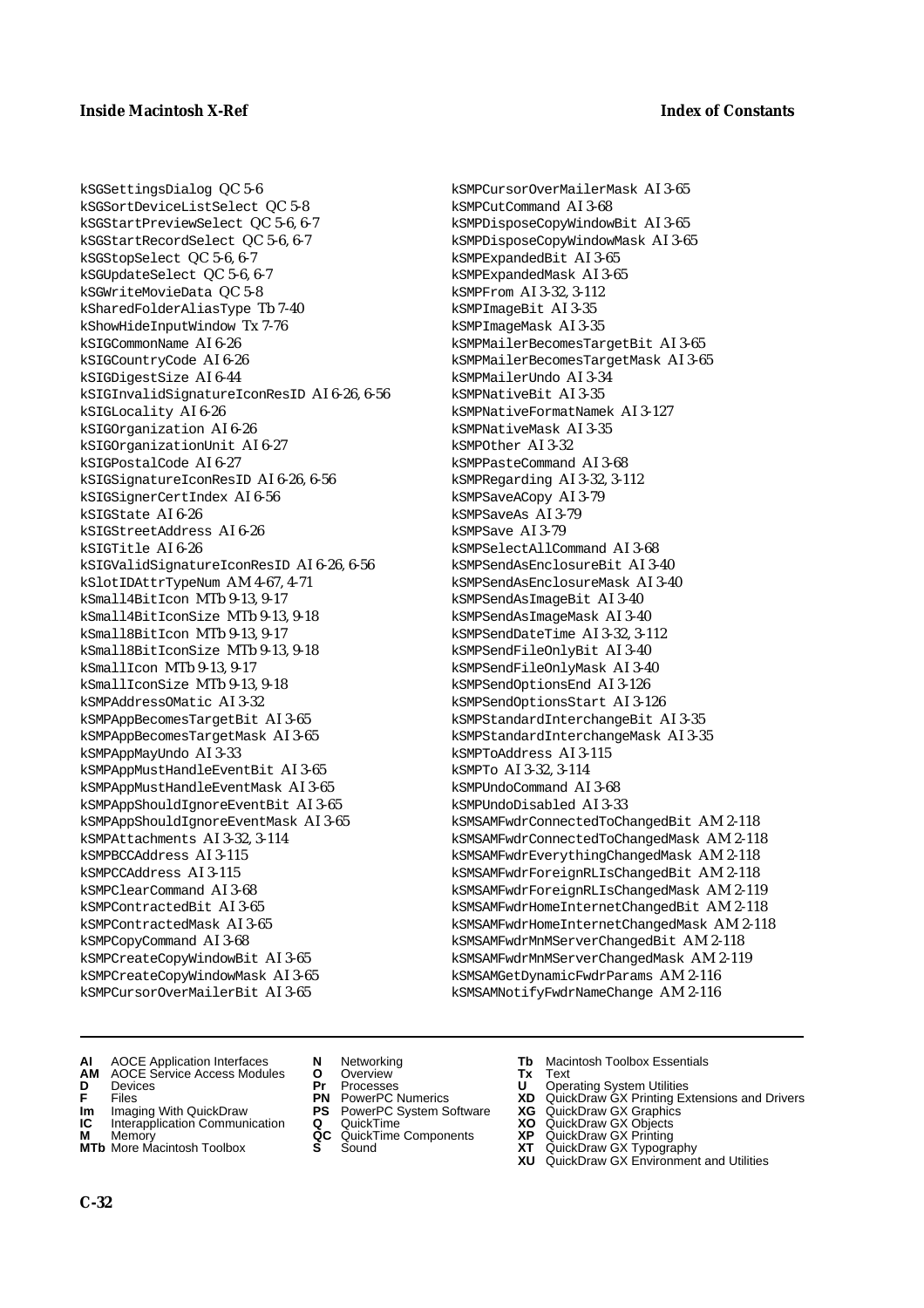kSMSAMNotifyFwdrPwdChange AM 2-116 kSMSAMNotifyFwdrSetupChange AM 2-116 ksndFormatMask IC 2-38, 2-92 kSourcePaused S 5-27 kSpecialCaseCaretHook PS 2-31 kSpecialCase PS 2-30 kSpecialCaseDrawHook PS 2-31 kSpecialCaseEOLHook PS 2-31 kSpecialCaseGNEFilterProc PS 2-32 kSpecialCaseHighHook PS 2-31 kSpecialCaseHitTestHook PS 2-32 kSpecialCaseMBarHook PS 2-32 kSpecialCaseNWidthHook PS 2-31 kSpecialCaseProtocolHandler PS 2-32 kSpecialCaseSocketListener PS 2-32 kSpecialCaseTEDoText PS 2-32 kSpecialCaseTEFindWord PS 2-32 kSpecialCaseTERecalc PS 2-32 kSpecialCaseTextWidthHook PS 2-31 kSpecialCaseWidthHook PS 2-31 kStackDispatchedPascalStackBased PS 2-30 kStackParameterPhase PS 2-29 kStackParameterWidth PS 2-29 kStandardFindLayout AI 4-62 kStartupFolderAliasType Tb 7-40 kStartupFolderType Tb 7-54 kStdSlotInfoAttrTypeNum AM 4-67, 4-71  $k$ StereoIn  $S$  5-27 kStereoOut S 5-27 kSupportIndexRatioBit AI 8-30, AM 3-20 kSupportIndexRatioMask AM 3-43 kSupportsAliasesBit AI 8-30, AM 3-20 kSupportsAliasesMask AM 3-43 kSupportsAttributeCreationIDBit AI 8-29, AM 3-18 kSupportsAttributeCreationIDMask AM 3-42 kSupportsAuthenticationBit AI 8-31, AM 3-20 kSupportsAuthenticationMask AM 3-43 kSupportsBeginsWithBit AI 8-29, AM 3-19 kSupportsBeginsWithMask AM 3-42 kSupportsContainsBit AI 8-30, AM 3-19 kSupportsContainsMask AM 3-43 kSupportsDNodeNumberBit AI 8-29, AM 3-18 kSupportsDNodeNumberMask AM 3-42 kSupportsEndsWithBit AI 8-29, AM 3-19 kSupportsEndsWithMask AM 3-43 kSupportsEnumerateAttributeTypeContinueBit

AI 8-30, AM 3-20

kSupportsEnumerateAttributeTypeContinueMask AM 3-43 kSupportsEnumeratePseudonymContinueBit AI 8-30, AM 3-20 kSupportsEnumeratePseudonymContinueMask AM 3-43 kSupportsEnumerationContinueBit AI 8-30, AM 3-20 kSupportsEnumerationContinueMask AM 3-43 kSupportsExactMatchBit AI 8-29, AM 3-19 kSupportsExactMatchMask AM 3-42 kSupportsFileTranslation MTb 7-21 kSupportsFindRecordBit AI 8-31, AM 3-20 kSupportsFindRecordMask AM 3-43 kSupportsLookupContinueBit AI 8-30, AM 3-20 kSupportsLookupContinueMask AM 3-43 kSupportsMatchAllBit AI 8-29, AM 3-18 kSupportsMatchAllMask AM 3-42 kSupportsOrderedEnumerationBit AI 8-30, AM 3-19 kSupportsOrderedEnumerationMask AM 3-43 kSupportSortBackwardsBit AM 3-19 kSupportSortBackwardsMask AM 3-43 kSupportsPartialPathnamesBit AI 8-31, AM 3-20 kSupportsPartialPathNamesMask AM 3-43 kSupportsProxiesBit AI 8-31, AM 3-20 kSupportsProxiesMask AM 3-43 kSupportsPseudonymsBit AI 8-31, AM 3-20 kSupportsPseudonymsMask AM 3-43 kSupportsRecordCreationIDBit AI 8-29, AM 3-18 kSupportsRecordCreationIDMask AM 3-42 kSupportsScrapTranslation MTb 7-21 kSupportsSortBackwardsBit AI 8-30 kSystemFolderAliasType Tb 7-40 kSystemFolderType Tb 7-54 kSystemProcess Pr 2-5, 2-15

## KT–KZ

kTemporaryFolderType Tb 7-54 kTEXTformatMask IC 2-38, 2-92 kTextServiceClass Tx 7-68 kThinkCStackBased PS 2-30 kThisRecordOwnerBit AI 8-11 kThisRecordOwnerMask AI 8-12 kTranslateGetFileTranslationList MTb 7-24 kTranslateGetScrapTranslationList MTb 7-24 kTranslateIdentifyFile MTb 7-24 kTranslateIdentifyScrap MTb 7-24

- **AI** AOCE Application Interfaces **N** Networking **Tb** Macintosh Toolbox Essentials
- **AM** AOCE Service Access Modules **O** Overview **Tx** Text **D** Devices **Pr** Processes **U** Operating System Utilities
- 
- **Im** Imaging With QuickDraw **PS** PowerPC System Software **XG IC** Interapplication Communication **Q** QuickTime **XO**
- **IC** Interapplication Communication **Q** QuickTime **XO M** Memory **XO QC** QuickTime Components **XP**
- **M** Memory **CONSISTENT MILLING CONSIST**<br>**MTb** More Macintosh Toolbox **S** Sound **CONSISTENT CONSISTENT**<br>**XIC MTb** More Macintosh Toolbox **S** Sound **XT** QuickDraw GX Typography
- 
- 
- 
- -
	-
- 
- 
- **F** Files **PN** PowerPC Numerics **XD** QuickDraw GX Printing Extensions and Drivers
	-
	-
	-
	- **XU** QuickDraw GX Environment and Utilities
		- **C-33**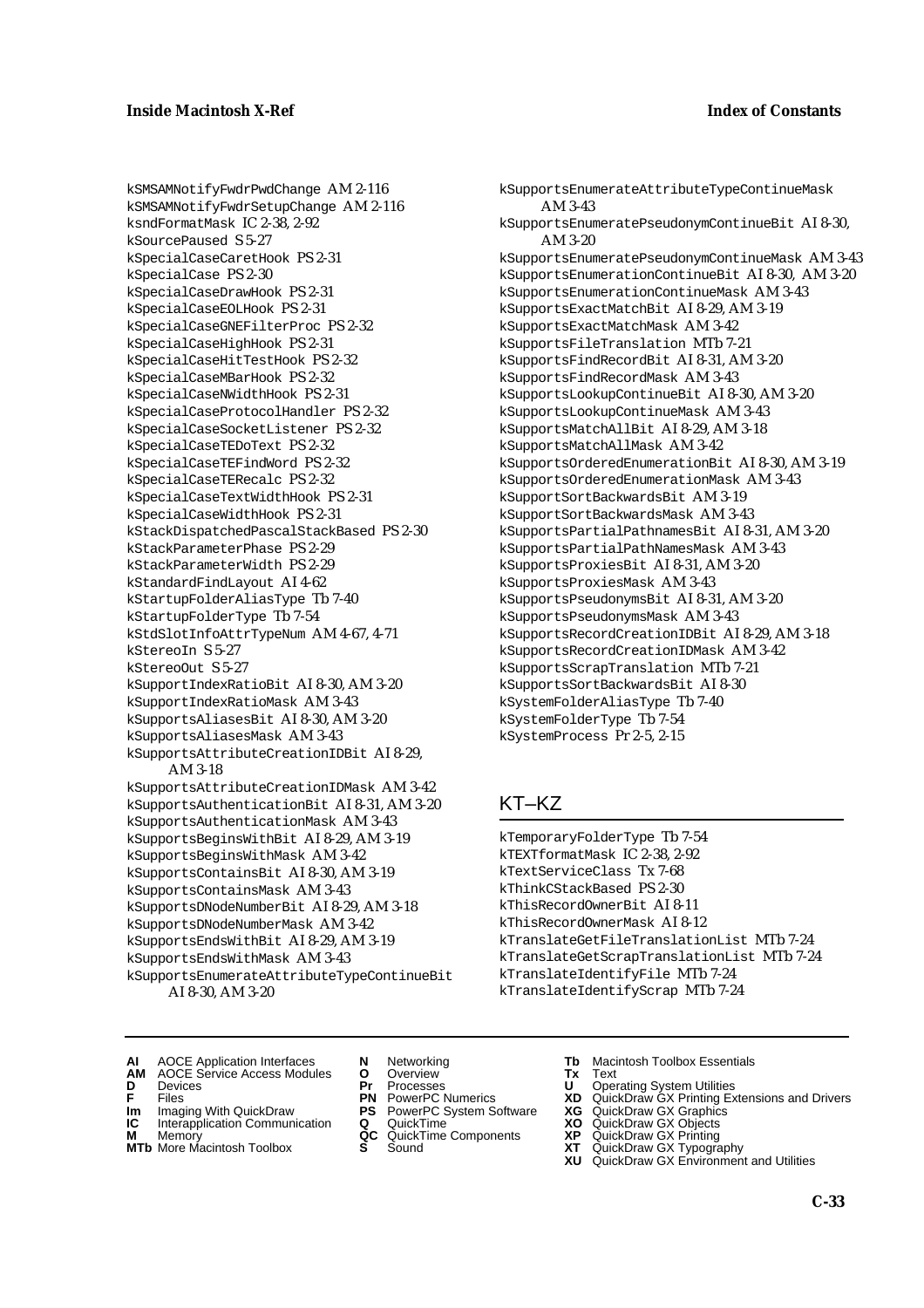kTranslateTranslateFile MTb 7-24 kTranslateTranslateScrap MTb 7-24 kTrashFolderType Tb 7-54 kTwoByteCode PS 2-28 kTwosComplement S 5-26 kTwoWayEncryptPassword F 2-111, 2-223 kUnconfiguredAttrTypeNum AM 4-27 kUnresolvedSymbolAddress PS 1-25 kUseCurrentISA PS 2-34 kUseNativeISA PS 2-34 kUseOptionalOutputDevice S 2-128 kUserRecTypeNum AI 2-28 kVerb Tx 8-27 kVersionAttrTypeNum AM 4-65, 4-67, 4-68, 4-70 kVolumesSubType U 5-8 kWhereToEmptyTrashFolderType Tb 7-54 kWildCardRecTypeNum AI 2-28

## L

langAlbanian Tx 6-55 langAmharic Tx 6-56 langArabic Tx 6-54 langArmenian Tx 6-55 langAssamese Tx 6-56 langAymara Tx 6-57 langAzerbaijanAr Tx 6-55 langAzerbaijani Tx 6-55 langBasque Tx 6-56 langBengali Tx 6-56 langBulgarian Tx 6-55 langBurmese Tx 6-56 langByelorussian Tx 6-55 langCatalan Tx 6-56 langChewa Tx 6-56 langCroatian Tx 6-54 langCzech Tx 6-55 langDanish Tx 6-54 langDutch Tx 6-54 langDzongkha Tx 6-57 langEnglish Tx 6-54 langEsperanto Tx 6-56 langEstonian Tx 6-54 langFaeroese Tx 6-54 langFarsi Tx 6-55 langFinnish Tx 6-54

- **AI** AOCE Application Interfaces **N** Networking **Tb** Macintosh Toolbox Essentials
- **AM** AOCE Service Access Modules **O** Overview **Tx** Text
- 
- 
- **Im** Imaging With QuickDraw **PS** PowerPC System Software **XG** QuickDraw GX Graphics
- **Im** Imaging With QuickDraw **PS** PowerPC System Software<br> **IC** Interapplication Communication **Q** QuickTime<br> **M** Memorv **GC** QuickTime Components
- **M** Memory **Manual Components QC** QuickTime Components **MTb** More Macintosh Toolbox **S** Sound
- 
- 
- 
- 
- -
- 
- **D** Devices **Pr** Processes **U** Operating System Utilities
- **F** Files **PN** PowerPC Numerics **XD** QuickDraw GX Printing Extensions and Drivers
	-
	-
- **MTb** More Macintosh Toolbox **S** Sound **XT** QuickDraw GX Typography
	- **XU** QuickDraw GX Environment and Utilities

langFlemish Tx 6-55 langFrench Tx 6-54 langGalla Tx 6-56 langGeorgian Tx 6-55 langGerman Tx 6-54 langGreek Tx 6-54 langGuarani Tx 6-57 langGujarati Tx 6-56 langHebrew Tx 6-54 langHindi Tx 6-54 langHungarian Tx 6-54 langIcelandic Tx 6-54 langIndonesian Tx 6-56 langIrish Tx 6-55 langItalian Tx 6-54 langJapanese Tx 6-54 langJavaneseRom Tx 6-57 langKannada Tx 6-56 langKashmiri Tx 6-55 langKazakh Tx 6-55 langKhmer Tx 6-56 langKirghiz Tx 6-55 langKorean Tx 6-54 langKurdish Tx 6-55 langLao Tx 6-56 langLappish Tx 6-54 langLapponian Tx 6-54 langLatin Tx 6-56 langLatvian Tx 6-54 langLettish Tx 6-54 langLithuanian Tx 6-54 langMacedonian Tx 6-55 langMalagasy Tx 6-56 langMalayalam Tx 6-56 langMalayArabic Tx 6-56 langMalayRoman Tx 6-56 langMaltese Tx 6-54 langMarathi Tx 6-56 langMoldavian Tx 6-55 langMoldovan Tx 6-55 langMongolian Tx 6-55 langMongolianCyr Tx 6-55 langNepali Tx 6-56 langNorwegian Tx 6-54 langOriya Tx 6-56 langOromo Tx 6-56 langPashto Tx 6-55 langPersian Tx 6-55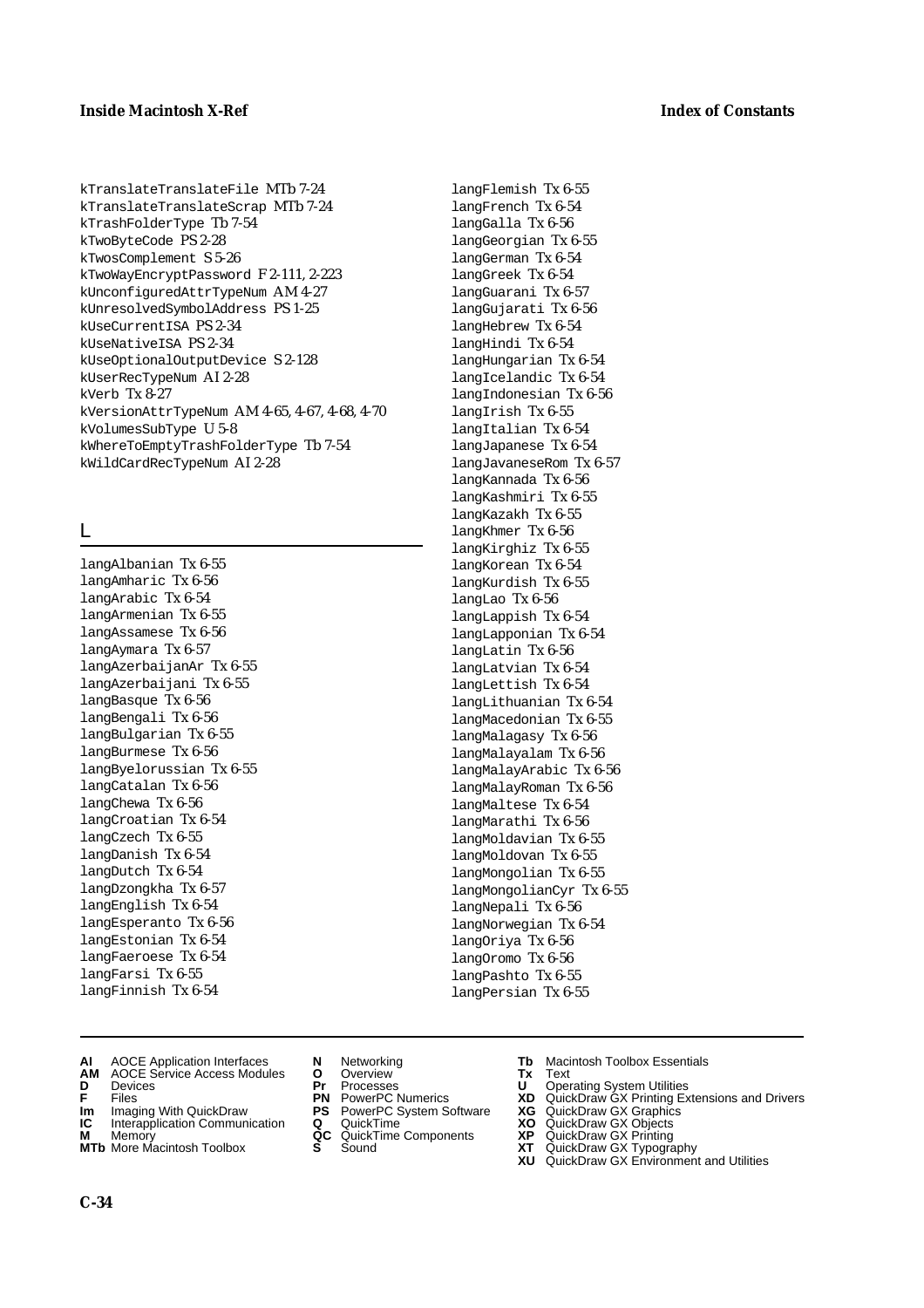langPolish Tx 6-54 langPortuguese Tx 6-54 langPunjabi Tx 6-56 langQuechua Tx 6-57 langRomanian Tx 6-55 langRuanda Tx 6-56 langRundi Tx 6-56 langRussian Tx 6-55 langSanskrit Tx 6-56 langSerbian Tx 6-55 langSimpChinese Tx 6-55 langSindhi Tx 6-55 langSinhalese Tx 6-56 langSlovak Tx 6-55 langSlovenian Tx 6-55 langSomali Tx 6-56 langSpanish Tx 6-54 langSundaneseRom Tx 6-57 langSwahili Tx 6-56 langSwedish Tx 6-54 langTagalog Tx 6-56 langTajiki Tx 6-55 langTamil Tx 6-56 langTatar Tx 6-57 langTelugu Tx 6-56 langThai Tx 6-54 langTibetan Tx 6-55 langTigrinya Tx 6-56 langTradChinese Tx 6-54 langTurkish Tx 6-54 langTurkmen Tx 6-55 langUighur Tx 6-57 langUkrainian Tx 6-55 langUrdu Tx 6-54 langUzbek Tx 6-55 langVietnamese Tx 6-56 langWelsh Tx 6-56 langYiddish Tx 6-55 LAPMgrCall N 10-35, 10-37 launchContinue Pr 2-15 launchDontSwitch Pr 2-16 launchInhibitDaemon Pr 2-16 launchNoFileFlags Pr 2-9, 2-15 launchUseMinimum Pr 2-15 lCloseMsg MTb 4-59 lDoHAutoScroll MTb 4-24 lDoVAutoScroll MTb 4-24 lDrawMsg MTb 4-59

LeftStyleRun Tx 3-68 lExtendDrag MTb 4-38 lHiliteMsg MTb 4-59 lHiPaintBits Im 9-82 lHiScreenBits Im 9-82 linearMatrixType Q 2-342 linearTranslateMatrixType Q 2-342 LineLayoutOff Im B-42 LineLayoutOn Im B-42 lInitMsg MTb 4-59 lNoDisjoint MTb 4-38 lNoExtend MTb 4-38 lNoNilHilite MTb 4-38 lNoRect MTb 4-38 loadBackwardTrackEdits Q 2-141 loadForwardTrackEdits Q 2-141 localAndRemoteHLEvents IC 4-5 lockedDirectoryFolderIconResource AI 4-97 longDate Tx 5-34, 5-35, 5-87, 5-90 longDay Tx B-30 longMonth Tx B-30 longWeek Tx B-30 longYear Tx B-30 lOnlyOne MTb 4-38 loopTimeBase Q 2-330 lPaintBits Im 9-82 lPrDocClose Im 9-83 lPrDocOpen Im 9-83 lPrLFStd Im 9-83 lPrLineFeed Im 9-83 lPrPageClose Im 9-83 lPrPageEnd Im 9-83 lPrPageOpen Im 9-83 lPrReset Im 9-83 lScreenBits Im 9-82 lUseSense MTb 4-38

leftCaret Tx 3-96

#### M

MAC3 Q 2-80 MAC6 Q 2-80 macDev MTb 8-25 magentaColor Im 3-123 MailLocationMask AM 2-115 mainScreen Im 5-17, 5-23, 5-31, 5-36

- **AI** AOCE Application Interfaces **N** Networking **Tb** Macintosh Toolbox Essentials
- **AM** AOCE Service Access Modules **O** Overview **Tx** Text
- 
- **Im** Imaging With QuickDraw **PS** PowerPC System Software **XG IC** Interapplication Communication **Q** QuickTime **XO**
- **Interapplication Communication <b>Q** QuickTime **XO** Memory **XO** Objects **XP QC** QuickTime Components **XP**
- 
- 
- **D** Devices **Pr** Processes **U** Operating System Utilities
	-
	-
	-
	-
- 
- 
- **F** Files **PN** PowerPC Numerics **XD** QuickDraw GX Printing Extensions and Drivers
	-
	-
- **M** Memory **QC** QuickTime Components **XP** QuickDraw GX Printing
- **MTb** More Macintosh Toolbox **S** Sound **XT** QuickDraw GX Typography
	- **XU** QuickDraw GX Environment and Utilities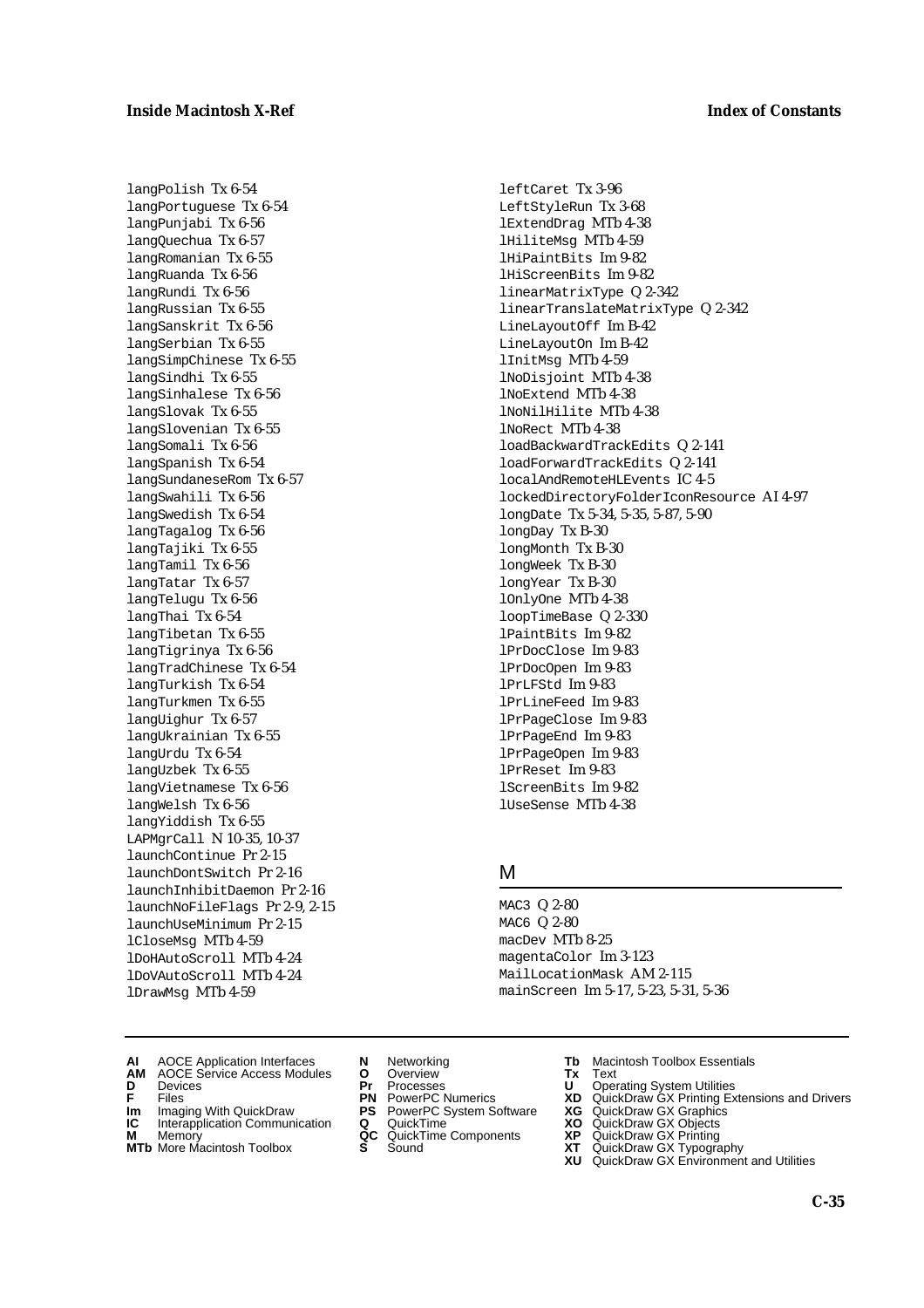mapPixBit Im 6-40, 6-43, 6-44 mapPix Im 6-44 MarkerID S 2-98 mask Tx 3-26 MatchInTitle MTb 3-69 mAtEnd QC 10-20 MatteAID Q 4-6 MatteCompAID Q 4-6 maxCountry Tx 6-58 mcActionActivate QC 2-17, 2-22 mcActionBadgeClick QC 2-22 mcActionControllerSizeChanged QC 2-13, 2-24 mcActionDeactivate QC 2-17, 2-23 mcActionDraw QC 2-17, 2-22 mcActionGetFlags QC 2-20, 2-26 mcActionGetKeysEnabled QC 2-19, 2-25 mcActionGetLooping QC 2-18, 2-24 mcActionGetLoopIsPalindrome QC 2-18, 2-24 mcActionGetPlayEveryFrame QC 2-21, 2-27 mcActionGetPlayRate QC 2-22 mcActionGetPlaySelection QC 2-19, 2-25 mcActionGetUseBadge QC 2-20, 2-25 mcActionGetVolume QC 2-18, 2-23 mcActionGotoTime QC 2-18, 2-23 mcActionIdle QC 2-17, 2-22 mcActionKey QC 2-17, 2-23 mcActionMouseDown QC 2-17, 2-23 mcActionMovieClick QC 2-22 mcActionPlay QC 2-17, 2-23 mcActionResume QC 2-22 mcActionSetFlags QC 2-20, 2-26 mcActionSetGrowBoundsBox QC 2-22, 2-27 mcActionSetGrowBoxBounds QC 2-19 mcActionSetKeysEnabled QC 2-19, 2-25 mcActionSetLooping QC 2-18, 2-24 mcActionSetLoopIsPalindrome QC 2-18, 2-24 mcActionSetPlayEveryFrame QC 2-21, 2-27 mcActionSetPlaySelection QC 2-19, 2-25 mcActionSetSelectionBegin QC 2-19, 2-25 mcActionSetSelectionDuration QC 2-19, 2-25 mcActionSetUseBadge QC 2-20, 2-25 mcActionSetVolume QC 2-18, 2-23 mcActionShowBalloon QC 2-27 mcActionStep QC 2-18, 2-24 mcActionSuspend QC 2-22 mcFlagSuppressMovieFrame QC 2-20, 2-26 mcFlagSuppressSpeakerButton QC 2-20, 2-21, 2-26 mcFlagSuppressStepButtons QC 2-20, 2-21, 2-26

mcFlagsUseWindowPalette QC 2-21, 2-27 mcInfoClearAvailable QC 2-49 mcInfoCopyAvailable QC 2-48 mcInfoCutAvailable QC 2-48 mcInfoEditingEnabled QC 2-49 mcInfoHasSound QC 2-49 mcInfoIsInPalindrome QC 2-49 mcInfoIsLooping QC 2-49 mcInfoIsPlaying QC 2-49 mcInfoPasteAvailable QC 2-49 mcInfoUndoAvailable QC 2-48 mcMenuClear QC 2-56 mcMenuCopy QC 2-56 mcMenuCut QC 2-56 mcMenuPaste QC 2-56 mcMenuUndo QC 2-56 mcNotVisible QC 2-30 mcPositionDontInvalidate QC 2-34 mcScaleMovieToFit QC 2-29, 2-34 mcTopLeftMovie QC 2-29, 2-34 mcWithBadge QC 2-29 mcWithFrame QC 2-30 mDidDraw QC 10-20 mDownMask Tb 2-27 mdy Tx B-25 MediaAID Q 4-6 mediaHandlerFlagBaseClient QC 10-8 MediaHeaderAID Q 4-6 MediaInfoAID Q 4-6 medianMethod Im 7-48, 7-51, 7-54 mediaQualityBest Q 2-214, 2-215 mediaQualityBetter Q 2-208, 2-213, 2-215 mediaQualityDraft Q 2-208, 2-213, 2-214 mediaQualityNormal Q 2-208, 2-213, 2-215 mediaSampleNotSync Q 2-276, 2-279, 2-281 MIDIDataID S 2-98 minCountry Tx 6-58 minLeadingZ Tx B-27 minuteMask U 4-31, 4-43 mMustDraw QC 10-20 mNeedsToDraw QC 10-21 mntLdingZ Tx B-26 mode32BitCompatible Pr 2-18 modeCanBackground Pr 2-18 modeDeskAccessory Pr 2-18 modeDoesActivateOnFGSwitch Pr 2-18 modeGetAppDiedMsg Pr 2-18 modeGetFrontClicks Pr 2-18

- **AI** AOCE Application Interfaces **N** Networking **Tb** Macintosh Toolbox Essentials
- **AM** AOCE Service Access Modules **O** Overview **Tx** Text
- 
- 
- **Im** Imaging With QuickDraw **PS** PowerPC System Software<br> **IC** Interapplication Communication **Q** QuickTime<br> **M** Memorv **GC** QuickTime Components
- 
- **M** Memory **Markt Communication**<br> **M** Memory **QC** QuickTime Components<br> **MTb** More Macintosh Toolbox **S** Sound **MTb** More Macintosh Toolbox **S** Sound **XT** QuickDraw GX Typography
- 
- **D** Devices **Pr** Processes **U** Operating System Utilities
	-
- **Im** Imaging With QuickDraw **PS** PowerPC System Software **XG** QuickDraw GX Graphics
	-
	-
	-
- 
- 
- **F** Files **PN** PowerPC Numerics **XD** QuickDraw GX Printing Extensions and Drivers
	-
	-
	-
	-
	- **XU** QuickDraw GX Environment and Utilities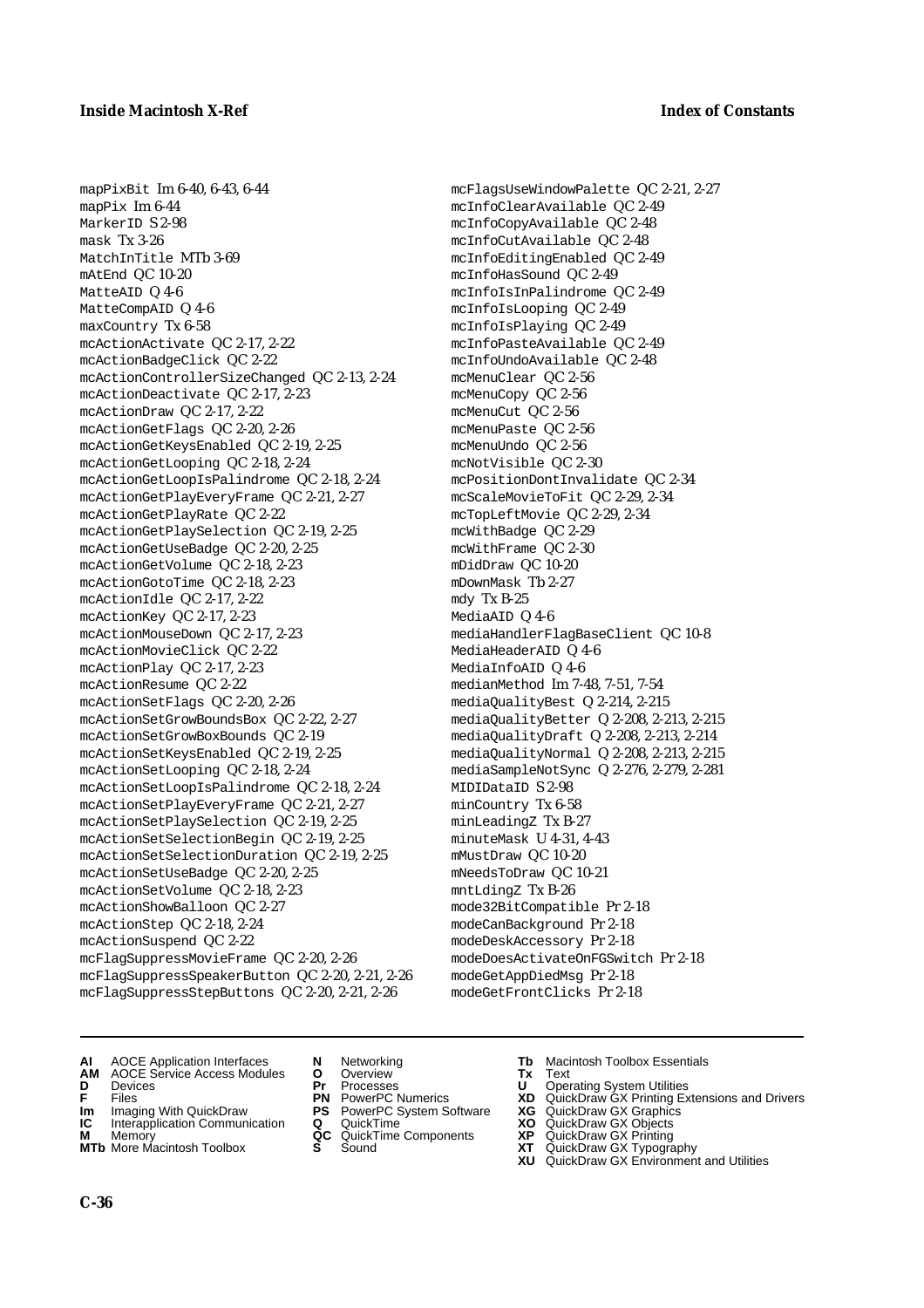modeHighLevelEventAware Pr 2-18 modeLocalAndRemoteHLEvents Pr 2-18 modemInstalledBit D 6-37 modemInstalledMask D 6-37 modemOnBit D 6-37 modemOnHookBit D 6-37 modemOnHookMask D 6-37 modemOnMask D 6-37 modeMultiLaunch Pr 2-18 modeNeedSuspendResume Pr 2-18 modeOnlyBackground Pr 2-18 modeStationeryAware Pr 2-18 modeUseTextEditServices Pr 2-18 monthMask U 4-31, 4-43 mountedFolderIconResource MTb 1-131 mouseDown Tb 2-18 mouseMovedMessage Tb 2-59 mouseUp Tb 2-18 movableDBoxProc Tb 4-80, 4-84, 4-125, Tb 6-116 MovieAID Q 4-6 MovieControllerComponentType QC 2-4 MovieExportType QC 9-7 movieFlattenFlags Q 2-106, 2-107 MovieHeaderAID Q 4-6 movieImportCreateTrack QC 9-22, 9-24 movieImportInParallel QC 9-22, 9-23, 9-25 movieImportMustUseTrack QC 9-22, 9-25 movieImportResultUsedMultipleTracks QC 9-23, 9-25 MovieImportType QC 9-7 movieProgressClose Q 2-355 movieProgressMessages enumeration Q 2-355 movieProgressOpen Q 2-355 movieProgressOperations enumeration Q 2-355 movieProgressUpdatePercent Q 2-355 movieScrapDontZeroScrap Q 2-244 movieScrapFlagsEnum enumeration Q 2-244 movieScrapOnlyPutMovie Q 2-244 mPreflightDraw QC 10-20 msgWasFullyAccepted Tb 2-77 msgWasNotAccepted Tb 2-77 msgWasPartiallyAccepted Tb 2-77 mUpMask Tb 2-27 mustProcessorCycle D 6-41 myd Tx B-25

## N

NameID S 2-99 nameLocked Tb 7-18, 7-34 NAN PN 7-5 nAttnMsg Tb 2-75 ndHdrNode F 2-65 ndIndxNode F 2-65 ndLeafNode F 2-65 ndMapNode F 2-65 newDepthBit Im 6-40, 6-43, 6-44 newDepth Im 6-44 newMovieActive Q 2-89, 2-90, 2-92, 2-97, 2-109, 2-245 newMovieDontAskUnresolvedDataRefs Q 2-89, 2-91, 2-110, 2-245 newMovieDontAutoAlternate Q 2-89, 2-91, 2-92, 2-97, 2-109, 2-245 newMovieDontResolveDataRefs Q 2-89, 2-91, 2-109, 2-245 newRowBytesBit Im 6-40, 6-43, 6-44 newRowBytes Im 6-44 nextTimeEdgeOK Q 2-198, 2-200, 2-201 nextTimeFlags Q 2-197 nextTimeIgnoreActiveSegment Q 2-198, 2-200 nextTimeMediaEdit Q 2-197, 2-199, 2-201 nextTimeMediaSample Q 2-197, 2-199, 2-201 nextTimeSyncSample Q 2-197, 2-200, 2-201 nmQType U 6-7 nmType Pr 5-7, 5-14, 5-15 noAutoCenter Tb 4-126 noCollectionAttributes XU 5-49 noConstraint Tb 5-100 noDraftBitsOp Im 9-52, 9-55 noDriver Im 5-17, 5-23, 5-31, 5-36 noGoAway Tb 6-24 noGrowDocProc Tb 4-84, 4-125, Tb 6-116 noGrtowDocProc Tb 4-80 noMark Tb 3-136 noNewDeviceBit Im 6-40, 6-43, 6-44 noNewDevice Im 6-44 noParity D 7-20 noQueueBit D 1-15, 1-59 normalMsg MTb 8-63 NORMALNUM PN A-6 notCompressed S 2-110 NotConnected XD 4-133 noteIcon Tb 6-110 notPatBic Im 3-45

- **AI** AOCE Application Interfaces **N** Networking **The Macintosh Toolbox Essentials**<br> **AM** AOCE Service Access Modules **O** Overview **Tx** Text<br> **D** Devices **Pr** Processes **U** Operating System Utilities
	- AOCE Service Access Modules **O** Overview **Tx** Text<br>Devices **Devices Devices Devices D** Oper
- 
- 
- **Im** Files<br> **Im** Imaging With QuickDraw **PS** PowerPC System Software **XG**<br> **IC** Interapplication Communication **Q** QuickTime **XO IC** Interapplication Communication **Q** QuickTime **XO M** Memory **XP QC** QuickTime Components **XP**
- 
- **M** Memory **CONSISTENT COMPONENT MEMORY MEMORY MEMORY AND MEMORY OF A VIDEO MEMORY CONSISTENT CONSISTENT CONSISTENT OF A VIDEO CONSISTENT CONSISTENT CONSISTENT CONSISTENT CONSISTENT CONSISTENT CONSISTENT CONSISTENT CONSIST MTb** More Macintosh Toolbox **S** Sound **XT** QuickDraw GX Typography
- 
- **D** Devices **Pr** Processes **U** Operating System Utilities
	-
	-
	-
	-
- 
- 
- **F** Files **PN** PowerPC Numerics **XD** QuickDraw GX Printing Extensions and Drivers
	-
	-
	-
	-
	- **XU** QuickDraw GX Environment and Utilities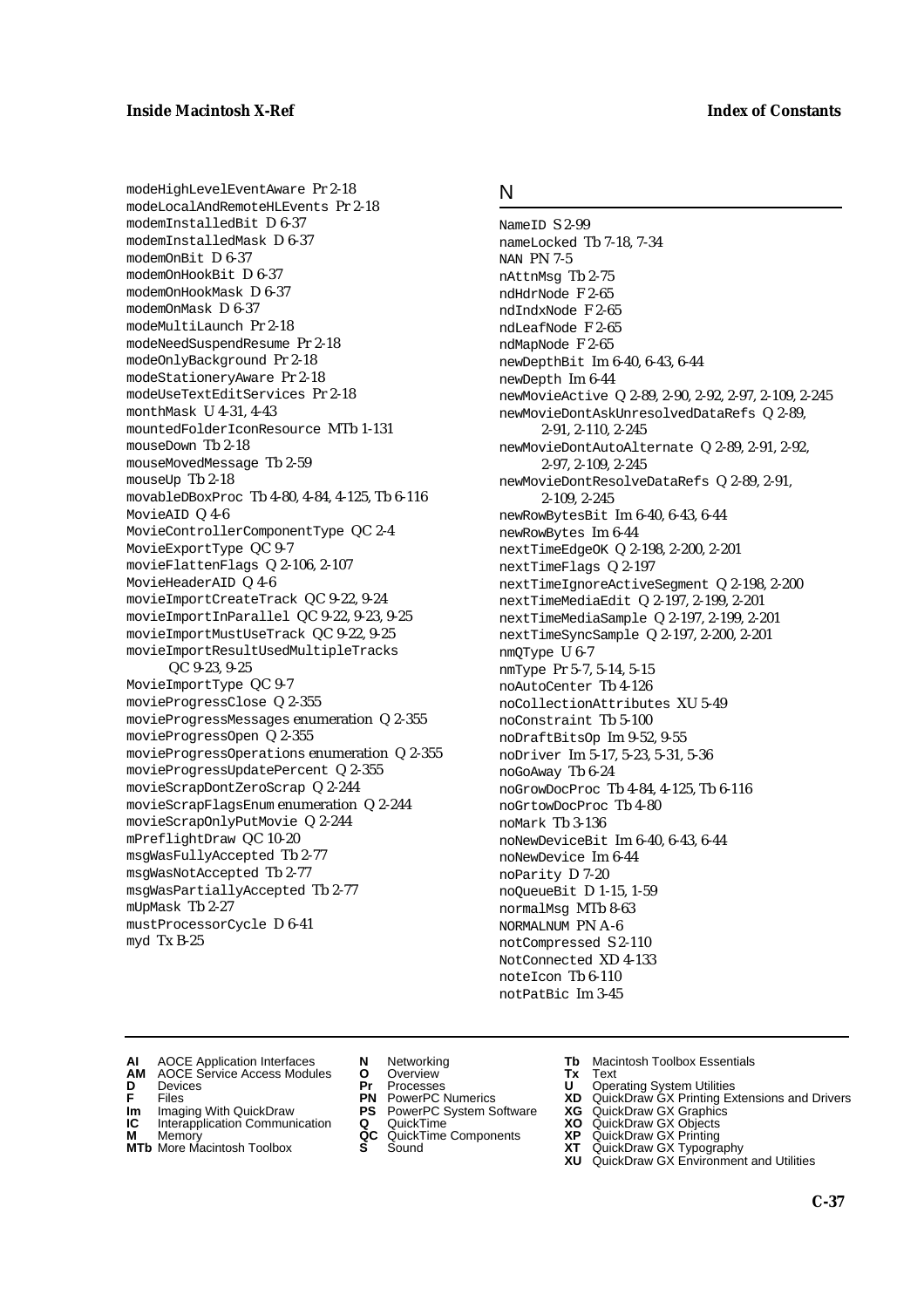#### **Inside Macintosh X-Ref** Index of Constants

notPatCopy Im 3-45 notPatOr Im 3-45 notPatXor Im 3-45 notSrcBic Im 3-114, 3-116 notSrcCopy Im 3-114, 3-115 notSrcOr Im 3-114, 3-115 notSrcXor Im 3-114, 3-116 nReturnReceipt Tb 2-75 ntscIn QC 8-28, 8-34 nulDev MTb 8-26 nullEvent Tb 2-18

## $\Omega$

ocAccept N 5-52, 5-57 ocEstablish N 5-52 ocPassive N 5-52, 5-57 ocRequest N 5-52 oddParity D 7-20 ok Tb 6-30 okMsg MTb 8-62, 8-70 OneZoneBit N 2-13 OnlyStyleRun Tx 3-68 openFolderIconResource MTb 1-133  $OSEVt$  Th 2-18 osMask Tb 2-27 outline Tx 3-70 OVERFLOW PN A-7 overlayDITL Tb 6-52, 6-126 ownedFolderIconResource MTb 1-131

## P

palindromeLoopTimeBase Q 2-330, 2-331 palIn QC 8-28, 8-34 PAP XD 4-133 paperTypeName XD 4-41 parityErr D 7-22 pasteDev MTb 8-26 pasteInParallel Q 2-252 patBic Im 3-45 patCopy Im 3-45 patOr Im 3-45 patXor Im 3-45

- **AI** AOCE Application Interfaces **N** Networking **Tb** Macintosh Toolbox Essentials
- **AM** AOCE Service Access Modules **O** Overview **Tx** Text
- 
- 
- **Im** Imaging With QuickDraw **PS** PowerPC System Software **XG IC** Interapplication Communication **Q** QuickTime **COVIC**
- **IC** Interapplication Communication **Q** QuickTime **XO M** Memory **XP C** QuickTime Components **XP M** Memory **DRITIC CONTENTIER MANUS AND MEMORY MEMORY AND MEMORY AND <b>ALC** QuickTime Components **XP XT**
- **MTb** More Macintosh Toolbox **S** Sound **XT** QuickDraw GX Typography
- 
- **D** Devices **Pr** Processes **U** Operating System Utilities
	-
	-
	-
	-
- 
- 
- **F** Files **PN** PowerPC Numerics **XD** QuickDraw GX Printing Extensions and Drivers
	-
	-
	-
	- **XU** QuickDraw GX Environment and Utilities

periodSymbol Tx B-23 personalDirectoryIconResource AI 4-97 pHiliteBit Im 4-42 picItem Tb 6-121 pi PN 10-30 Picture Tb 6-154 pixelsLockedBit Im 6-40, 6-43, 6-44 pixelsLocked Im 6-44 pixelsPurgeableBit Im 6-40, 6-43, 6-44 pixelsPurgeable Im 6-44 pixPurgeBit Im 6-40, 6-43, 6-44 pixPurge Im 6-44 plainDBox Tb 4-80, 4-83, 4-125 plusCursor Im 8-8, 8-24 pMapSIG D 3-25 pmMask U 4-32, 4-44 pnotComponentNeedsNoCache QC 12-4 pnotComponentWantsEvents QC 12-6 PolyBegin Im B-42 PolyClose Im B-42 PolyEnd Im B-42 PolyIgnore Im B-42 PolySmooth Im B-42 popularMethod Im 7-48, 7-51, 7-54 popUpFixedWidth Tb 5-120, Tb 5-28 popupMenuProc Tb 5-14, 5-120 popupTitleBold Tb 5-26, 5-119 popupTitleCenterJust Tb 5-26, 5-119 popupTitleCondense Tb 5-27, 5-119 popupTitleExtend Tb 5-27, 5-119 popupTitleItalic Tb 5-26, 5-119 popupTitleLeftJust Tb 5-26, 5-119 popupTitleNoStyle Tb 5-27, 5-119 popupTitleOutline Tb 5-27, 5-119 popupTitleRightJust Tb 5-26, 5-119 popupTitleShadow Tb 5-27, 5-119 popupTitleUnderline Tb 5-27, 5-119 popUpUseAddResMenu Tb 5-120, 5-28 popupUseWFont Tb 5-28, 5-120 posCntl Tb 5-111, 5-113 to 5-114 PostScriptBegin Im B-42 PostScriptEnd Im B-42 PostScriptFile Im B-42 PostScriptHandle Im B-42 ppcNBPLocation IC 11-19 ppcNBPTypeLocation IC 11-19 ppcNoLocation IC 11-19, 11-53 ppcServiceRealTime IC 11-57, 11-61, 11-67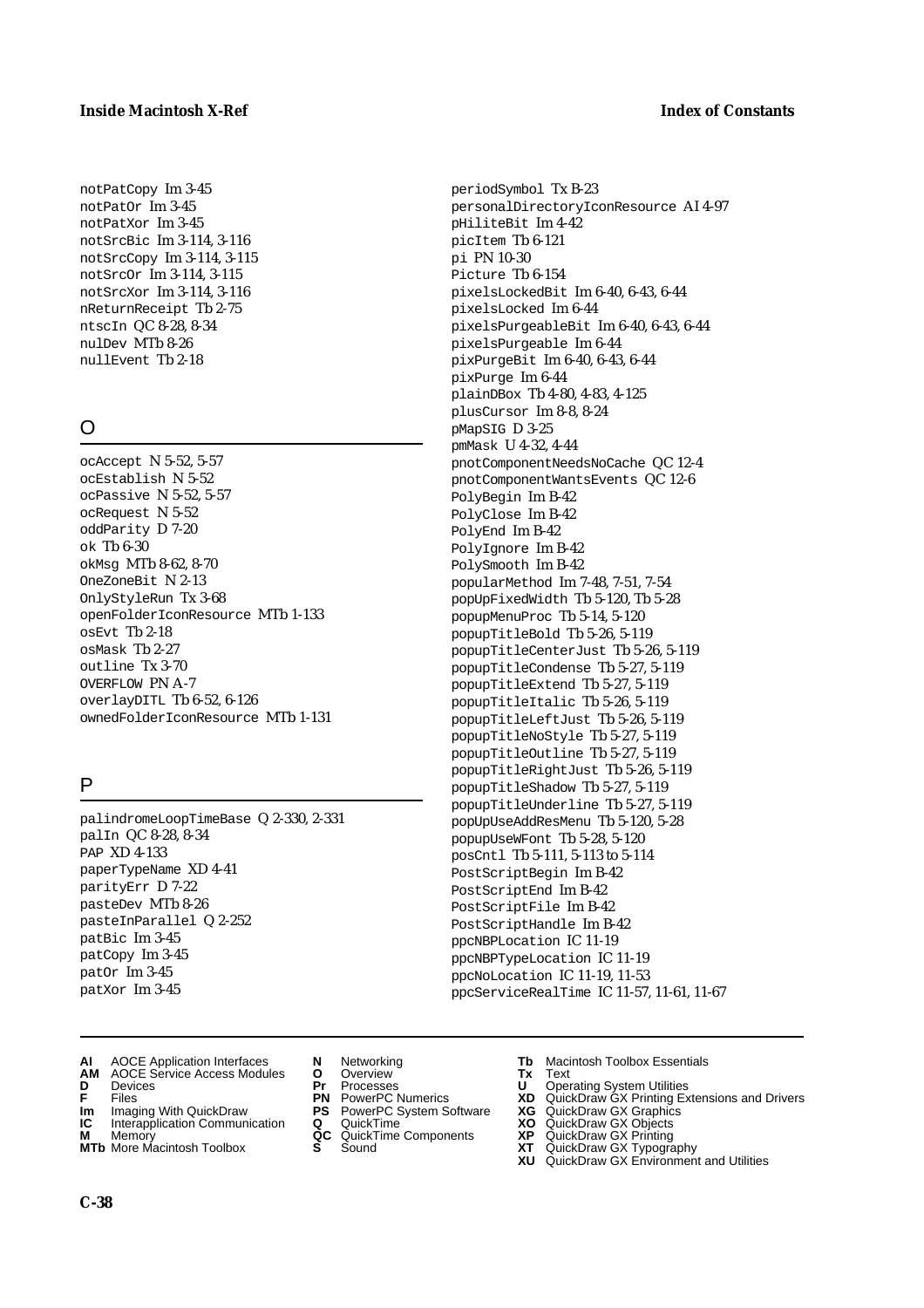preferencesFolderIconResource MTb 1-132 preferredPersonalDirectoryIconResource AI 4-97 PrinterShare XD 4-133 priorityMask Tb 2-75 privateFolderIconResource MTb 1-131 privilegeViolationException PS 4-10 progressOpAddMovieSelection Q 2-356 progressOpCopy Q 2-356 progressOpCut Q 2-356 progressOpExportMovie Q 2-357, QC 9-38 progressOpFlatten Q 2-355 progressOpImportMovie Q 2-357, QC 9-32 progressOpInsertMovieSegment Q 2-356 progressOpInsertTrackSegment Q 2-356 progressOpLoadMediaIntoRam Q 2-356 progressOpLoadMovieIntoRam Q 2-356 progressOpLoadTrackIntoRam Q 2-356 progressOpPaste Q 2-356 PSBeginNoSave Im B-42 pumManual IC 2-19 pumOnSave IC 2-19 pushButProc Tb 5-14, 5-120 pushButProcUseWFont Tb 5-120

## Q

QNAN PN A-6 qtcbNeedsRateChanges Q 2-402, QC 11-7 qtcbNeedsStartStopChanges QC 11-7 qtcbNeedsTimeChanges Q 2-402, QC 11-7

## R

radCtrl Tb 6-121 radioButProc Tb 5-14, 5-120 RadioButton Tb 6-153 rAliasType F 4-12 ramInit Im 5-17, 5-23, 5-31, 5-36 rate11025hz S 2-16 rate11khz S 2-16 rate22050hz S 2-16 rate22khz S 2-16 rate44khz S 2-16

rDocProc Tb 4-80, 4-84, 4-125 rdVerify D 1-56, F 2-90, 2-95 readOnlyMemoryException PS 4-10 readReference PS 4-11 reallocPixBit Im 6-40, 6-43, 6-44 reallocPix Im 6-44 receiverIDisPSN Tb 2-75 receiverIDisSessionID Tb 2-75 receiverIDisSignature Tb 2-75 receiverIDisTargetID Tb 2-75 receiverIDMask Tb 2-75 recordComments Im 7-48, 7-53 recordFontInfo Im 7-48, 7-53 redColor Im 3-123 registerCmpGlobal MTb 6-61 registerCmpGlobal MTb 6-58 registerCmpNoDuplicates MTb 6-61 registerCompAfter MTb 6-59, 6-61 release Tb 7-31 resCtrl Tb 6-121 ResourcePS Im B-42 resumeFlag Tb 2-59 returnColorTable Im 7-48, 7-51, 7-53 returnPalette Im 7-48, 7-51, 7-53 RGBDirect Im 4-47 RgnClipAID Q 4-6 rightCaret Tx 3-96 RightStyleRun Tx 3-68 ringDetectBit D 6-37 ringDetectMask D 6-37 ringWakeUpBit D 6-37 ringWakeUpMask D 6-37 RotateBegin Im B-42 RotateCenter Im B-42 RotateEnd Im B-42 RouterBit N 2-13 rtrnReceiptMsgID Tb 2-77

## SA–SL

sampledSynth S 2-21 SampleTableAID Q 4-6 sbSIGWord D 3-24 scAdd D 3-27 scaleMatrixType Q 2-342 scaleTranslateMatrixType Q 2-342

- **AI** AOCE Application Interfaces **N** Networking **Tb** Macintosh Toolbox Essentials
- **AM** AOCE Service Access Modules **O** Overview **Tx** Text **D** Devices **Pr** Processes **U** Operating System Utilities
- 
- **Im** Files<br> **Im** Imaging With QuickDraw **PS** PowerPC System Software **XG**<br> **IC** Interapplication Communication **Q** QuickTime **XO**
- **IC** Interapplication Communication **Q** QuickTime **XO M** Memory **XO QC** QuickTime Components **XP**
- **M** Memory **QC** QuickTime Components **XP**<br>**MTb** More Macintosh Toolbox **S** Sound **XT**
- -
- 
- -
- 
- 
- **F** Files **PN** PowerPC Numerics **XD** QuickDraw GX Printing Extensions and Drivers
	-
	-
	-
- **MTb** More Macintosh Toolbox **S** Sound **XT** QuickDraw GX Typography
	- **XU** QuickDraw GX Environment and Utilities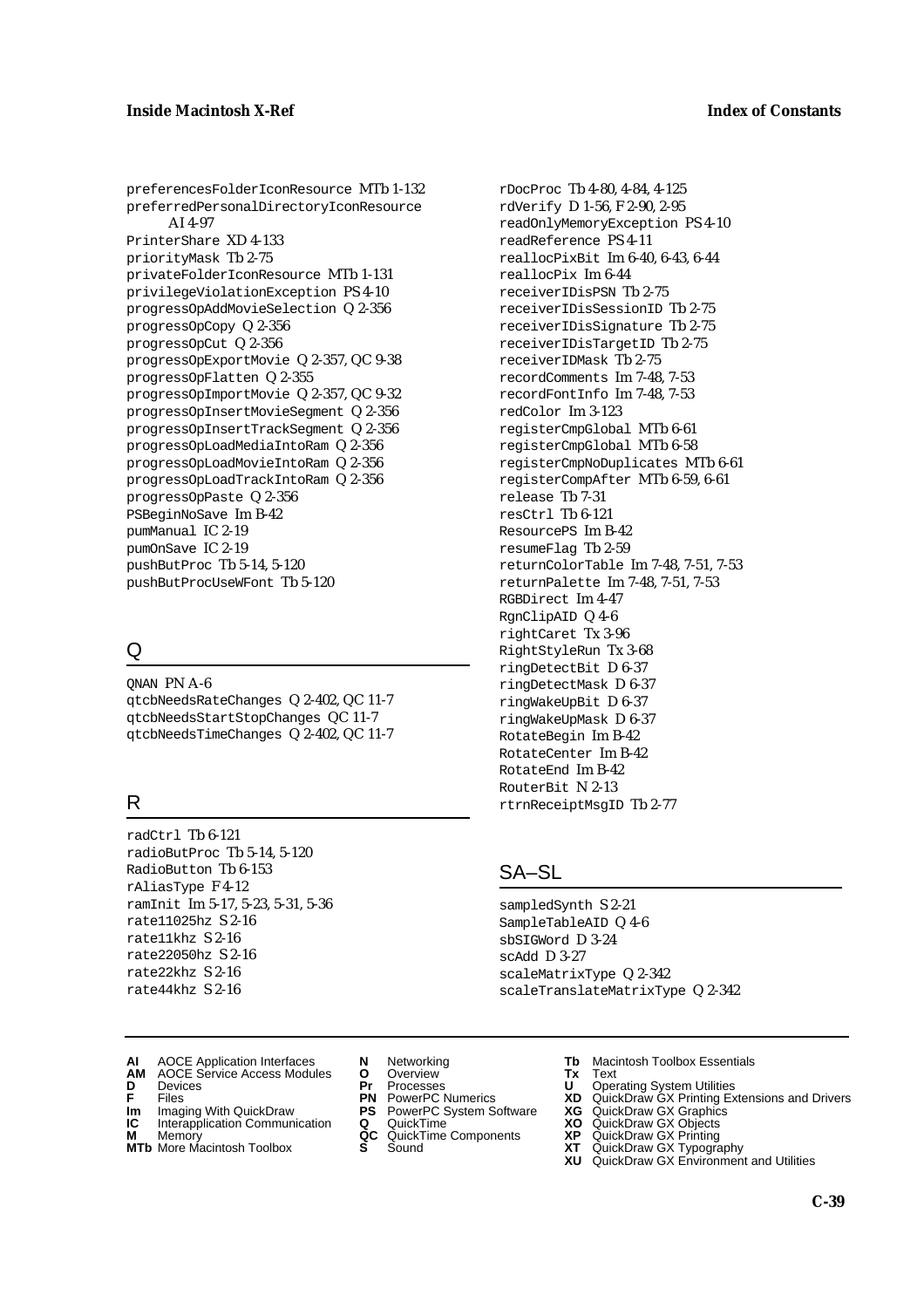scAllowZeroFrameRate QC 3-23 scAllowZeroKeyFrameRate QC 3-23 scbMemSize N 8-10 scCancelItem QC 3-46 scCodecFlagsType QC 3-15 scColorTableType QC 3-15 scComp D 3-27 scCompressImage QC 3-14 scCompressPicture QC 3-14 scCompressPictureFile QC 3-14 scCompressSequenceBegin QC 3-14 scCompressSequenceEnd QC 3-14 scCompressSequenceFrame QC 3-14 scCustomItem QC 3-46 scDataRateSettingsType QC 3-15 scDefaultPictFileSettings QC 3-14 scDefaultPictHandleSettings QC 3-14 scDefaultPixMapSettings QC 3-14 scExtendedProcsType QC 3-15 scGetBestDeviceRect QC 3-14 scGetInfo QC 3-14 scInc D 3-27 scListEveryCodec QC 3-16, 3-23 scLoop D 3-27 sClosed N 5-37 sClosing N 5-37 scMove D 3-27 scNewGWorld QC 3-14 scNoInc D 3-27 scNop D 3-27 scOKItem QC 3-46 scPositionDialog QC 3-14 scPositionRect QC 3-14 scPreferCropping QC 3-38, 3-39, 3-41 scPreferenceFlagsType QC 3-15 scPreferScalingAndCropping QC 3-38, 3-40, 3-41 scPreferScaling QC 3-38, 3-40, 3-41 scProgressProcType QC 3-15 scrBic Tb 6-164 screenActive Im 5-17, 5-23, 5-31, 5-36 screenDevice Im 5-17, 5-23, 5-31, 5-36 scRequestImageSettings QC 3-14 scRequestSequenceSettings QC 3-14 scrollBarProc Tb 5-14, 5-120 scrOr Tb 6-164 scSequenceIDType QC 3-15 scSetInfo QC 3-14 scSetTestImagePictFile QC 3-14

scSetTestImagePictHandle QC 3-14 scSetTestImagePixMap QC 3-14 scSettingsStateType QC 3-15 scShowBestDepth QC 3-23 SCSI XD 4-133 scSpatialSettingsType QC 3-15 scStop D 3-27 scTemporalSettingsType QC 3-15 scUseMovableModal QC 3-23 scWindowPositionType QC 3-15 sdOnDrivers Pr 8-9, 8-11, 8-14 sdOnPowerOff Pr 8-11, 8-14 sdOnRestart Pr 8-11, 8-14 sdOnUnmount Pr 8-9, 8-11, 8-14 sdRestartOrPower Pr 8-14 secamIn QC 8-28, 8-34 secLeadingZ Tx B-27 secondMask U 4-32, 4-43 SectionEventMsgClass IC 4-21 SectionReadMsgID IC 4-21 SectionScrollMsgID IC 4-21 SectionWriteMsgID IC 4-21 semicolonSymbol Tx B-23 sendChk N 6-9 seqGrabAppendToFile QC 5-27, 5-28 SeqGrabChannelType QC 6-6 SeqGrabComponentType QC 5-5 SeqGrabCompressionPanelType QC 7-8 seqGrabDontAddMovieResource QC 5-27, 5-29 seqGrabDontMakeMovie QC 5-27, 5-29 seqGrabDontUseTempMemory QC 5-26, 5-28 seqGrabHasBounds QC 6-50 seqGrabHasDiscreteSamples QC 6-50 seqGrabHasVolume QC 6-50 SeqGrabPanelType QC 7-7 seqGrabPause QC 5-41, 6-44 seqGrabPause QC 5-42 seqGrabPauseForMenu QC 5-41, 5-42 seqGrabPlayDuringRecord QC 5-60, 6-48, 6-49 seqGrabPreview QC 5-59, 6-48, 6-49 seqGrabRecord QC 5-59, 6-48, 6-49 SeqGrabSourcePanelType QC 7-8 seqGrabToDisk QC 5-26, 5-28 seqGrabToMemory QC 5-26, 5-28 seqGrabUnpause QC 5-41, 5-42, 6-44 seqGrabWriteAppend QC 5-121, 6-86 seqGrabWriteFill QC 5-121, 6-86 seqGrabWriteReserve QC 5-121, 6-86

- **AI** AOCE Application Interfaces **N** Networking **Tb** Macintosh Toolbox Essentials
- **AM** AOCE Service Access Modules **O** Overview **Tx** Text
- 
- 
- **Im** Imaging With QuickDraw **PS** PowerPC System Software<br> **IC** Interapplication Communication **Q** QuickTime<br> **M** Memory **GC** QuickTime Components
- **M** Memory **COMPONENTS COMPONENTS COMPONENTS NEWSLA**<br> **M** More Macintosh Toolbox **S** Sound
- **MTb** More Macintosh Toolbox **S** Sound **XT** QuickDraw GX Typography
- 
- **D** Devices **Pr** Processes **U** Operating System Utilities
	-
	-
	-
	-
- 
- 
- **F** Files **PN** PowerPC Numerics **XD** QuickDraw GX Printing Extensions and Drivers
- **Im** Imaging With QuickDraw **PS** PowerPC System Software **XG** QuickDraw GX Graphics
	-
	-
	-
	- **XU** QuickDraw GX Environment and Utilities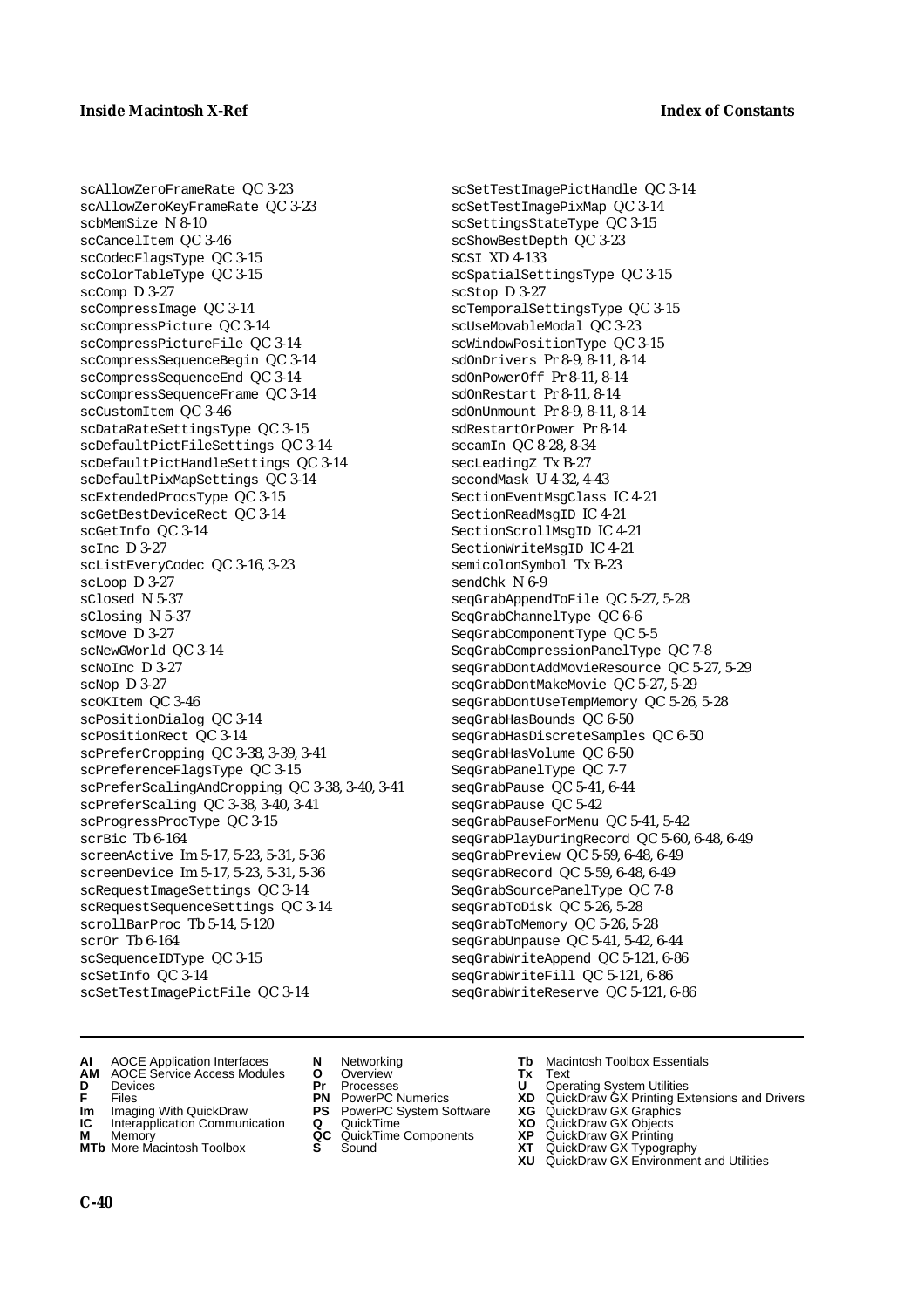Serial XD 4-133 SetGrayLevel Im B-42 SetLineWidth Im B-42 setRslOp Im 9-52, 9-54 to 9-55 sfErrorDialogRefCon F 3-27 sfHookChangeSelection F 3-25 sfHookCharOffset F 3-25 sfHookFirstCall F 3-24 sfHookFolderPopUp F 3-25 sfHookGoToAliasTarget F 3-26 sfHookGoToDesktop F 3-25 sfHookGoToNextDrive F 3-26 sfHookGoToParent F 3-26 sfHookGoToPrevDrive F 3-26 sfHookLastCall F 3-24 sfHookNullEvent F 3-24 sfHookOpenAlias F 3-25 sfHookOpenFolder F 3-25 sfHookRebuildList F 3-24 sfHookSetActiveOffset F 3-25 sfItemBalloonHelp F 3-22 sfItemCancelButton F 3-23 sfItemDesktopButton F 3-23 sfItemDividerLinePict F 3-22 sfItemEjectButton F 3-23 sfItemFileListUser F 3-24 sfItemFileNameTextEdit F 3-24 sfItemNewFolderUser F 3-24 sfItemOpenButton F 3-23 sfItemPopUpMenuUser F 3-24 sfItemPromptStaticText F 3-22 sfItemVolumeUser F 3-23 sfLockWarnDialogRefCon F 3-27 sfMainDialogRefCon F 3-26 sfNewFolderDialogRefCon F 3-26 sfpItemCreatePreviewButton Q 2-68 sfpItemPreviewAreaUser Q 2-67 sfpItemPreviewDividerUser Q 2-68 sfpItemPreviewStaticText Q 2-67 sfpItemShowPreviewButton Q 2-68 sfReplaceDialogRefCon F 3-26 sfStatWarnDialogRefCon F 3-26 sgDeviceListDontCheckAvailability QC 5-74, 6-60 sgDeviceListWithIcons QC 5-74, 6-60 sgDeviceNameFlagDeviceUnavailable QC 5-73, QC 6-59

sgFlagControlledGrab QC 5-57, 5-58

shadow Tx 3-70 sharedFolderIconResource MTb 1-131 shortDate Tx 5-34, 5-35, 5-87, 5-90 siActiveChannels S 3-11, 3-20 siActiveLevels S 3-11, 3-20 siAGCOnOff S 3-11, 3-20 siAsync S 3-11, 3-20 siBestQuality S 1-29 siBetterQuality S 1-29 siChannelAvailable S 3-11, 3-20, 5-23 siCloseDriver S 3-11, 3-20 siCompressionAvailable S 3-11, 3-20, 5-23 siCompressionFactor S 3-11, 3-20, 5-23 siCompressionHeader S 3-11, 3-20 siCompressionNames S 3-21 siCompressionType S 3-11, 3-21, 5-23 siContinuous S 3-11, 3-21 siDeviceBufferInfo S 3-11, 3-21 siDeviceConnected S 3-11, 3-22 siDeviceIcon S 3-11, 3-22 siDeviceIsConnected S 3-22 siDeviceName S 3-11, 3-22 siDeviceNotConnected S 3-22 siDontKnowIfConnected S 3-22 siGoodQuality S 1-29 siHardwareMute S 5-23 siHardwareVolume S 5-23 siHardwareVolumeSteps S 5-24 siHeadphoneMute S 5-24 siHeadphoneVolume S 5-24 siHeadphoneVolumeSteps S 5-24 siInitializeDriver S 3-11, 3-22 siInputGain S 3-22 siInputSource S 3-22 siLevelMeterOnOff S 3-11, 3-23 siNumberChannels S 3-11, 3-23, 5-24 siOptionsDialog S 3-11, 3-23 siPauseRecording S 3-11, 3-24 siPlayThruOnOff S 3-11, 3-24 sIQType U 6-7 siQuality S 5-24 siRateMultiplier S 5-24 siReadPermission S 3-9 siRecordingQuality S 3-11, 3-24 siSampleRateAvailable S 3-11, 3-24, 5-25 siSampleRate S 3-11, 3-24, 5-25 siSampleSizeAvailable S 3-11, 3-25, 5-25

- siSampleSize S 3-11, 3-24, 5-25
- **AI** AOCE Application Interfaces **N** Networking **Tb** Macintosh Toolbox Essentials
	-
	-
- 
- **Im** Files<br> **Im** Imaging With QuickDraw **PS** PowerPC System Software **XG**<br> **IC** Interapplication Communication **Q** QuickTime **XO**
- **IC** Interapplication Communication **Q** QuickTime **XO M** Memory **XO QC** QuickTime Components **XP**
- **M** Memory **CONSISTENT COMPONENT MEMORY MEMORY MEMORY AND MEMORY OF A VIDEO MEMORY CONSISTENT CONSISTENT CONSISTENT OF A VIDEO CONSISTENT CONSISTENT CONSISTENT CONSISTENT CONSISTENT CONSISTENT CONSISTENT CONSISTENT CONSIST MTb** More Macintosh Toolbox **S** Sound **XT** QuickDraw GX Typography
- **AM** AOCE Service Access Modules **O** Overview **Tx** Text
- **D** Devices **Pr** Processes **U** Operating System Utilities
	-
	-
	-
	-
- 
- 
- **F** Files **PN** PowerPC Numerics **XD** QuickDraw GX Printing Extensions and Drivers
	-
	-
	-
	- **XU** QuickDraw GX Environment and Utilities
		- **C-41**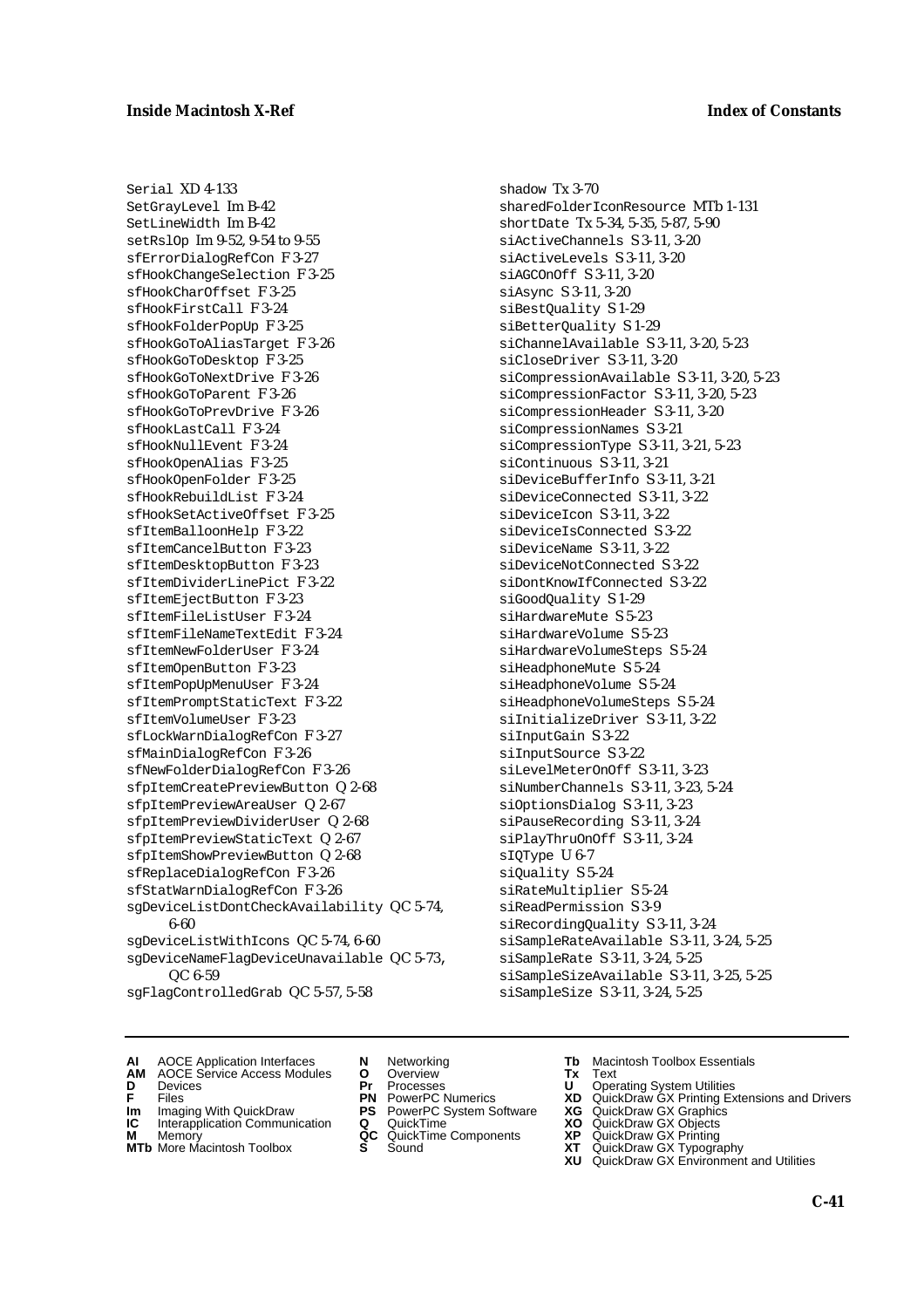#### **Inside Macintosh X-Ref** Index of Constants

siSourceNames S 3-23 siSpeakerMute S 5-25 siSpeakerVolume S 5-25 siStereoInputGain S 3-25 siTwosComplementOnOff S 3-11, 3-25 siUserInterruptProc S 3-11, 3-25 siVolume S 5-25 siVoxRecordInfo S 3-11, 3-25 siVoxStopInfo S 3-11, 3-25 siWritePermission S 3-9 sixToOne S 2-110 sixToOnePacketSize S 2-110 slashSymbol Tx B-23 sleepDemand D 6-21 sleepRequest D 6-21 sleepRevoke D 6-21 sleepWakeUp D 6-21 sListening N 5-36 slpOType U 6-7

## SM–SZ

- smallDateBit U 4-50 smArabic Tx 6-52 smArmenian Tx 6-53 smBengali Tx 6-53 smBidirect Tx 6-11, 6-61, 6-62 smBurmese Tx 6-53 smcClassMask Tx 6-86 smcDoubleMask Tx 6-86 smChar1byte Tx 6-31 smChar2byte Tx 6-31 smCharAscii Tx 6-28 smCharBidirect Tx 6-29 smCharBopomofol Tx 6-29 smCharContextualLR Tx 6-29 smCharExtAscii Tx 6-28 smCharHangul Tx 6-29 smCharHiragana Tx 6-29 smCharHorizontal Tx 6-30 smCharIdeographic Tx 6-29 smCharJamo Tx 6-29 smCharKatakana Tx 6-29 smCharLeft Tx 6-31 smCharLower Tx 6-31  $smCharNonContextualLR$  Tx  $6-29$
- **AI** AOCE Application Interfaces **N** Networking **Tb** Macintosh Toolbox Essentials<br> **AM** AOCE Service Access Modules **O** Overview **Tx** Text<br> **D** Devices **Pr** Processes **U** Operating System Utilities
- **AM** AOCE Service Access Modules **O** Overview **Tx** Text
- 

**C-42**

- 
- **Im** Imaging With QuickDraw **PS** PowerPC System Software<br> **IC** Interapplication Communication **Q** QuickTime<br> **M** Memorv **GC** QuickTime Components
- **M** Memory **Manufacturing Manufacturing Manufacturing Manufacturing Manufacturing Components<br><b>MTb** More Macintosh Toolbox **S** Sound
- **MTb** More Macintosh Toolbox **S** Sound **XT** QuickDraw GX Typography
- 
- **D** Devices **Pr** Processes **U** Operating System Utilities
	-
	-
	-
	-
- 
- 

smKCHRCache Tx 6-12, 6-61, 6-64 smKeyCache Tx 6-11, 6-61, 6-64

- **F** Files **PN** PowerPC Numerics **XD** QuickDraw GX Printing Extensions and Drivers
- **Im** Imaging With QuickDraw **PS** PowerPC System Software **XG** QuickDraw GX Graphics
	-
	-
	- **XU** QuickDraw GX Environment and Utilities

smCharPortion Tx 6-12, 6-61, 6-64 smCharPunct Tx 6-28, 6-29 smCharRight Tx 6-31

smCharTwoByteGreek Tx 6-29 smCharTwoByteRussian Tx 6-29

smDoubleByte Tx 6-12, 6-61, 6-64 smEastEurRoman Tx 6-53

smEnabled Tx 6-9, 6-11, 6-61, 6-62

smGenFlags Tx 6-11, 6-61, 6-64

smIdeographicLevel1 Tx 6-30 smIdeographicLevel2 Tx 6-30 smIdeographicUser Tx 6-30 smIntlForce Tx 6-11, 6-61, 6-62 smJamoBogJaeum Tx 6-29 smJamoBogMoeum Tx 6-29 smJamoJaeum Tx 6-29 smJamoMoeum Tx 6-29 smJapanese Tx 6-52 smKanaHardOK Tx 6-30 smKanaSmall Tx 6-30 smKanaSoftOK Tx 6-30 smKannada Tx 6-53

smCharUpper Tx 6-31 smCharVertical Tx 6-30 smcOrientationMask Tx 6-86

smcReserved Tx 6-86 smcRightMask Tx 6-86 smcTypeMask Tx 6-86 smcUpperMask Tx 6-86 smCurrentScript Tx 6-52 smCyrillic Tx 6-52 smDefault Tx 6-11, 6-63 smDevanagari Tx 6-52

smEthiopic Tx 6-53 smExtArabic Tx 6-53 smfDualCaret Tx 6-64 smfNameTagEnab Tx 6-64 smFontForce Tx 6-11, 6-61, 6-62 smForced Tx 6-11, 6-61, 6-63 smfShowIcon Tb 6-68, Tx 6-64, C-26

smGeez Tx 6-53

smGeorgian Tx 6-53 smGreek Tx 6-52 smGujarati Tx 6-53 smGurmukhi Tx 6-53 smHebrew Tx 6-52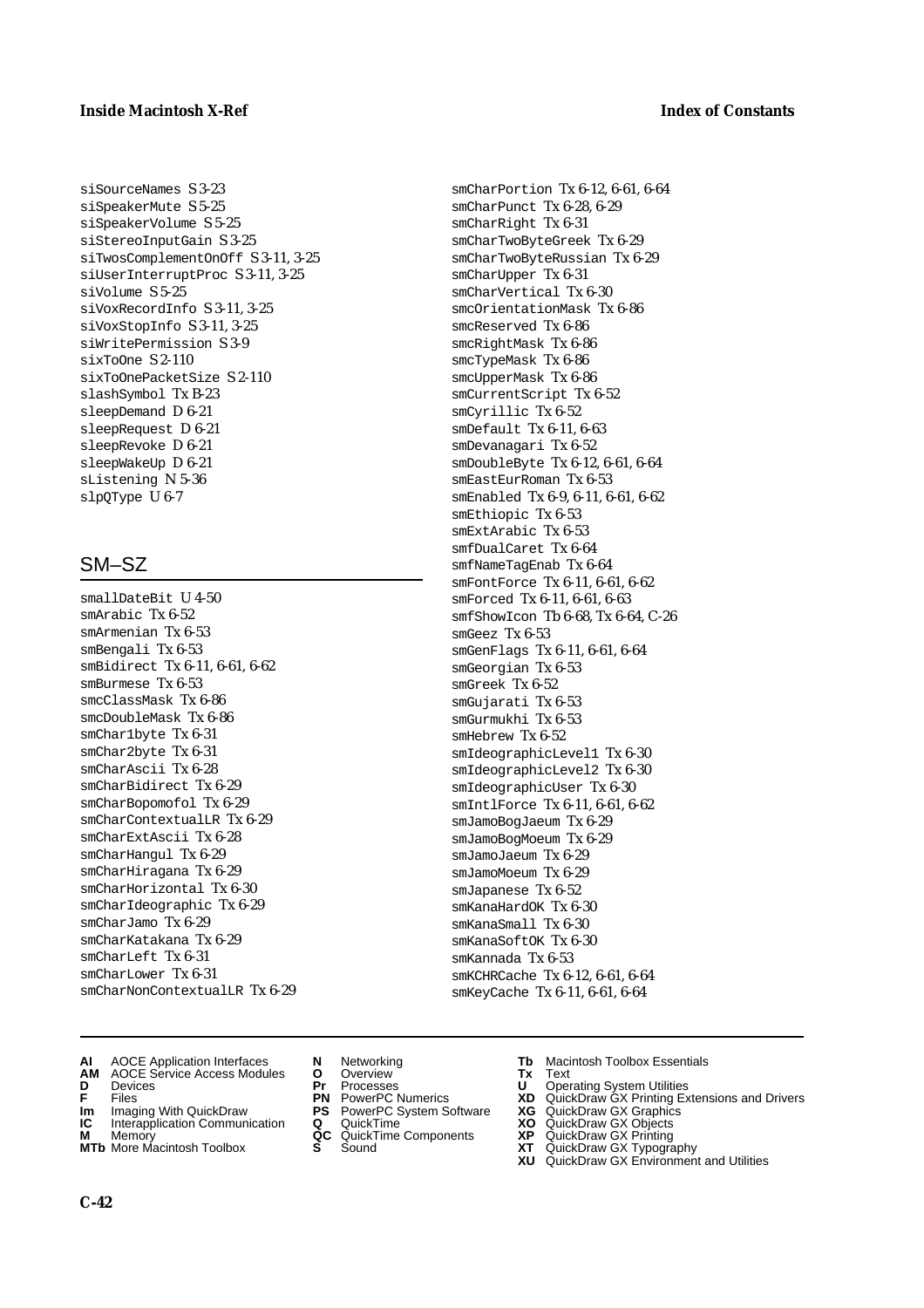smKeyDisableKybds Tx 6-18 smKeyDisableKybdSwitch Tx 6-18 smKeyDisableState Tx 6-12, 6-61, 6-64 smKeyEnableKybds Tx 6-18 smKeyNextInputMethod Tx 6-18 smKeyNextKybd Tx 6-18 smKeyNextScript Tx 6-18 smKeyRoman Tx 6-18 smKeyScript Tx 6-11, 6-61, 6-63 smKeySetDirLeftRight Tx 6-18 smKeySetDirRightLeft Tx 6-18 smKeySwap Tx 6-11, 6-61, 6-64 smKeySwapInputMethod Tx 6-18 smKeySwapKybd Tx 6-18 smKeySwapScript Tx 6-18 smKeySysScript Tx 6-18 smKeyToggleDirection Tx 6-18 smKeyToggleInline Tx 6-18 smKhmer Tx 6-53 smKorean Tx 6-52 smLaotian Tx 6-53 smLastScript Tx 6-11, 6-61, 6-63 smMalayalam Tx 6-53 smMaskAscii1 Tx 6-46 smMaskAscii2 Tx 6-46 smMaskBopomofo2 Tx 6-46 smMaskGana2 Tx 6-46 smMaskHangul2 Tx 6-46 smMaskJamo2 Tx 6-46 smMaskKana1 Tx 6-46 smMaskKana2 Tx 6-46 smMongolian Tx 6-53 smMunged Tx 6-11, 6-61, 6-62 smOriya Tx 6-53 smOverride Tx 6-12, 6-61, 6-64 smPrint Tx 6-11, 6-61, 6-63 smPunctBlank Tx 6-29 smPunctGraphic Tx 6-29 smPunctNormal Tx 6-29 smPunctNumber Tx 6-29 smPunctRepeat Tx 6-29 smPunctSymbol Tx 6-29 smRedrawChar Tx 6-67 smRedrawLine Tx 6-67 smRedrawWord Tx 6-67 smRegionCode Tx 6-12, 6-61, 6-64 smRoman Tx 6-52 smRSymbol Tx 6-52

smScriptAliasStyle Tx 6-15, 6-66, 6-73 smScriptAppFond Tx 6-14, 6-65, 6-67 smScriptAppFondSize Tx 6-15, 6-66, 6-72 smScriptCreator Tx 6-14, 6-66, 6-71 smScriptDate Tx 6-14, 6-65, 6-68 smScriptEnabled Tx 6-14, 6-65, 6-66 smScriptEncoding Tx 6-14, 6-66, 6-70 smScriptFile Tx 6-14, 6-66, 6-71 smScriptFlags Tx 6-14, 6-65, 6-68 smScriptHelpFondSize Tx 6-15, 6-66, 6-72 smScriptIcon Tx 6-14, 6-66, 6-71 smScriptJust Tx 6-14, 6-65, 6-67 smScriptKeys Tx 6-14, 6-66, 6-71 smScriptLang Tx 6-14, 6-66, 6-70 smScriptMonoFondSize Tx 6-15, 6-66, 6-71 smScriptMunged Tx 6-14, 6-65, 6-66 smScriptName Tx 6-15, 6-66, 6-71 smScriptNumber Tx 6-14, 6-65, 6-68 smScriptNumDate Tx 6-14, 6-66, 6-70 smScriptPrefFondSize Tx 6-15, 6-66, 6-72 smScriptPrint Tx 6-14, 6-66, 6-71 smScriptRedraw Tx 6-14, 6-65, 6-67 smScriptRight Tx 6-14, 6-65, 6-67 smScriptSmallFondSize Tx 6-15, 6-66, 6-72 smScriptSort Tx 6-14, 6-65, 6-68 smScriptSysFond Tx 6-14, 6-65, 6-67 smScriptSysFondSize Tx 6-15, 6-66, 6-72 smScriptToken Tx 6-14, 6-66, 6-69 smScriptTrap Tx 6-14, 6-66, 6-71 smScriptValidStyles Tx 6-15, 6-66, 6-72 smScriptVersion Tx 6-14, 6-65, 6-66 smsfAutoInit Tx 6-69 smsfB0Digits Tx 6-69 smsfContext Tx 6-68 smsfForms Tx 6-69 smsfIntellCP Tx 6-68 smsfLigatures Tx 6-69 smsfNatCase Tx 6-68 smsfNoForceFont Tx 6-69 smsfReverse Tx 6-69 smsfSingByte Tx 6-68 smsfSynchUnstyledTE Tx 6-69 smsfUnivExt Tx 6-69 smSimpChinese Tx 6-53 smSinhalese Tx 6-53 smSysRef Tx 6-11, 6-61, 6-63 smSysScript Tx 6-11, 6-61, 6-63 smSystemScript F 1-40, 3-43, Tx 6-52

- **AI** AOCE Application Interfaces **N** Networking **Tb** Macintosh Toolbox Essentials
- **AM** AOCE Service Access Modules **O** Overview **Tx** Text
- 
- 
- **IM** FILES<br> **Im** Imaging With QuickDraw **PS** PowerPC System Software **XG**<br> **IC** Interapplication Communication **Q** QuickTime **XG IC** Interapplication Communication **Q** QuickTime **XO M** Memory **XP QC** QuickTime Components **XP**
- **M** Memory **CONTACTER MEMORY MEMORY MEMORY MEMORY MEMORY AND MEMORY AND MEMORY CONTRACTER MEMORY CONTRACTER SUBSERVIAL CONTRACTER MEMORY CONTRACTER MEMORY CONTRACTER SUBSERVIAL CONTRACTER SUBSERVIAL CONTRACTER SUBSERVIAL C**
- **MTb** More Macintosh Toolbox **S** Sound **XT** QuickDraw GX Typography
- 
- **D** Devices **Pr** Processes **U** Operating System Utilities
	-
	-
	-
	-
- 
- 
- **F** Files **PN** PowerPC Numerics **XD** QuickDraw GX Printing Extensions and Drivers
	-
	-
	-
	-
	- **XU** QuickDraw GX Environment and Utilities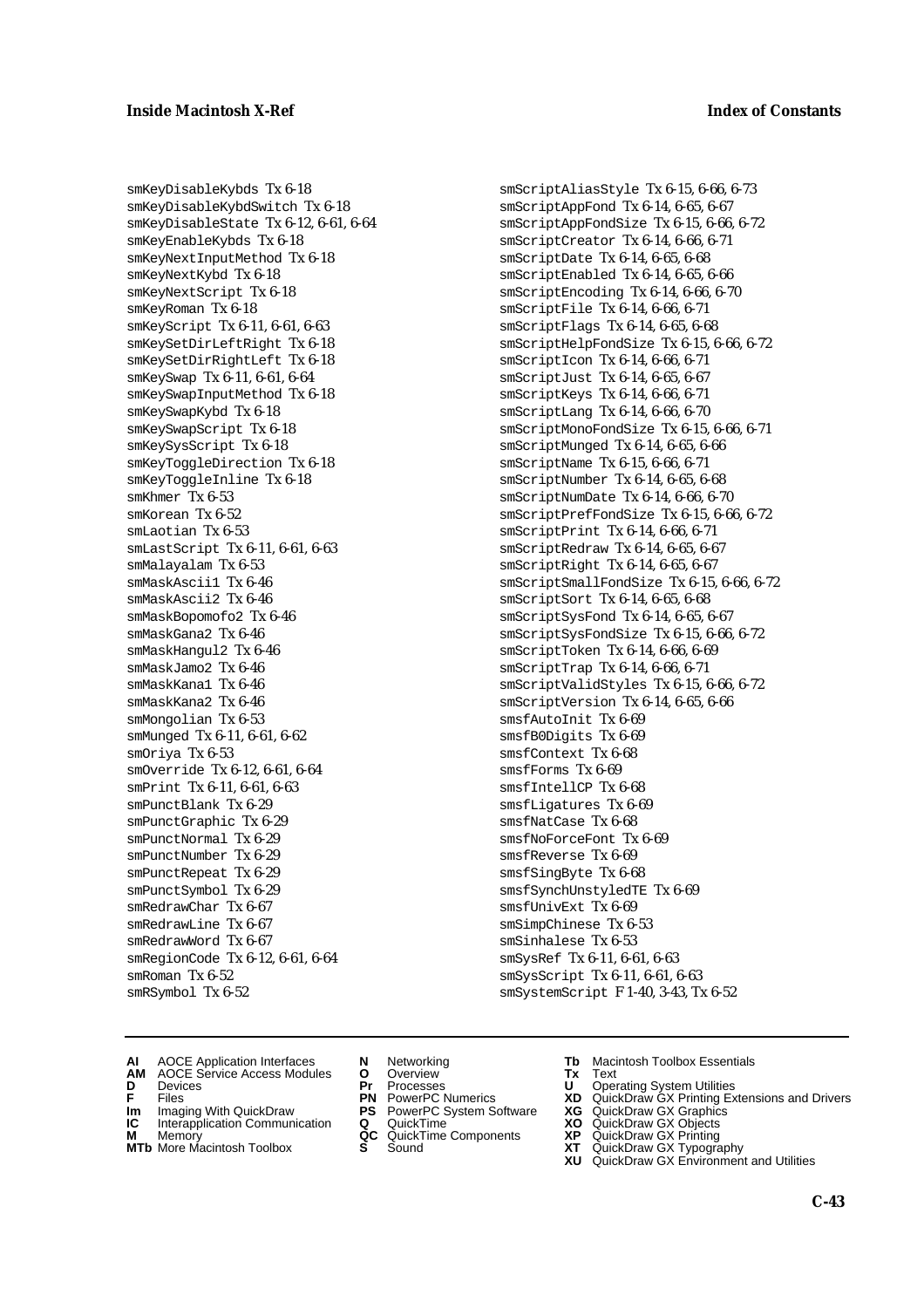smTamil Tx 6-53  $smT$ elugu  $Tx$  6-53 smThai Tx 6-53 smTibetan Tx 6-53 smTradChinese Tx 6-52 smTransAscii Tx 6-46 smTransBopomofo2 Tx 6-47 smTransCase Tx 6-46 smTransGana2 Tx 6-47 smTransHangul2 Tx 6-47 smTransJamo2 Tx 6-47 smTransKana1 Tx 6-47 smTransKana2 Tx 6-47 smTransLower Tx 6-47 smTransNative Tx 6-46 smTransRoman1 Tx 6-47 smTransRoman2 Tx 6-47 smTransSystem Tx 6-46 smTransUpper Tx 6-47 smUninterp Tx 6-53 smVersion Tx 6-8, 6-11, 6-61, 6-62 smVietnamese Tx 6-53 smWordSelectTable Tx 6-92 SNAN PN  $\Delta$ -6 soCharacterMode S 4-40 soCommandDelimiter S 4-40 soCurrentA5 S 4-20, 4-41 soCurrentVoice S 4-41 soErrorCallBack S 4-20, 4-41 soErrors S 4-20, 4-41 soInputMode S 4-42 soNumberMode S 4-42 sOpen N 5-36 sOpening N 5-36 soPhonemeCallBack S 4-20, 4-42 soPhonemeSymbols S 4-42 soPitchBase S 4-43 soPitchMod S 4-43  $s$ oRate  $S$  4-43 soRecentSync S 4-20, 4-43 soRefCon S 4-20, 4-43 soReset S 4-44 soSpeechDoneCallBack S 4-19, 4-44 soStatus S 4-44 soSyncCallBack S 4-20, 4-44 soSynthExtension S 4-44 soSynthType S 4-45 soTextDoneCallBack S 4-19, 4-45

- SoundDataID S 2-83, 2-98 SoundMediaInfoHeaderAID Q 4-6 SoundMediaType QC 9-29 SoundPanelType U 5-8 soVolume S 4-45 soWordCallBack S 4-20, 4-21, 4-45 sPassive N 5-36 spoolFolderIconResource MTb 1-132 squareWaveSynth S 2-21 srcBic Im 3-114, 3-115 srcCopy Im 3-114, 3-115 srcOr Im 3-114 to 3-115 srcXor Im 3-114, 3-115, Tb 6-164 ssmNumberPartsTable Tx 6-92 ssmUnTokenTable Tx 6-92 ssmWhiteSpaceList Tx 6-92 ssmWordWrapTable Tx 6-92 stackOverflowException PS 4-11 staggerMainScreen Tb 4-126 staggerParentWindow Tb 4-127 staggerParentWindowScreen Tb 4-32, 4-127 StandardCompressionSubType QC 3-8, 3-14 StandardCompressionType QC 3-8, 3-14 startupFolderIconResource MTb 1-132 startupMsg MTb 8-62, 8-66 stateBlockSize S 2-119  $stat$ eNTL  $D$  2-87  $stat$ ePInit  $D$  2-87 statePRAMInit D 2-87 stateSDMInit D 2-87 stateSInit D 2-87 StaticText Tb 6-153 statText Tb 6-121 STChunkOffsetAID Q 4-6 stdQLength S 2-21 stdSH S 2-105 stop10 D 7-20 stop15 D 7-20 stop20 D 7-20 stopIcon Tb 6-109 stPublisher IC 2-17, 2-72 stretchPixBit Im 6-40, 6-44 stretchPix Im 6-44 StringBegin Im B-42 StringEnd Im B-42 stringOverflow Tx 6-98 STSampleDescAID Q 4-6 STSampleSizeAID Q 4-6
- **AI** AOCE Application Interfaces **N** Networking **Tb** Macintosh Toolbox Essentials<br> **AM** AOCE Service Access Modules **O** Overview **Tx** Text<br> **D** Devices **Pr** Processes **U** Operating System Utilities
- **AM** AOCE Service Access Modules **O** Overview **Tx** Text
- 
- 
- **Im** Imaging With QuickDraw **PS** PowerPC System Software<br> **IC** Interapplication Communication **Q** QuickTime<br> **M** Memory **GC** QuickTime Components
- 
- **M** Memory **COMPONENTS COMPONENTS COMPONENTS NEWSLA**<br> **M** More Macintosh Toolbox **S** Sound **MTb** More Macintosh Toolbox **S** Sound **XT** QuickDraw GX Typography
- 
- **D** Devices **Pr** Processes **U** Operating System Utilities
	-
	-
	-
	-
- 
- 
- **F** Files **PN** PowerPC Numerics **XD** QuickDraw GX Printing Extensions and Drivers
- **Im** Imaging With QuickDraw **PS** PowerPC System Software **XG** QuickDraw GX Graphics
	-
	-
	-
	- **XU** QuickDraw GX Environment and Utilities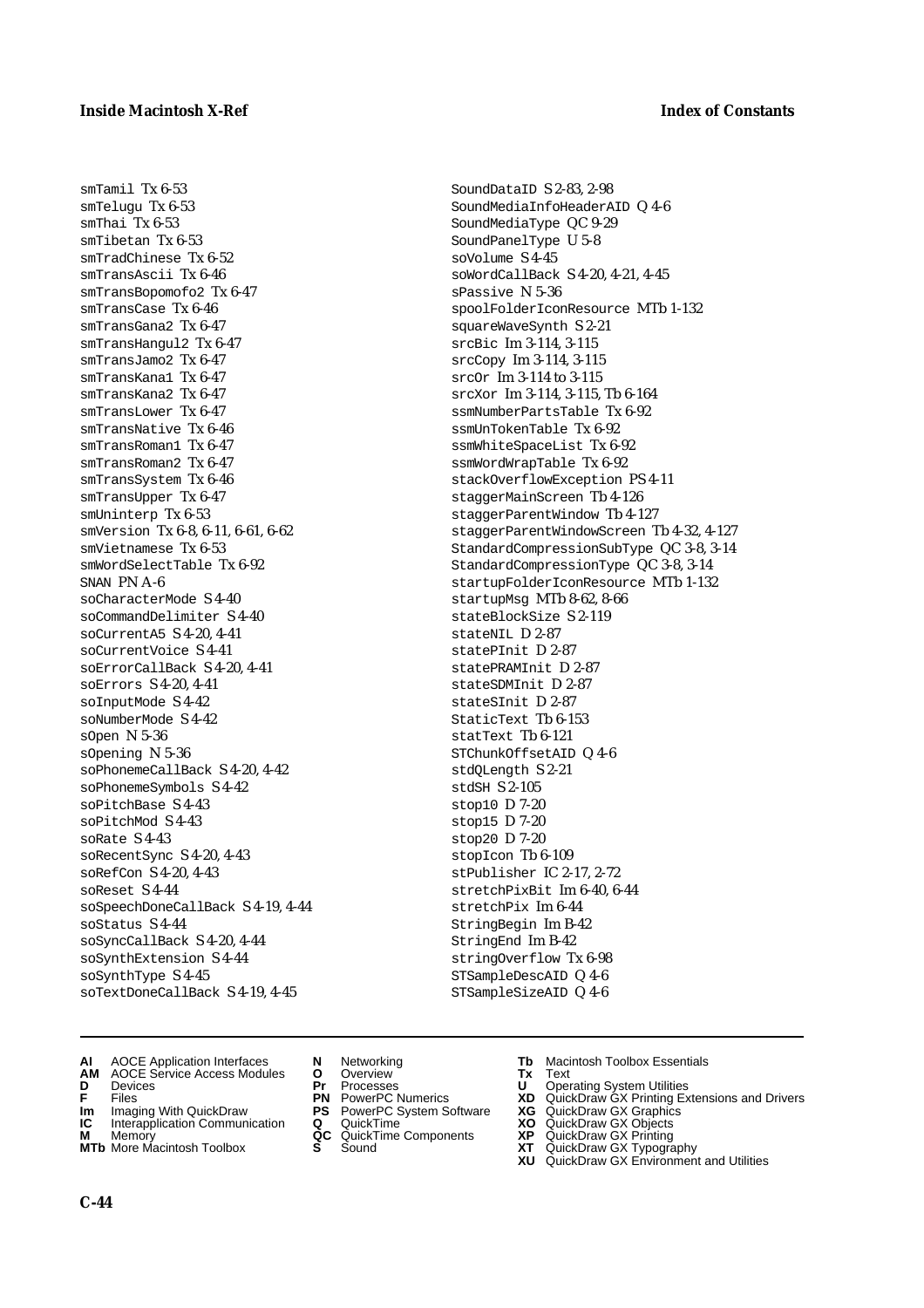STSampleToChunkAID Q 4-6 STShadowSyncAID Q 4-6 stSubscriber IC 2-17, 2-72 STSyncSampleAID Q 4-6 STTimeToSampAID Q 4-6 subOver Im 4-39 subPin Im 4-39 sumAutomatic IC 2-19 sumManual IC 2-19 supDay Tx B-29 superMsg MTb 8-63 supMonth Tx B-29 suppressBlackAndWhite Im 7-48, 7-51, 7-53 suppressDither Q 3-91, 3-95, 3-98, 3-101 supWeek Tx B-29 supYear Tx B-29 suspendResumeMessage Tb 2-59 svAll1BitData AI 4-89, MTb 5-32 svAll4BitData AI 4-89, MTb 5-32 svAll8BitData AI 4-89, MTb 5-32 svAllAvailableData AI 4-89 svAllAvailableD MTb 5-32 svAllLargeData AI 4-89, MTb 5-31 svAllMiniData AI 4-89, MTb 5-32 svAllSmallData AI 4-89, MTb 5-31 svLarge1Bit AI 4-89, MTb 5-31 svLarge4Bit AI 4-89, MTb 5-31 svLarge8Bit AI 4-89, MTb 5-31 svMini1Bit AI 4-89, MTb 5-31 svMini4Bit AI 4-89, MTb 5-31 svMini8Bit AI 4-89, MTb 5-31 svSmall1Bit AI 4-89, MTb 5-31 svSmall4Bit AI 4-89, MTb 5-31 svSmall8Bit AI 4-89, MTb 5-31 swOverrunErr D 7-26 sysPatListID Im 3-128 systemFolderIconResource MTb 1-132 systemMethod Im 7-48, 7-51, 7-54 systemMicrosecondClock QC 11-6 systemMillisecondClock QC 11-6 systemOptionsMask Tb 2-75 systemSecondClock QC 11-6 systemTickClock QC 11-6

### T

taDstDocNeedsResourceFork MTb 7-34, 7-47 taDstIsAppTranslation MTb 7-35, 7-47 TEBitClear Tx 2-107 TEBitSet Tx 2-107 TEBitTest Tx 2-107 teCenter Tx 2-24, 2-51 teFAutoScroll Tx 2-107 teFlushDefault Tx 2-24, 2-51 teFlushLeft Tx 2-24, 2-51 teFlushRight Tx 2-24, 2-51 teFOutlineHilite Tx 2-107 teFTextBuffering Tx 2-107 terminationException PS 4-11 testCntl Tb 5-110, 5-112 teUseTextServices Tx 2-107 TextBegin Im B-42 TextCenter Im B-42 TextEnd Im B-42 TextIsPostScript Im B-42 tFlipHorizontal Im B-19 tFlipNone Im B-19 tFlipVertical Im B-19 theSender AI 7-40 theText XD 4-41 threeToOne S 2-110 threeToOnePacketSize S 2-110 thumbCntl Tb 5-111, 5-114 tidValid N 6-9 timeBaseAfterStopTime Q 2-332 timeBaseBeforeStartTime Q 2-332 timeBaseFlags Q 2-330 tJusCenter Im B-19 tJusFull Im B-19 tJusLeft Im B-19 tJusNone Im B-19 tJusRight Im B-19 togChar12HourBit U 4-50 togDelta12HourBit U 4-50 tokDecPoint Tx B-56 token1Quote Tx 6-60 token2Equal Tx 6-59 token2Quote Tx 6-60 tokenAlpha Tx 6-59 tokenAltNum Tx 6-59 tokenAltReal Tx 6-59 tokenAmpersand Tx 6-60

- 
- **AI** AOCE Application Interfaces **N** Networking **Tb** Macintosh Toolbox Essentials<br> **AM** AOCE Service Access Modules **O** Overview **Tx** Text<br> **D** Devices **Pr** Processes **U** Operating System Utilities AOCE Service Access Modules **O** Overview **Tx** Text<br>Devices **Devices Devices Devices D** Oper
- 
- 
- **Im** Files<br> **Im** Imaging With QuickDraw **PS** PowerPC System Software **XG**<br> **IC** Interapplication Communication **Q** QuickTime **XO IC** Interapplication Communication **Q** QuickTime **XO M** Memory **XO QC** QuickTime Components **XP**
- 
- **M** Memory **CONSISTENT COMPONENT MEMORY MEMORY MEMORY AND MEMORY OF A VIDEO MEMORY CONSISTENT CONSISTENT CONSISTENT OF A VIDEO CONSISTENT CONSISTENT CONSISTENT CONSISTENT CONSISTENT CONSISTENT CONSISTENT CONSISTENT CONSIST**
- 
- **D** Devices **Pr** Processes **U** Operating System Utilities
	-
	-
	-
	-
- 
- 
- **F** Files **PN** PowerPC Numerics **XD** QuickDraw GX Printing Extensions and Drivers
	-
	-
	-
- **MTb** More Macintosh Toolbox **S** Sound **XT** QuickDraw GX Typography
	- **XU** QuickDraw GX Environment and Utilities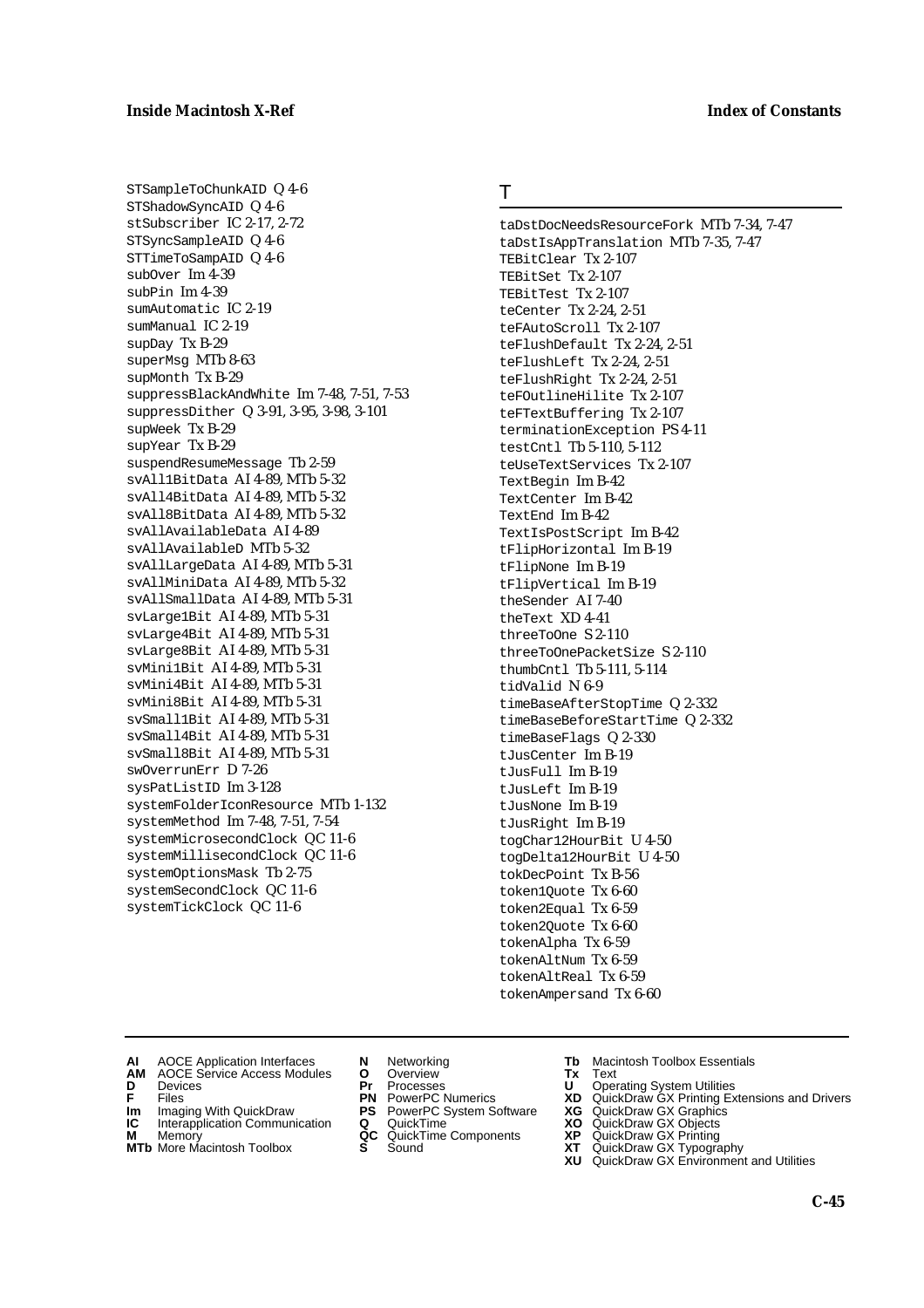tokenAsterisk Tx 6-59 tokenAtSign Tx 6-60 tokenBackSlash Tx 6-59 tokenBar Tx 6-60 tokenCapPi Tx 6-60 tokenCaret Tx 6-60 tokenCenterDot Tx 6-61 tokenColon Tx 6-60 tokenColonEqual Tx 6-59 tokenComma Tx 6-60 tokenDivide Tx 6-59 tokenDollar Tx 6-60 tokenEllipsis Tx 6-61 tokenEmpty Tx 6-58 tokenEqual Tx 6-59 tokenEscape Tx 6-59 tokenExclam Tx 6-60 tokenExclamEqual Tx 6-60 tokenFraction Tx 6-60 tokenGreat Tx 6-59 tokenGreatEqual1 Tx 6-59 tokenGreatEqual2 Tx 6-59 tokenHash Tx 6-60 tokenInfinity Tx 6-60 tokenIntegral Tx 6-60 tokenIntlCurrency Tx 6-60 tokenLeft1Quote Tx 6-60 tokenLeft2Quote Tx 6-60 tokenLeftBracket Tx 6-59 tokenLeftComment Tx 6-59 tokenLeftCurly Tx 6-59 tokenLeftEnclose Tx 6-59 tokenLeftLit Tx 6-58 tokenLeftParen Tx 6-59 tokenLeftSingGuillemet Tx 6-60 tokenLess Tx 6-59 tokenLessEqual1 Tx 6-59 tokenLessEqual2 Tx 6-59 tokenLessGreat Tx 6-60 tokenLiteral Tx 6-59 tokenMicro Tx 6-60 tokenMinus Tx 6-59 tokenNewLine Tx 6-59 tokenNoBreakSpace Tx 6-60 tokenNotEqual Tx 6-60 tokenNumeric Tx 6-59 tokenOK Tx 6-98 tokenOverflow Tx 6-98

tokenPercent Tx 6-60 tokenPeriod Tx 6-60 tokenPerThousand Tx 6-61 tokenPi Tx 6-60 tokenPlus Tx 6-59 tokenQuestion Tx 6-60 tokenRealNum Tx 6-59 tokenReserve1 Tx 6-59 tokenReserve2 Tx 6-59 tokenRight1Quote Tx 6-60 tokenRight2Quote Tx 6-60 tokenRightBracket Tx 6-59 tokenRightComment Tx 6-59 tokenRightCurly Tx 6-59 tokenRightEnclose Tx 6-59 tokenRightLit Tx 6-59 tokenRightSingGuillemet Tx 6-60 tokenRoot Tx 6-60 tokenSemicolon Tx 6-60 tokenSigma Tx 6-60 tokenSlash Tx 6-59 tokenTilde Tx 6-60 tokenUnderline Tx 6-60 tokenUnknown Tx 6-58 tokenWhite Tx 6-58 tokEPlus Tx B-56 tokEscape Tx B-56 tokLeader Tx B-56 tokLeadPlacer Tx B-56 tokLeftQuote Tx B-56 tokMaxSymbols Tx B-56 tokMinusSign Tx B-56 tokNonLeader Tx B-56 tokPercent Tx B-56 tokPlusSign Tx B-56 tokRightQuote Tx B-56 tokSeparator Tx B-56 tokThousands Tx B-56 tokZeroLead Tx B-56 TONEAREST PN A-7 TOWARDZERO PN A-7 traceException PS 4-10 TrackAID Q 4-6 TrackEnable Q 4-15 TrackHeaderAID Q 4-6 TrackInMovie Q 4-15 TrackInPoster Q 4-15 TrackInPreview Q 4-15

- **AI** AOCE Application Interfaces **N** Networking **Tb** Macintosh Toolbox Essentials<br> **AM** AOCE Service Access Modules **O** Overview **Tx** Text<br> **D** Devices **Pr** Processes **U** Operating System Utilities
- **AM** AOCE Service Access Modules **O** Overview **Tx** Text
- 
- 
- **Im** Imaging With QuickDraw **PS** PowerPC System Software<br> **IC** Interapplication Communication **Q** QuickTime<br> **M** Memorv **GC** QuickTime Components
- **M** Memory **Manual Components**<br>**MTb** More Macintosh Toolbox **S** Sound
- **MTb** More Macintosh Toolbox **S** Sound **XT** QuickDraw GX Typography
- 
- **D** Devices **Pr** Processes **U** Operating System Utilities
	-
	-
	-
	-
- 
- 
- **F** Files **PN** PowerPC Numerics **XD** QuickDraw GX Printing Extensions and Drivers
- **Im** Imaging With QuickDraw **PS** PowerPC System Software **XG** QuickDraw GX Graphics
	-
	-
	-
	- **XU** QuickDraw GX Environment and Utilities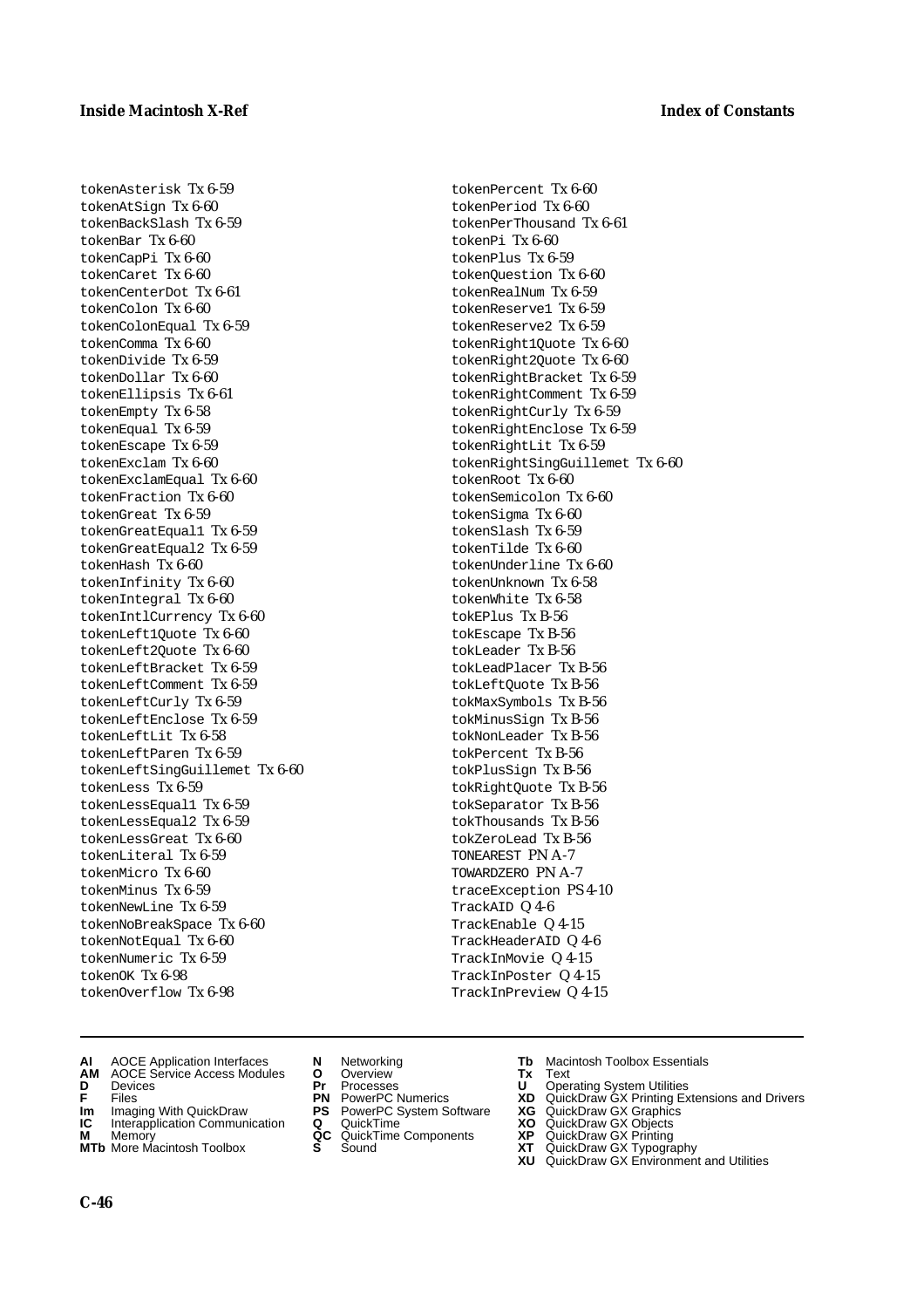trackUsageInMovie Q 2-115, 2-116 trackUsageInPoster Q 2-115, 2-116 trackUsageInPreview Q 2-115, 2-116 translateMatrixType Q 2-342 transparent Im 4-39 trapException PS 4-10 trashIconResource MTb 1-133 triggerRateChange Q 2-338, QC 11-12 triggerRateEqual Q 2-338, QC 11-13 triggerRateGTE Q 2-338, QC 11-13 triggerRateGT Q 2-338, QC 11-13 triggerRateLTE Q 2-338, QC 11-13 triggerRateLT Q 2-338, QC 11-12 triggerRateNotEqual Q 2-338, QC 11-13 triggerTimeBwd Q 2-337, QC 11-12 triggerTimeEither Q 2-337, QC 11-12 triggerTimeFwd Q 2-337, QC 11-12 TruncEnd Tx 5-20, 5-71 to 5-73 TruncMiddle Tx 5-20, 5-71 to 5-73 tsvc Tx 7-15 ttDisabled MTb 5-37 ttLabel1 MTb 5-37 ttLabel2 MTb 5-37 ttLabel3 MTb 5-37 ttLabel4 MTb 5-37 ttLabel5 MTb 5-37 ttLabel6 MTb 5-37 ttLabel7 MTb 5-37 ttOffline MTb 5-37 ttOpen MTb 5-37 ttSelected MTb 5-37 ttSelectedDisabled MTb 5-37 ttSelectedOffline MTb 5-37 ttSelectedOpen MTb 5-37 twelfthRootTwo S 4-7 twos Q 2-80 txtProcDefaultDisplay Q 2-365 txtProcDoDisplay Q 2-365 txtProcDontDisplay Q 2-365 TypBoard D 2-11 typeAbsoluteOrdinal IC 6-14 typeAEList IC 4-57 typeAERecord IC 4-57 typeAlias IC 4-58 typeAnyType IC 12-38 typeAppleEvent IC 4-57 typeApplSignature IC 3-14, 4-58, 5-10 typeAppParameters IC 4-58

typeBinary AI 2-43 typeBoolean IC 12-38, IC 4-57 typeChar IC 12-38, IC 4-57 typeColBreak IC 12-40 typeComp IC 4-57 typeCompDescriptor IC 6-16 typeCurrentContainer IC 6-20 typeDate IC 12-38 typeDiscard IC 12-40 typeEnumerated IC 4-58 typeExtended IC 4-57 typeFalse IC 4-58 typeFloat IC 12-38 typeFSS IC 4-58 typeInteger IC 12-38 typeKeyword IC 4-58 typeLBin IC 12-40 typeLChar IC 12-40 typeLetterSpec AI 3-127 typeLogicalDescriptor IC 6-17 typeLongFloat IC 4-57 typeLongInteger IC 4-57 typeMagnitude IC 4-57 typeMoney IC 12-39 typeNone IC 12-38 typeNull IC 4-58, 6-26 typeObjectSpecifier IC 4-22, 6-55 to 6-75, 6-76 typeOSAErrorRange IC 10-39 typeOSAGenericStorage IC 10-14 typeOSAGenericStorageType IC 10-12 typePackedDSSpec AI 2-43 typeProcessSerialNumber IC 3-14, 4-58, 5-10, 5-13 typeProperty IC 4-58 typeRangeDescriptor IC 6-20 typeRowBreak IC 12-40 typeRString AI 2-43 typeSectionH IC 4-58 typeSessionID IC 3-14, 4-58, 5-10 typeShortFloat IC 4-57 typeShortInteger IC 4-57 typeSMFloat IC 12-38 typeSMInt IC 12-38 typeTargetID IC 3-14, 4-58, 5-10 typeTime IC 12-38 typeTimeStamp IC 12-38 typeTrue IC 4-57 typeType IC 4-58 typeVBin IC 12-40

- **AI** AOCE Application Interfaces **N** Networking **Tb** Macintosh Toolbox Essentials
- **AM** AOCE Service Access Modules **O** Overview **Tx** Text
- 
- **Im** Imaging With QuickDraw **PS** PowerPC System Software **XG** QuickDraw GX Graphics
- **Im** Imaging With QuickDraw **PS** PowerPC System Software<br> **IC** Interapplication Communication **Q** QuickTime<br> **M** Memorv **GC** QuickTime Components
- **M** Memory **M** Memory **QC** QuickTime Components<br>**MTb** More Macintosh Toolbox **S** Sound
- 
- **D** Devices **Pr** Processes **U** Operating System Utilities
	-
	-
	-
	-
- 
- 
- **F** Files **PN** PowerPC Numerics **XD** QuickDraw GX Printing Extensions and Drivers
	-
	-
	-
- **MTb** More Macintosh Toolbox **S** Sound **XT** QuickDraw GX Typography **XU** QuickDraw GX Environment and Utilities
	- **C-47**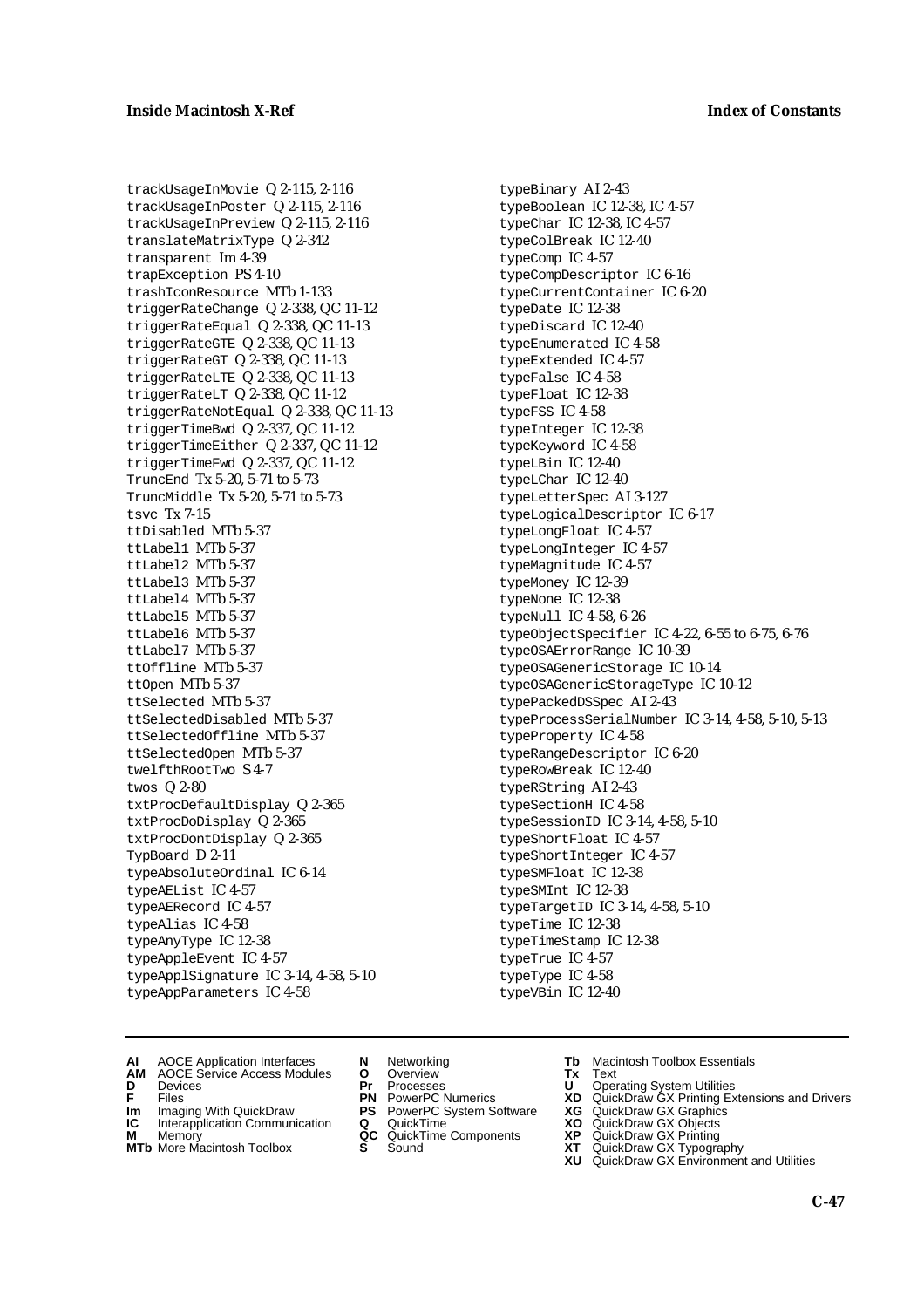typeVChar IC 12-39 typeWhoseDescriptor IC 6-42 typeWhoseRange IC 6-44 typeWildCard IC 4-10, 4-58, 4-63, 6-26 to 6-27

## $\cup$

UNDERFLOW PN A-7 underline Tx 3-70 undoDev MTb 8-26 unitTypeNoSelection S 2-53, 2-100 unitTypeSeconds S 2-53, 2-100 unkeepInRam Q 2-141 unknownException PS 4-10 unmappedMemoryException PS 4-10 unresolvablePageFaultException PS 4-10 updateDev MTb 8-26 updateEvt Tb 2-18 updateMask Tb 2-27 updateMsg MTb 8-62 UPWARD PN A-7 useForInput AI 5-109 useForOutput AI 5-109 useInSublist AI 5-109 userCollectionAttributes XU 5-49 UserDataAID Q 4-6 UserItem Tb 6-121, Tb 6-155 userKind Tb 4-67 useTempMemBit Im 6-40, 6-43, 6-44 useTempMem Im 6-44 useText XD 4-41 useWFont Tb 5-120

## V

validDateFields U 4-50 variableCompression S 2-110 vAxisOnly Tb 4-96, Tb 5-100 vdTypeAlpha QC 8-21 vdTypeBasic QC 8-21 vdTypeKey QC 8-21 vdTypeMask QC 8-21 verArabia Tx 6-57 verArabic Tx 6-57

- **AI** AOCE Application Interfaces **N** Networking **Tb** Macintosh Toolbox Essentials<br> **AM** AOCE Service Access Modules **O** Overview **Tx** Text<br> **D** Devices **Pr** Processes **U** Operating System Utilities
- **AM** AOCE Service Access Modules **O** Overview **Tx** Text
- 
- 
- **Im** Imaging With QuickDraw **PS** PowerPC System Software<br> **IC** Interapplication Communication **Q** QuickTime<br> **M** Memory **GC** QuickTime Components
- **M** Memory **COMPONENTS COMPONENTS COMPONENTS NEWSLA**<br> **M** More Macintosh Toolbox **S** Sound
- **MTb** More Macintosh Toolbox **S** Sound **XT** QuickDraw GX Typography
- verAustralia Tx 6-57 verBritain Tx 6-57 verChina Tx 6-58 verCyprus Tx 6-58 verDenmark Tx 6-57 verEstonia Tx 6-58 verFaeroeIsl Tx 6-58 verFinland Tx 6-57 verFrance Tx 6-57 verFrBelgiumLux Tx 6-57 verFrCanada Tx 6-57 verFrSwiss Tx 6-57 verGermany Tx 6-57 verGreece Tx 6-58 verGrSwiss Tx 6-57 verHungary Tx 6-58 verIceland Tx 6-58 verIndiaHindi Tx 6-58 verIran Tx 6-58 verIreland Tx 6-58 verIsrael Tx 6-57 verItaly Tx 6-57 verJapan Tx 6-57 verKorea Tx 6-58 verLapland Tx 6-58 verLatvia Tx 6-58 verLithuania Tx 6-58 verMalta Tx 6-58 verNetherlands Tx 6-57 verPakistan Tx 6-58 verPoland Tx 6-58 verPortugal Tx 6-57 verRussia Tx 6-58 verSweden Tx 6-57 verTaiwan Tx 6-58 verThailand Tx 6-58 verTurkey Tx 6-58 verUS Tx 6-57 verYugoCroatian Tx 6-58 videoDigitizerComponentType QC 8-11 VideoMediaInfoHeaderAID Q 4-6 VideoMediaType QC 9-29 visible Tb 5-18, 5-19, 5-25, 6-22, 6-24, 6-61 VisualMediaCharacteristic QC 10-28
- 

vType Pr 4-7, U 6-7

- 
- **D** Devices **Pr** Processes **U** Operating System Utilities
- **F** Files **PN** PowerPC Numerics **XD** QuickDraw GX Printing Extensions and Drivers
- **Im** Imaging With QuickDraw **PS** PowerPC System Software **XG** QuickDraw GX Graphics
	-
	-
	- **XU** QuickDraw GX Environment and Utilities

**C-48**